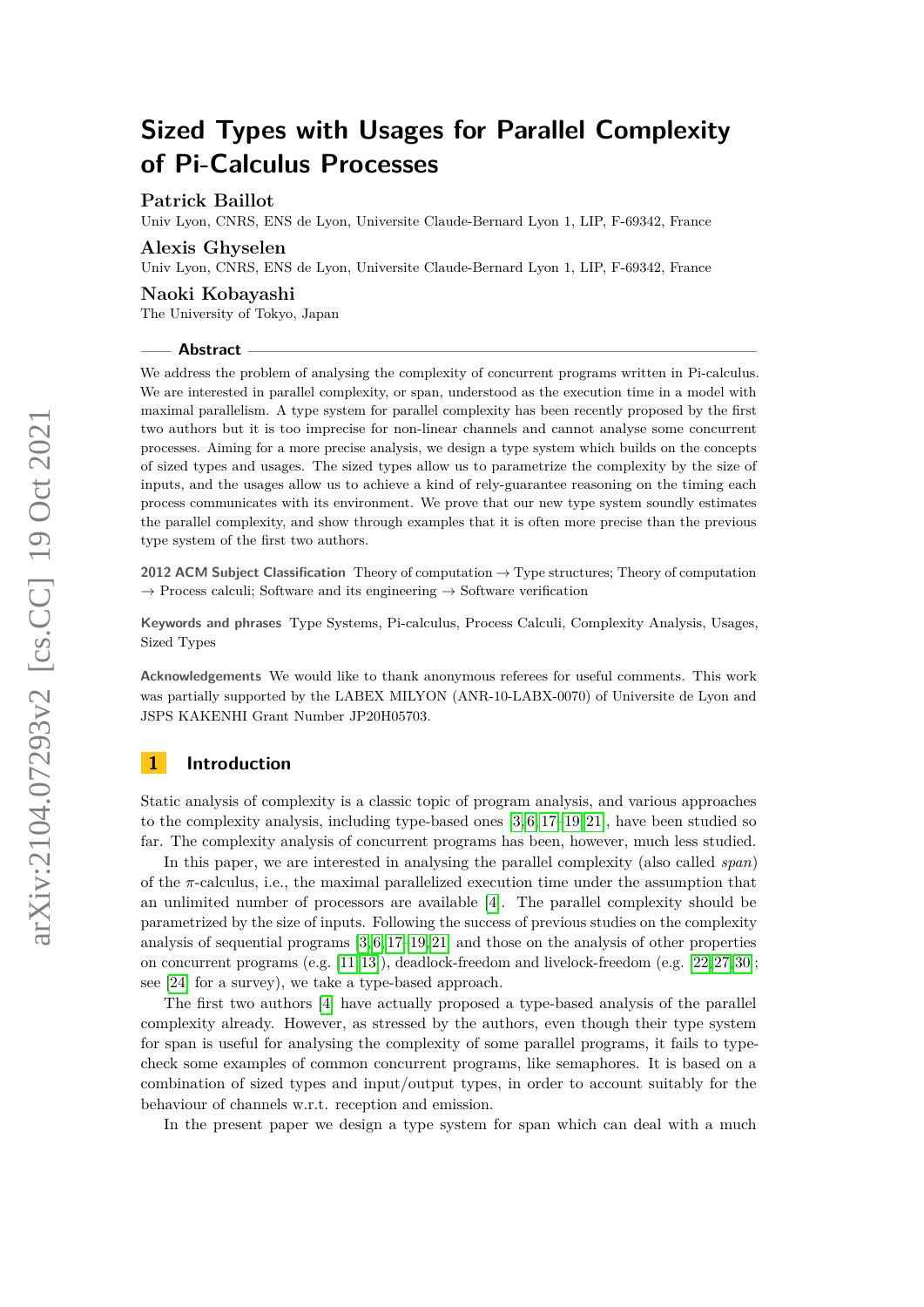wider range of concurrent computation patterns including the semaphores. For that, we take inspiration from the notion of *type usage*, which has been introduced and explored in [\[27,](#page-16-3) [30\]](#page-16-4), initially to guarantee absence of deadlock during execution. Type usages are a generalization of input/output types, and describe how each channel is used for input and output. Unlike the original notion of usages [\[27,](#page-16-3) [30\]](#page-16-4), our usages are annotated with time intervals, which are used for a kind of rely-guarantee reasoning, like "assuming that a message from the environment arrives during the time interval  $[I_1, J_1]$ , the process sends back a message during the interval  $[I_2, J_2]$ "; such reasoning is crucial for analyzing the parallel complexity precisely and in a compositional manner. We formalize the type system with usages and prove that it soundly estimates the parallel complexity.

**Contributions.** The contributions of this paper are as follows. (i) The formalization of the new type system for parallel complexity built on the new notion of usages: our usages are quite different from the original ones, and properly defining them (including operations on time intervals, usage reductions, and the notion of reliable usages) is non-trivial. (ii) The proofs of type preservation and complexity soundness: thanks to the careful definition of new usages, the proofs are actually quite natural, despite the expressiveness of the type system. (iii) Examples to demonstrate the precision and expressive power of our new type system.

**Paper outline.** We introduce in Sect. [2](#page-1-0) the  $\pi$ -calculus and the notion of parallel complexity we consider. Sect. [3](#page-3-0) is devoted to the definition of types with usages. Then in Sect. [4](#page-10-0) we prove the main result of this paper, the complexity soundness, and provide some examples. Finally, related work is discussed in Sect. [5.](#page-13-0)

# <span id="page-1-0"></span>**2 The Pi-calculus with Semantics for Span**

In this section, we review the definitions of the  $\pi$ -calculus and its parallel complexity [\[4\]](#page-15-3).

# **2.1 Syntax and Standard Semantics for Pi-Calculus**

We consider a synchronous  $\pi$ -calculus, with a constructor tick that generates the time complexity. The sets of *variables*, *expressions* and *processes* are defined by:

$$
v \text{ (variables)} := x, y, z \mid a, b, c \quad e \text{ (expressions)} := v \mid 0 \mid s(e)
$$
\n
$$
P \text{ (processes)} := 0 \mid (P \mid Q) \mid a(\widetilde{v}).P \mid !a(\widetilde{v}).P \mid \overline{a} \langle \widetilde{e} \rangle.P \mid (\nu a)P
$$
\n
$$
\mid \text{match } e \text{ \{case } 0 \mapsto P; \text{case } s(x) \mapsto Q\} \mid \text{tick.} P
$$

We use *x, y, z* as meta-variables for integer variables, and *a, b, c* as those for channel names. The notation  $\tilde{v}$  stands for a sequence of variables  $v_1, v_2, \ldots, v_k$ . Similarly,  $\tilde{e}$  denotes a sequence of expressions. We work up to  $\alpha$ -renaming, and write  $P[\tilde{v} := \tilde{e}]$  to denote the substitution of  $\tilde{e}$  for the free variables  $\tilde{v}$  in *P*. For simplicity, we only consider integers as base types below, but the results can be generalized to other algebraic data-types such as lists or booleans.

Intuitively,  $P \mid Q$  stands for the parallel composition of *P* and *Q*. The process  $a(\tilde{v})$ . represents an input: it stands for the reception on the channel *a* of a tuple of values identified by the variables  $\tilde{v}$  in the continuation P. The process  $a(\tilde{v})$ . P is a replicated version of  $a(\tilde{v})$ . P: it behaves like an infinite number of  $a(\tilde{v})$ . P in parallel. The process  $\overline{a}(\tilde{e})$ . P represents an output: it sends a sequence of expressions  $\tilde{e}$  on the channel a, and continues as P. We often omit 0 and just write  $\bar{a}\langle \rangle$  for  $\bar{a}\langle \rangle$ . A process  $(\nu a)P$  dynamically creates a new channel name *a* and then proceeds as *P*. We also have standard pattern matching on data types, and finally, the tick constructor incurs a cost of one in complexity but has no semantic relevance. This constructor is the only source of time complexity in a program. As the similar tick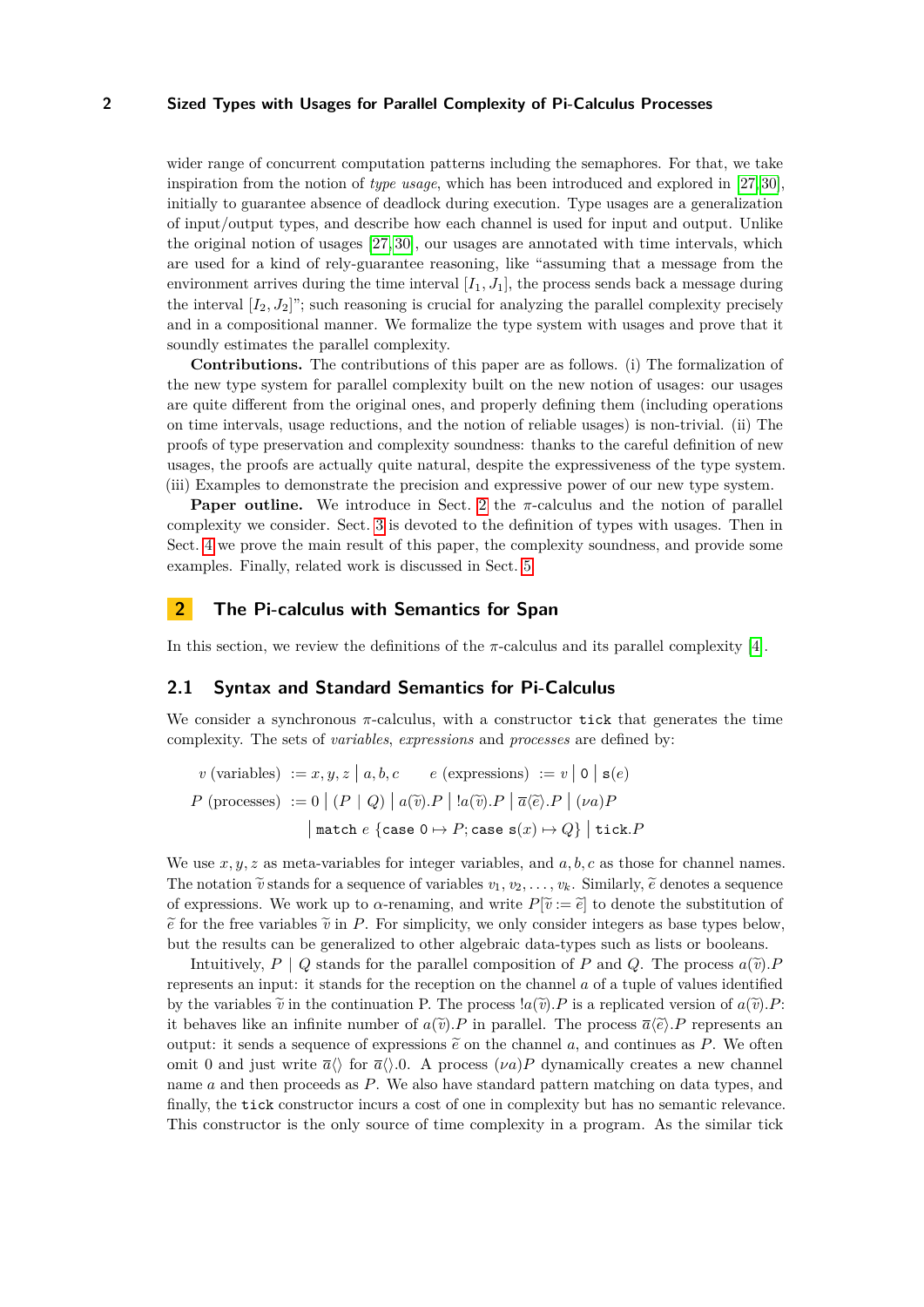<span id="page-2-0"></span>
$$
(n : a(\tilde{v}).P) \mid (m : \overline{a} \langle \tilde{e} \rangle .Q) \Rightarrow \max(m, n) : (P[\tilde{v} := \tilde{e}] \mid Q) \qquad \text{tick.} P \Rightarrow 1 : P
$$
\n
$$
(n : !a(\tilde{v}).P) \mid (m : \overline{a} \langle \tilde{e} \rangle .Q) \Rightarrow (n : !a(\tilde{v}).P) \mid (\max(m, n) : (P[\tilde{v} := \tilde{e}] \mid Q))
$$
\n
$$
\text{match } 0 \text{ {case } 0 \mapsto P; \text{case } s(x) \mapsto Q} \Rightarrow P
$$
\n
$$
\text{match } s(e) \text{ {case } 0 \mapsto P; \text{case } s(x) \mapsto Q} \Rightarrow Q[x := e]
$$
\n
$$
\frac{P \Rightarrow Q}{P \mid R \Rightarrow Q \mid R} \qquad \frac{P \Rightarrow Q}{(\nu a)P \Rightarrow (\nu a)Q} \qquad \frac{P \Rightarrow Q}{(n : P) \Rightarrow (n : Q)}
$$
\n
$$
\frac{P \equiv P'}{P \Rightarrow Q} \qquad \frac{P' \Rightarrow Q'}{P \Rightarrow Q}
$$

**Figure 1** Reduction Rules for Annotated Processes

constructor in [\[9\]](#page-15-6), it can represent different cost models and is more general than counting the number of reduction steps. For example, by adding tick after each input, we can count the number of communications in a process. By adding it after each replicated input on a channel *a*, we can count the number of calls to *a*. We can also count the number of reduction steps, by adding tick after each input and pattern matching.

As usual, the structural congruence  $\equiv$  is defined as the least congruence containing:

$$
P | 0 \equiv P \qquad P | Q \equiv Q | P \qquad P | (Q | R) \equiv (P | Q) | R
$$
  

$$
(\nu a)(\nu b)P \equiv (\nu b)(\nu a)P \qquad (\nu a)(P | Q) \equiv (\nu a)P | Q \text{ (when } a \text{ is not free in } Q)
$$

Note that the last rule can always be applied from right to left by *α*-renaming. By associativity,

we will often write parallel composition for any number of processes and not only two.

# **2.2 Parallel Complexity : The Span**

We now review the definition of span [\[4\]](#page-15-3). We add a process construct  $m : P$ , where  $m$  is an integer. A process using this constructor will be called an *annotated process*. Intuitively, this annotated process has the meaning *P with m* ticks before. The congruence relation  $\equiv$  is then enriched with the following relations:

$$
0: P \equiv P \qquad m: (P \mid Q) \equiv (m:P) \mid (m:Q)
$$

$$
m: (\nu a)P \equiv (\nu a)(m:P) \qquad m: (n:P) \equiv (m+n): P
$$

So, zero tick is equivalent to nothing and ticks can be distributed over parallel composition as expressed by the second relation. Name creation can be done before or after ticks without changing the semantics and finally ticks can be grouped together.

The rules for the reduction relation  $\Rightarrow$  are given in Figure [1.](#page-2-0) This semantics works as the usual semantics for *π*-calculus, but when doing a synchronization, only the maximal annotation is kept, and ticks are memorized in the annotations. Span is then defined by:

▶ **Definition 1** (Parallel Complexity)**.** *The* local complexity C*ℓ*(*P*) *of an annotated process P is defined by:*

$$
\mathcal{C}_{\ell}(n : P) = n + \mathcal{C}_{\ell}(P) \qquad \mathcal{C}_{\ell}(P \mid Q) = \max(\mathcal{C}_{\ell}(P), \mathcal{C}_{\ell}(Q))
$$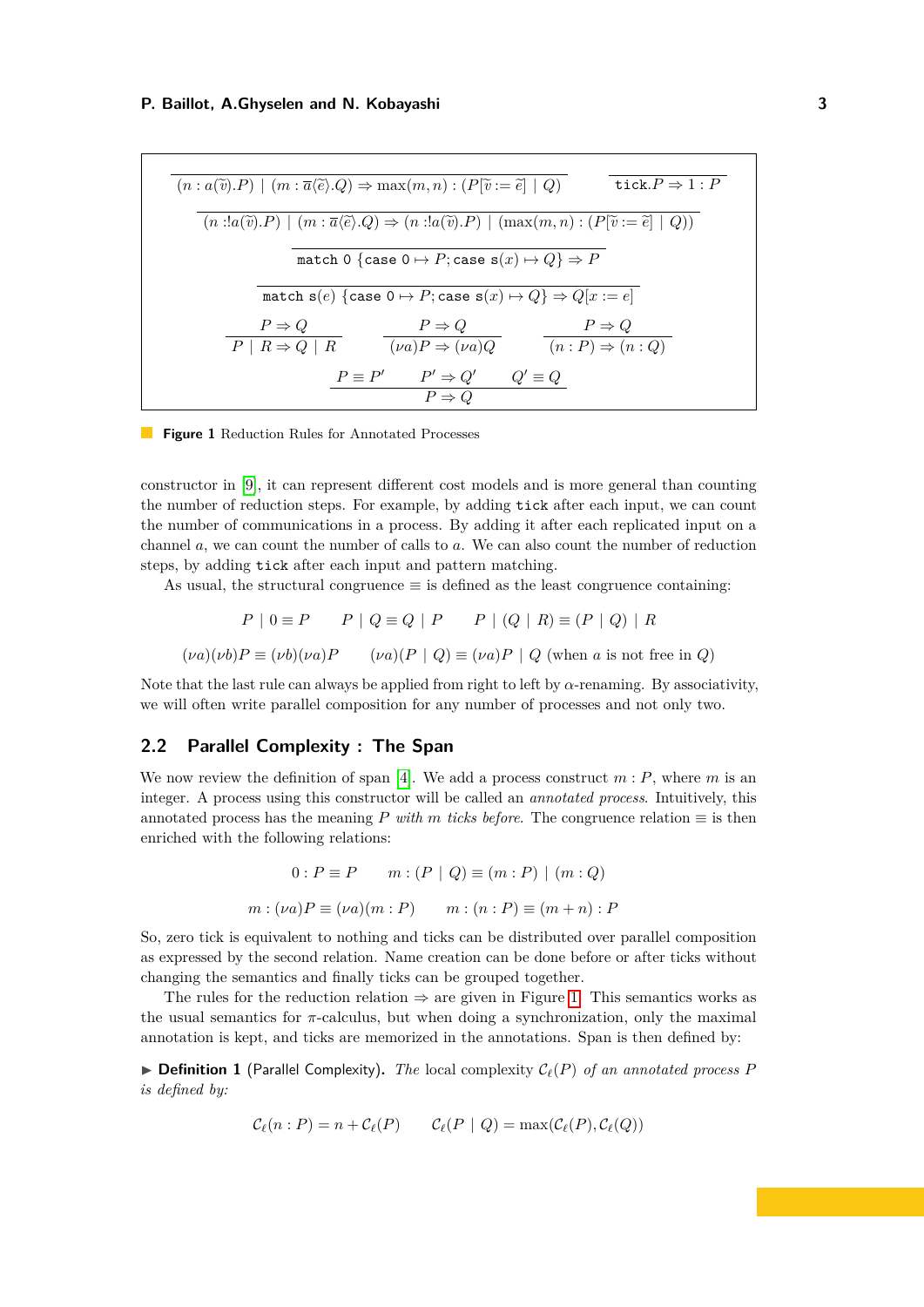$$
\mathcal{C}_{\ell}((\nu a)P) = \mathcal{C}_{\ell}(P) \qquad \mathcal{C}_{\ell}(P) = 0 \ \ otherwise
$$

*The* global parallel complexity *(or* span*)* of *P* is given by max $\{n \mid P \Rightarrow^* Q \land C_\ell(Q) = n\}$ where  $\Rightarrow^*$  *is the reflexive and transitive closure of*  $\Rightarrow$ *.* 

<span id="page-3-2"></span>▶ **Example 2.** Let  $P := \text{tick}.a() \cdot \text{tick}.a() \perp \text{tick}.a() \cdot \text{tick}.a() \mid \overline{a}()$ . Then, we have:

$$
P \Rightarrow^2 1 : (a().tick.\overline{a}\langle) | 1 : (a().tick.\overline{a}\langle) | 0 : \overline{a}\langle \rangle \Rightarrow 1 : (a().tick.\overline{a}\langle) | 1 : (tick.\overline{a}\langle)
$$

$$
\Rightarrow 1 : (a().tick.\overline{a}\langle) | 2 : \overline{a}\langle \rangle \Rightarrow 2 : (tick.\overline{a}\langle) \Rightarrow 3 : \overline{a}\langle \rangle
$$

Thus, the process has at least complexity 3. As all the other possible choices we could have made in the reduction steps are similar, the process has exactly complexity 3.

The following example motivates our introduction of usages in the next section.

<span id="page-3-1"></span>▶ **Example 3** (Motivating Example). Let  $P := a()$ .tick. $\overline{a}\langle\rangle$ . Then, the complexity of  $P | P | P | \cdots | P | \overline{a} \langle \rangle$  is equal to the number of *P* in parallel.

# <span id="page-3-0"></span>**3 Types with Usages**

The goal of our work is to design a type system for processes such that if  $\Gamma \vdash Q \triangleleft K$  then K is a bound on the complexity of *Q*, as in [\[4\]](#page-15-3). The analysis of [\[4\]](#page-15-3) was not precise enough: in fact, the process *P* in Example [3](#page-3-1) was not typable. The main idea to tackle this problem is to use the notion of usages to represent the channel-wise behaviour of processes. Usages have been used for deadlock-freedom analysis [\[23,](#page-16-6) [27,](#page-16-3) [30\]](#page-16-4), but our notion of usages significantly differs from the original one, as discussed below.

### **3.1 Indices**

First, we define integer indices, which are used to keep track of the size of values in a process.

 $\triangleright$  **Definition 4.** Let V be a countable set of index variables, usually denoted by *i*,*j* or *k*. The *set of* indices, representing integers in  $\mathbb{N}_{\infty} = \mathbb{N} \cup \{\infty\}$ , is given by:

$$
I,J:=I_{\mathbb{N}}\mid\infty\qquad I_{\mathbb{N}}:=i\mid f(I_{\mathbb{N}},\ldots,I_{\mathbb{N}})
$$

*Here,*  $i \in V$ . The symbol f is an element of a given set of function symbols containing. *for example, integers constants as nullary operators, addition and multiplication. We also assume the subtraction as a function symbol, with n*−*m* = 0 *when m* ≥ *n. Each function symbol*  $f$  *of arity*  $ar(f)$  *comes with an interpretation*  $[f] : \mathbb{N}^{ar(f)} \to \mathbb{N}$ .

Given an index valuation  $\rho : \mathcal{V} \to \mathbb{N}$ , we extend the interpretation of function symbols to indices, noted  $\llbracket I \rrbracket_{\rho}$ , as expected;  $\llbracket I \rrbracket_{\rho}$  ranges over  $\mathbb{N}_{\infty}$ . For an index *I*, we write  $I\{J_{\mathbb{N}}/i\}$  for the index obtained by replacing the occurrences of *i* in *I* with  $J_N$ . Note that  $\infty \{ J_N / i \} = \infty$ .

▶ **Definition 5** (Constraints on Indices)**.** *Let φ* ⊂ V *be a finite set of index variables. A* constraint *C* on  $\varphi$  *is an expression with the shape*  $I \bowtie J$  *where I* and *J* are indices with free *variables in*  $\varphi$  *and*  $\bowtie$  *denotes a binary relation on*  $\mathbb{N}_{\infty}$ *. Usually, we take*  $\bowtie \in \{\leq, <, =, \neq\}$ *. A finite set of constraints is denoted* Φ*.*

For a finite set  $\varphi \subset \mathcal{V}$ , we say that a valuation  $\rho : \varphi \to \mathbb{N}$  *satisfies* a constraint  $I \bowtie J$ on  $\varphi$ , noted  $\rho \models I \Join J$  when  $\llbracket I \rrbracket_{\rho} \Join \llbracket J \rrbracket_{\rho}$  holds. Similarly,  $\rho \models \Phi$  holds when  $\rho \models C$  for all  $C \in \Phi$ . Likewise, we note  $\varphi$ ;  $\Phi \models C$  when for all valuations  $\rho$  on  $\varphi$  such that  $\rho \models \Phi$  we have  $\rho \models C$ . We will also use some extended operations on indices *I*, *J*; for example, we may use  $\infty + J = \infty$  or other such equations.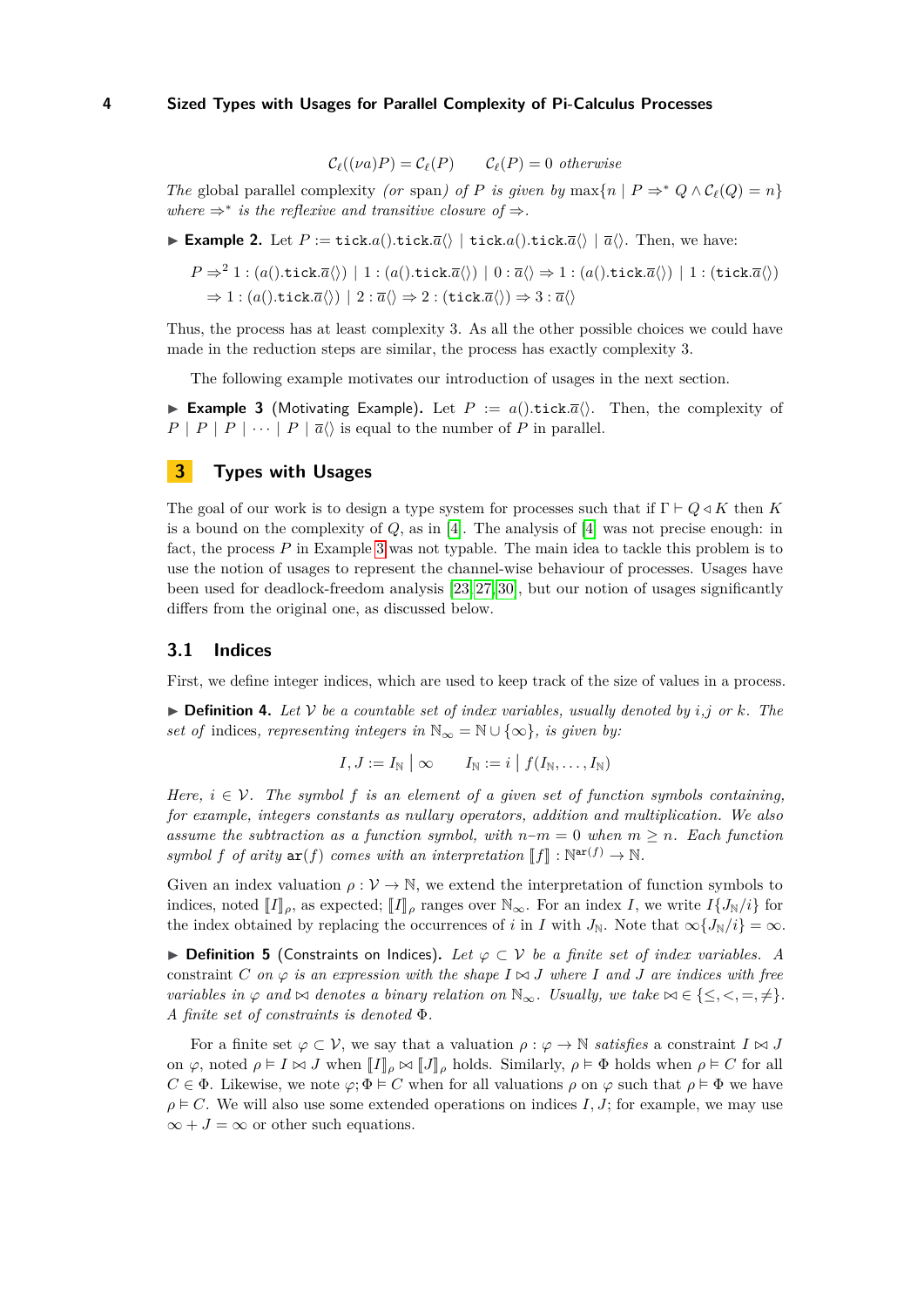# **3.2 Usages**

We use *usages* to express the channel-wise behaviour of a process. Usages are a kind of CCS processes [\[29\]](#page-16-7) on a single channel, where each action is annotated with two time intervals. The set of usages, ranged over by *U* and *V* , is given by:

$$
U,V ::= 0 \mid (U|V) \mid \alpha_{J_c}^{A_o}.U \mid !U \mid U + V \qquad \alpha := \texttt{In} \mid \texttt{Out}
$$

$$
A_o, B_o ::= [I,J] \qquad J_c, I_c ::= J \mid [I,J]
$$

Given a set of index variables  $\varphi$  and a set of constraints  $\Phi$ , for an interval [*I, J*], we always require that  $\varphi$ ;  $\Phi \models I \leq J$ . For an interval  $A_o = [I, J]$ , we denote Left $(A_o) = I$  and Right $(A_o) = J$ . In the original notion of usages [\[23,](#page-16-6) [27,](#page-16-3) [30\]](#page-16-4),  $A_o$  and  $J_c$  were just numbers. The extension to intervals plays an important role in our analysis. Note that *J<sup>c</sup>* may be a single index *J*, but this single index *J* should be understood as the interval  $[-\infty, J]$ .

Intuitively, a channel with usage  $0$  is not used at all. A channel of usage  $U \mid V$  can be used according to *U* and *V* possibly in parallel. The usage  $\text{In}_{J_c}^{A_o}$ . *U* describes a channel that may be used for input, and then used according to  $U$ . The two intervals  $A<sub>o</sub>$  and  $J<sub>c</sub>$ , called *obligation* and *capacity* respectively, are used to achieve a kind of assume-guarantee reasoning. The obligation *A<sup>o</sup>* indicates a *guarantee* that if the channel is indeed used for input, then the input should become ready during the interval  $A<sub>o</sub>$ . The capacity  $J<sub>c</sub>$  indicates the *assumption* that if the environment performs a corresponding output, that output will be provided during the time interval  $J_c$  after the input becomes ready. For example, if a channel  $a$  has usage  $\text{In}_{J_c}^{[1,1]}$ .0, then the process tick.a().0 conforms to the usage, but a().0 and tick.tick.a().0 do not. Similarly,  $\text{Out}_{J_c}^{A_o}$  *U* has the same meaning but for output. The usage *!U* denotes the usage *U* that can be replicated infinitely, and  $U + V$  denotes a non-deterministic choice between the usages *U* and *V* . This is useful for example in a case of pattern matching where a channel can be used very differently in the two branches.

Recall that the obligation and capacity intervals in usages express a sort of assumeguarantee reasoning. We thus require that the assume-guarantee reasoning in a usage is "consistent" (or *reliable*, in the terminology of usages). For example, the usage  $\text{In}_{[1,1]}^{[0,0]}$  |  $\text{Out}_0^{[1,1]}$ is reliable because (i) the part  $\text{In}_{[1,1]}^{[0,0]}$  assumes that a corresponding output will become ready at time 1, and the other part  $\text{Out}_0^{[1,1]}$  indeed guarantees that and moreover, (ii)  $\text{Out}_0^{[1,1]}$ assumes that a corresponding input will be ready by the time the output becomes ready, and the part  $\text{In}_{[1,1]}^{[0,0]}$  guarantees that. In contrast, the usage  $\text{In}_{[1,1]}^{[0,0]} \mid \text{Out}_{0}^{[2,2]}$  is problematic because, although the part  $\text{In}_{[1,1]}^{[0,0]}$  assumes that an output will be ready at time 1,  $\text{Out}_0^{[2,2]}$  provides the output only at time 2. The consistency on assume-guarantee reasoning must hold during the whole computation; for example, in the usage  $\text{In}_{[0,0]}^{[0,0]}$ . $\text{In}_{[1,1]}^{[0,0]} \mid \text{Out}_{[0,0]}^{[0,0]}$ . $\text{Out}_{0}^{[2,2]}$ , the first input/output pair is fine, but the usage expressing the next communication:  $\text{In}_{[1,1]}^{[0,0]} \mid \text{Out}_{0}^{[2,2]}$ is problematic. To properly define the reliability of usages during the whole computation, we first prepare a reduction semantics for usages, by viewing usages as CCS processes.

▶ **Definition 6** (Congruence for Usages)**.** *The relation* ≡ *is defined as the least congruence relation closed under:*

$$
U \mid 0 \equiv U \qquad U \mid V \equiv V \mid U \qquad U \mid (V \mid W) \equiv (U \mid V) \mid W
$$

$$
!0 \equiv 0 \qquad !U \equiv !U \mid U \qquad !(U \mid V) \equiv !U \mid !V \qquad !!U \equiv !U
$$

Before giving the reduction semantics, we introduce some notations.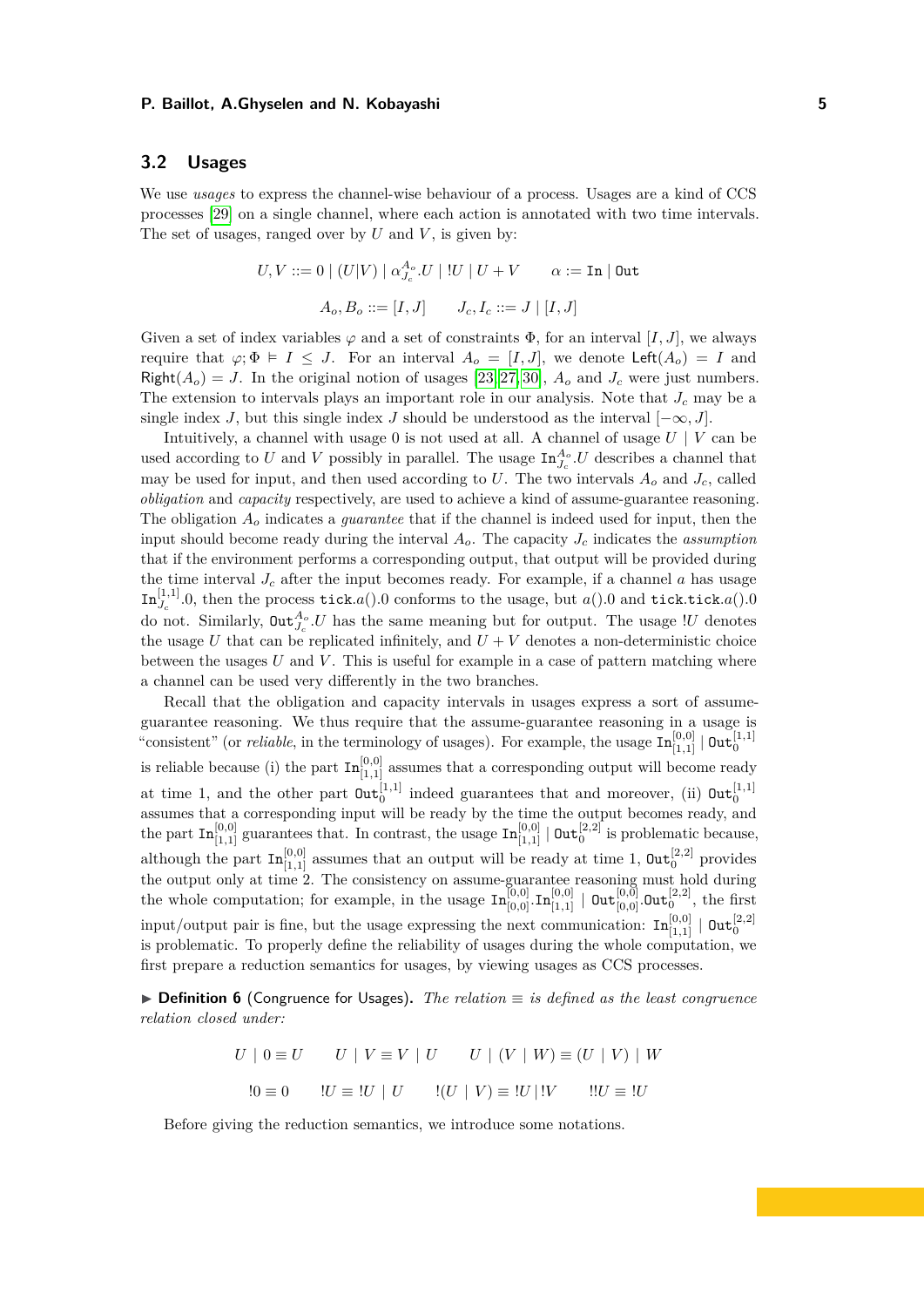<span id="page-5-0"></span>
$$
\begin{array}{c|c} \hline \varphi;\Phi \vDash B_{o} \subseteq A_{o} \oplus I_{c} \qquad \varphi;\Phi \vDash A_{o} \subseteq B_{o} \oplus J_{c} \\\hline \varphi;\Phi \vDash \mathrm{In}_{I_{c}}^{A_{o}}.U \mid \mathrm{Out}_{J_{c}}^{B_{o}}.V \longrightarrow \uparrow^{A_{o} \sqcup B_{o}}(U \mid V) \\\hline \hline \varphi;\Phi \vDash \mathrm{In}_{I_{c}}^{A_{o}}.U \mid \mathrm{Out}_{J_{c}}^{B_{o}}.V \longrightarrow \uparrow^{A_{o} \sqcup B_{o}}(U \mid V) \\\hline \hline \varphi;\Phi \vDash U+V \longrightarrow U \\\hline \hline \varphi;\Phi \vDash U+V \longrightarrow U \\\hline \varphi;\Phi \vDash U+V \longrightarrow V \\\hline \hline \varphi;\Phi \vDash U \longrightarrow \mathrm{err} \\\hline \varphi;\Phi \vDash U \mid V \longrightarrow \mathrm{err} \\\hline \hline \varphi;\Phi \vDash U \mid V \longrightarrow \mathrm{err} \\\hline \hline \varphi;\Phi \vDash U \mid V \longrightarrow \mathrm{err} \\\hline \hline \varphi;\Phi \vDash U \mid V \longrightarrow \mathrm{err} \\\hline \hline \varphi;\Phi \vDash U \rightarrow V' \quad V' \equiv V \\\hline \hline \varphi;\Phi \vDash U \mid V \longrightarrow \mathrm{err} \\\hline \hline \varphi;\Phi \vDash U \rightarrow V \\\hline \hline \varphi;\Phi \vDash U \rightarrow V \\\hline \hline \end{array}
$$

**Figure 2** Reduction Rules for Usages

▶ **Definition 7** (Operations on Usages)**.** *We define the operations* ⊕*,* ⊔*, and* + *by:*

$$
A_o \oplus J = [0, \text{Left}(A_o) + J] \qquad A_o \oplus [I, J] = [\text{Right}(A_o) + I, \text{Left}(A_o) + J]
$$
  

$$
[I, J] \sqcup [I', J'] = [\max(I, I'), \max(J, J')] \qquad [I, J] + [I', J'] = [I + I', J + J']
$$

*Note that* ⊕ *is an operation that takes an obligation interval and a capacity and returns an interval. The operations* ⊔ *(max) and* + *are just pointwise extensions of the operations for indices. The intuition on*  $\oplus$  *is explained later when we define the reduction relation.* 

The delaying operation  $\uparrow^{A_o} U$  on usages is defined by:

$$
\uparrow^{A_o} 0 = 0 \qquad \uparrow^{A_o} (U \mid V) = \uparrow^{A_o} U \mid \uparrow^{A_o} V \qquad \uparrow^{A_o} (U + V) = \uparrow^{A_o} U + \uparrow^{A_o} V
$$

$$
\uparrow^{A_o} \alpha_{J_c}^{B_o} . U = \alpha_{J_c}^{A_o + B_o} . U \qquad \uparrow^{A_o} (|U) = !(\uparrow^{A_o} U)
$$

*We also define*  $[I, J]+J_c$  *and thus*  $\uparrow^{J_c}U$  *by extending the operation with:*  $[I, J]+J'=[I, J+J'].$ 

Intuitively, a usage  $\uparrow^{A_o} U$  corresponds to the usage *U* delayed by a time approximated by the interval *Ao*.

The reduction relation is given by the rules of Figure [2.](#page-5-0) The first rule means that to reduce a usage, we choose one input and one output, and then we trigger the communication between them. This communication occurs and does not lead to an error when the capacity of an action indeed corresponds to a bound on the time the dual action is defined. This is given by the relation  $A_o \subseteq B_o \oplus J_c$ . As an example, let us suppose that  $B_o = [1, 3]$ , and the time for which the output becomes ready is in fact 2, then the capacity  $J_c$  says that after two units of time, the synchronization should happen in the interval  $J_c$ . So, if we take  $J_c = [5, 7]$  for example, then if t is the time for which the dual input becomes ready, we must have  $t \in [2 + 5, 2 + 7]$ . This should be true for any time value in  $B<sub>o</sub>$ , so we want that  $\forall t' \in [1,3], \forall t \in A_o, t \in [t'+5, t'+7], \text{ and this is equivalent to } A_o \subseteq B_o \oplus [5,7] = [8,8].$ Indeed, 8 is the only time that is in the three intervals [6*,* 8], [7*,* 9] and [8*,* 10]. The case where  $J_c = J$  is a single index occurs when *t* can be smaller than  $t'$ , and in this case we only ask that the upper bound is correct:  $\forall t' \in B_o, \forall t \in A_o, t \leq t' + J$ .

If the bound is incorrect, we trigger an error: see the second rule. In the case everything went well, the continuation is delayed by an approximation of the time when this communication occurs (see  $\uparrow^{A_o \sqcup B_o}$  in the first rule). In the rules for  $U + V$ , a reduction step in usages can also make a non-deterministic choice.

An error in a usage reduction means that the assume-guarantee reasoning was inconsistent. Based on this intuition, we define the notion of reliablity.

▶ **Definition 8** (Reliability). *A usage U is* reliable *under*  $\varphi$ ;  $\Phi$  *if*  $U \nleftrightarrow^*$  err.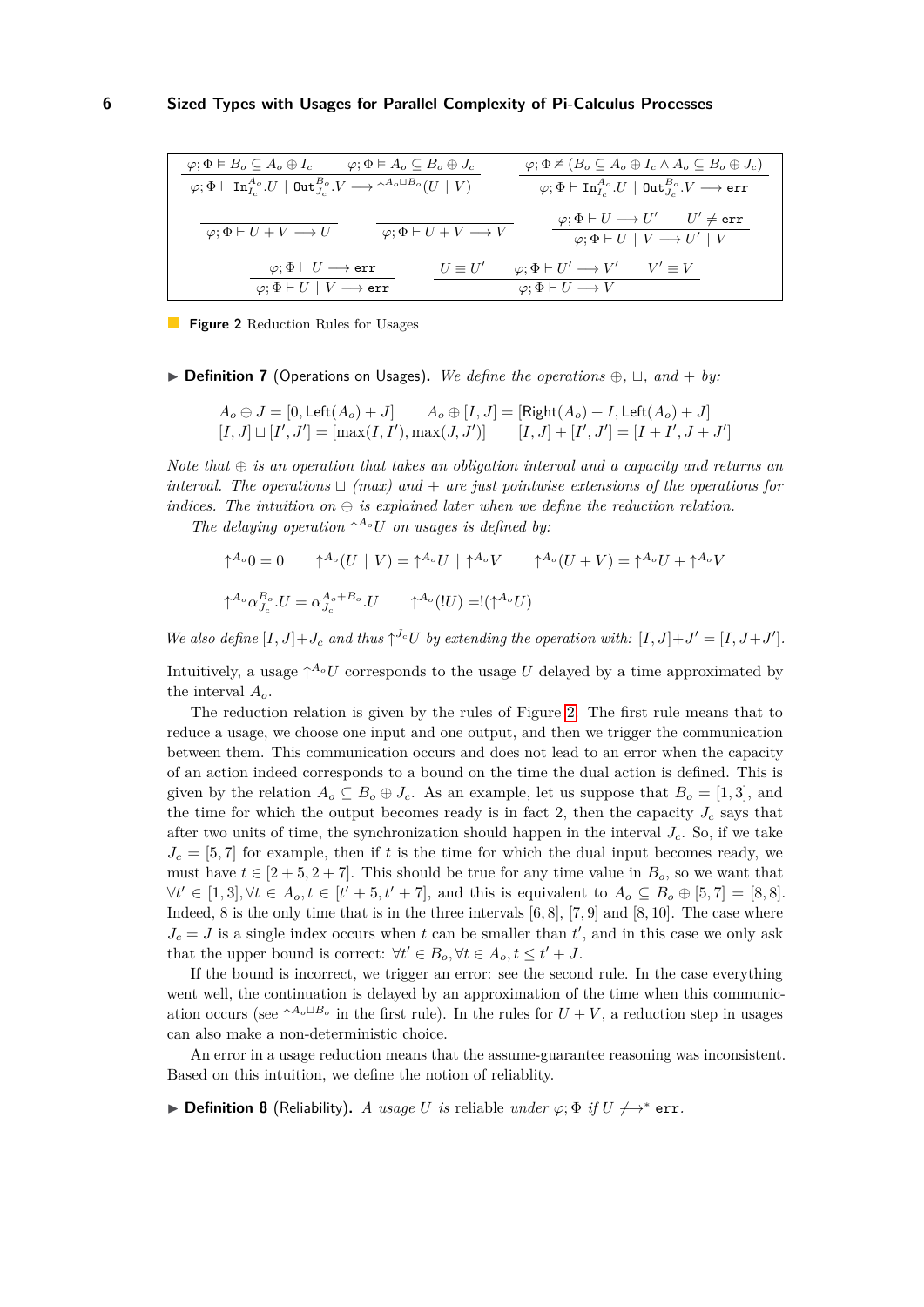▶ Example 9. Consider the usage  $U := \text{In}_1^{[1,1]}$   $\text{Out}_0^{[1,1]} \mid \text{In}_1^{[1,1]}$   $\text{Out}_{0}^{[1,1]} \mid \text{Out}_{[1,1]}^{[0,0]}$ . The only possible reduction sequence (with symmetry) is:

$$
U\longrightarrow \mathtt{Out}^{[2,2]}_{0}\,\mid\, \mathtt{In}^{[1,1]}_{1}.\mathtt{Out}^{[1,1]}_{0}\longrightarrow \mathtt{Out}^{[3,3]}_{0}.
$$

For the first step, we have indeed  $[1, 1] \subseteq [0, 0] \oplus [1, 1] = [1, 1]$  and  $[0, 0] \subseteq [1, 1] \oplus 1 =$ [0*,* 2]. Note that the capacity [0*,* 1] instead of 1 for the input would not have worked since  $[1,1] \oplus [0,1] = [1,2]$ . Thus, the usage *U* is reliable. It corresponds, for example, to the usage of the channel *a* in the process *P* given in Example [2:](#page-3-2) tick*.a*()*.tick.a*() | tick*.a*()*.tick.a*() |  $\overline{a}$ (). The obligation [1*,* 1] corresponds to waiting for exactly one tick. Then, the capacities say that once they are ready, the two inputs will indeed communicate before one time unit for any reduction. And at the end, we obtain an output available at time 3, and this output has no communication. One can see that those capacities and obligations indeed give the complexity of this process. Thus, we will ask in the type system that all usages are reliable, and so the time indications will give some complexity bounds on the behaviour of a channel.

<span id="page-6-0"></span>► **Example 10.** We give an example of a non-reliable usage. To the previous example, let us add another input in parallel

$$
U := \mathbf{In}_1^{[1,1]}.\mathbf{Out}_0^{[1,1]} \,\mid\, \mathbf{In}_1^{[1,1]}.\mathbf{Out}_0^{[1,1]} \,\mid\, \mathbf{In}_1^{[1,1]}.\mathbf{Out}_0^{[1,1]} \,\mid\, \mathbf{Out}_{[1,1]}^{[0,0]}
$$

 $\text{We have: } U \longrightarrow^* \text{Out}_0^{[3,3]} \mid \text{In}_1^{[1,1]}. \text{Out}_0^{[1,1]} \longrightarrow \text{err}, \text{ because } [1,1] \oplus 1 = [0,2], \text{ so the capacity}$ here is not a good assumption. However, the following variant of the usage:

$$
U := \mathop{\mathrm{In}}\nolimits_2^{[1,1]}.\mathsf{Out}^{[1,1]}_0 \,\mid\, \mathop{\mathrm{In}}\nolimits_2^{[1,1]}.\mathsf{Out}^{[1,1]}_0 \,\mid\, \mathop{\mathrm{In}}\nolimits_2^{[1,1]}.\mathsf{Out}^{[1,1]}_0 \,\mid\, \mathsf{Out}^{[0,0]}_{[1,1]}
$$

is reliable. This example shows how reliability adapts to parallel composition. ◀

We introduce another relation  $U \subseteq V$  called the *subusage* relation, which will be used later to define the subtyping relation. It is defined by the rules of Figure [3.](#page-7-0) The relation  $U \subseteq V$  intuitively means that any channel of usage  $U$  may also be used according to  $V$ . For example,  $U \subseteq 0$  says that we may not use a channel (usage equal to 0). Recall that an obligation and a capacity express a guarantee and an assumption respectively. The last but one rule says that it is safe to strengthen the guarantee and weaken the assumption. We use the relation  $I_c \leq J_c$  to denote the relation  $\subseteq$  on intervals, where a single index *J* is considered as the interval [−∞*, J*]. The last rule can be understood as follows. The part  $\uparrow^{A_o+J_c}V$  says that a channel may be used according to *V* only after the interval  $A_o+J_c$ . Since the action  $\alpha_{J_c}^{A_o}$  is indeed finished during the interval  $A_o + J_c$ , we can move *V* to under the guard of  $\alpha_{J_c}^{A_o}$ . This last rule is especially useful for substitution, as explained in the example below.

<span id="page-6-1"></span>▶ **Example 11.** Consider the process:

$$
P := a(r).r().b() | \overline{a} \langle b \rangle
$$

Let us give usages to *b* and *r*; here we omit time annotations for the sake of simplicity. We have  $U_r = \text{In}$  and  $U_b = \text{In} \mid U_r$  Indeed, r is used only once as an input, and b is used as an input on the left, and it is sent to be used as *r* on the right. Thus, after a reduction step we obtain  $P \to b(.) b()$  where *b* has usage  $U'_b = \text{In}.\text{In}$ . So, the channel *b* had usage  $U_b$  in  $P$ , but it ended up being used according to  $U'_{b}$ ; that is valid since we have the subusage relation  $U_b \sqsubseteq U'_b.$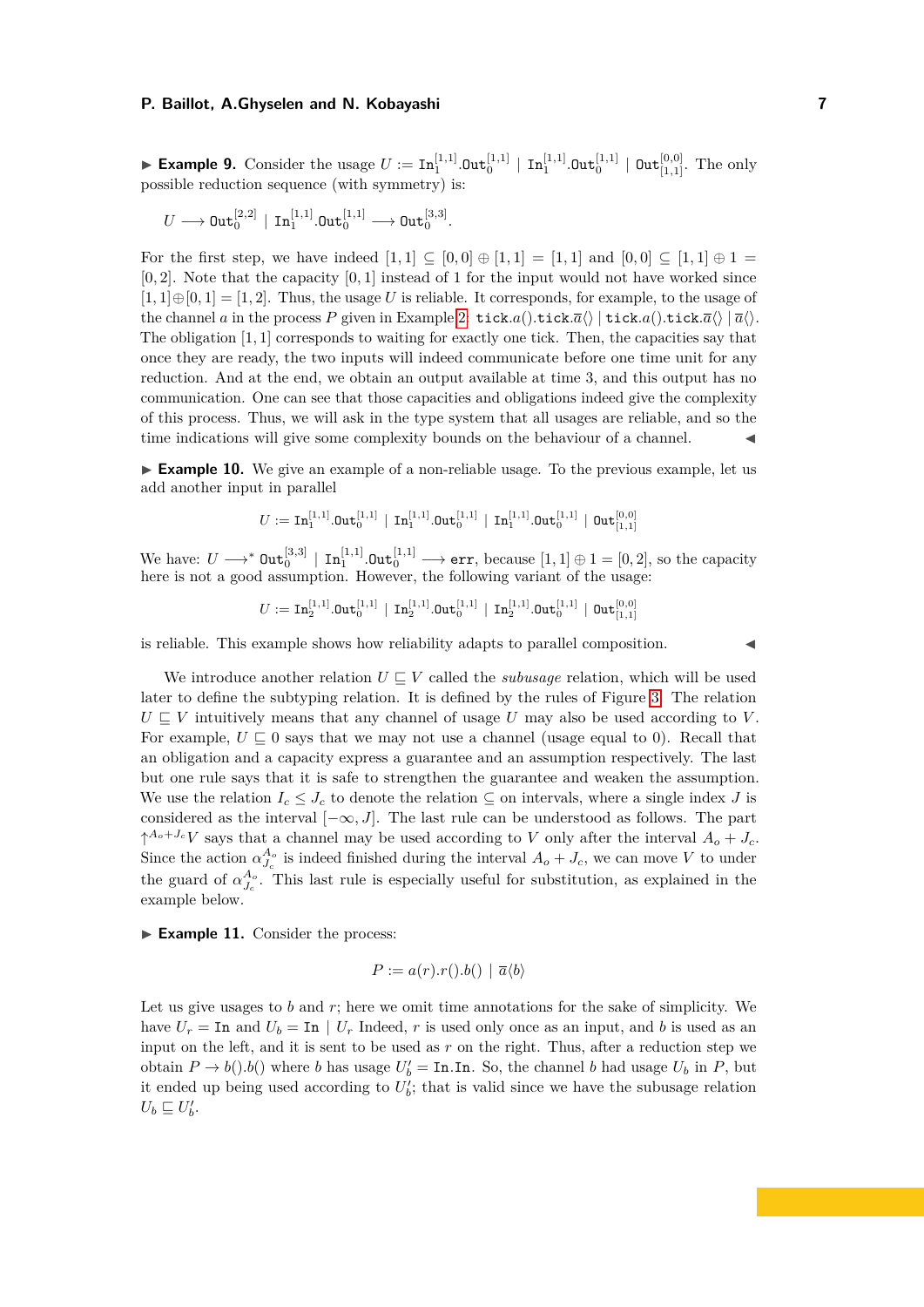<span id="page-7-0"></span>
$$
\begin{array}{c|c|c|c|c} \hline \hline \hline \varphi;\Phi+U\sqsubseteq 0 & i\in\{1;2\} & \varphi;\Phi+U\sqsubseteq U' \\ \hline \hline \varphi;\Phi+U\sqsubseteq V & \varphi;\Phi+U+V\sqsubseteq U'+V \\ \hline \hline \varphi;\Phi+V\sqsubseteq V' & \varphi;\Phi+U\sqsubseteq U' & \varphi;\Phi+U\sqsubseteq U' \\ \hline \hline \varphi;\Phi+U+V\sqsubseteq U+V' & \varphi;\Phi+U\sqsubseteq U' & \varphi;\Phi+U\sqsubseteq U' \\ \hline U\equiv U' & \varphi;\Phi+U'\sqsubseteq V' & V\equiv V' & \varphi;\Phi+U\sqsubseteq U' & \varphi;\Phi+U'\sqsubseteq U'' \\ \hline \hline \varphi;\Phi+U\sqsubseteq V & \varphi;\Phi\vdash B_o\subseteq A_o & \varphi;\Phi\vdash L_c\leq J_c \\ \hline \hline \varphi;\Phi+\alpha_{J_c}^{A_o}.U\sqsubseteq\alpha_{J_c}^{A_o}.U' & \varphi;\Phi\vdash\alpha_{I_c}^{A_o}.U\sqsubseteq\alpha_{J_c}^{B_o}.U \\ \hline \hline \hline \varphi;\Phi+\left(\alpha_{J_c}^{A_o}.U\right)\mid(\uparrow^{A_o+J_c}V)\sqsubseteq\alpha_{J_c}^{A_o}.(U\mid V) \end{array}
$$

**Figure 3** Subusage

<span id="page-7-1"></span>
$$
\dfrac{\varphi;\Phi \vDash I' \leq I \qquad \varphi;\Phi \vDash J \leq J'}{\varphi;\Phi \vDash \operatorname{Nat}[I,J] \sqsubseteq \operatorname{Nat}[I',J']} \qquad \dfrac{\varphi;\Phi \vDash \widetilde{T} \sqsubseteq \widetilde{T'} \qquad \varphi;\Phi \vDash \widetilde{T'} \sqsubseteq \widetilde{T} \qquad \varphi;\Phi \vDash U \sqsubseteq V}{\varphi;\Phi \vDash \operatorname{ch}(\widetilde{T})/U \sqsubseteq \operatorname{ch}(\widetilde{T'})/V} \\[1em] \dfrac{\varphi,\widetilde{i};\Phi \vDash \widetilde{T} \sqsubseteq \widetilde{T'} \qquad \varphi,\widetilde{i};\Phi \vDash \widetilde{T'} \sqsubseteq \widetilde{T} \qquad \varphi,\widetilde{i};\Phi \vDash K = K' \qquad \varphi;\Phi \vDash U \sqsubseteq V}{\varphi;\Phi \vDash \widetilde{\forall i.\texttt{srv}^{K}(\widetilde{T})/U \sqsubseteq \widetilde{\forall i.\texttt{srv}^{K'}}(\widetilde{T'})/V} \\[1em]
$$

**Figure 4** Subtyping Rules for Usage Types

# **3.3 Type System**

We extend ordinary types for the  $\pi$ -calculus with usages.

▶ **Definition 12** (Usage Types)**.** *We define* types *by the following grammar:*

 $T, S ::= \mathsf{Nat}[I, J] \mid ch(\widetilde{T})/U \mid \forall \widetilde{i}. srv^K(\widetilde{T})/U.$ 

The type  $\text{Nat}[I, J]$  describes an integer *n* such that  $I \le n \le J$ . Channels are classified into *server channels* (or just *servers*) and *simple channels*. All the inputs on a server channel must be replicated (as in  $(a(\tilde{v})P)$ , while no input on a simple channel can be replicated. The type  $ch(\tilde{T})/U$  describes a simple channel that is used for transmitting values of type  $\tilde{T}$ according to usage U. For example,  $ch(Nat[I, J])/U$  is the type of channels used according to *U* for transmitting integers in the interval [*I, J*]. The type  $\forall \tilde{i}$ .srv<sup>*K*</sup>( $\tilde{T}$ )/*U* describes a server channel that is used for transmitting values of type  $\widetilde{T}$  according to usage U; the superscript *K*, which we call the *complexity* of a server, is an interval. It denotes the cost incurred when a server is invoked. Note that the server type allows polymorphism on index variables  $\tilde{i}$ .

The subtyping relation  $T \sqsubseteq T'$ , which means that a value of type *T* can also be used as a value of type  $T'$ , is defined by the rules of Figure [4.](#page-7-1)

We extend operations on usages to partial operations on types and typing contexts with  $\Gamma = v_1 : T_1, \ldots, v_n : T_n$ . The delaying of a type  $\uparrow^{A_o}T$  is defined as the delaying of the usage for a channel or a server type, and it does nothing on integers. We also say that a type is *reliable* when it is an integer type, or when it is a server or channel type with a reliable usage. We define following operations:

 $\blacktriangleright$  **Definition 13.** *The parallel composition*  $T | T'$  *is defined by:* 

$$
\mathsf{Nat}[I,J] \mid \mathsf{Nat}[I,J] = \mathsf{Nat}[I,J] \qquad \mathsf{ch}(T)/U \mid \mathsf{ch}(T)/V = \mathsf{ch}(T)/(U \mid V)
$$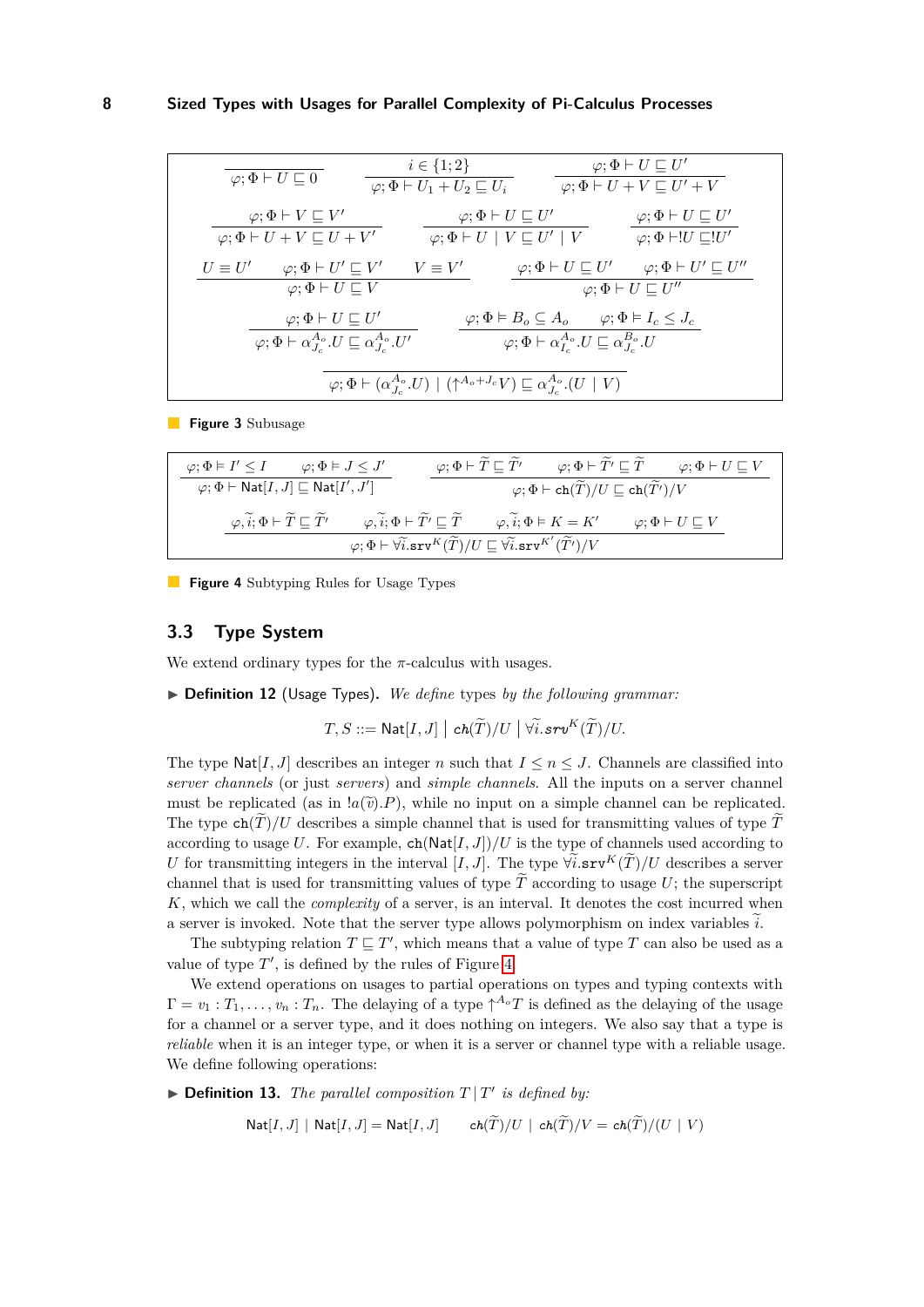<span id="page-8-0"></span>
$$
\begin{array}{c}\n\hline\nv: T \in \Gamma \\
\hline\n\varphi; \Phi; \Gamma \vdash v: T\n\end{array}\n\quad\n\begin{array}{c}\n\hline\n\varphi; \Phi; \Gamma \vdash 0: \mathsf{Nat}[0,0] \\
\hline\n\varphi; \Phi; \Gamma \vdash s(e): \mathsf{Nat}[I+1,J+1]\n\end{array}
$$
\n
$$
\begin{array}{c}\n\hline\n\varphi; \Phi; \Gamma \vdash 0: \mathsf{Nat}[0,0] \\
\hline\n\varphi; \Phi; \Gamma \vdash s(e): \mathsf{Nat}[I+1,J+1]\n\end{array}
$$
\n
$$
\begin{array}{c}\n\hline\n\varphi; \Phi; \Delta \vdash e: T'\n\end{array}\n\quad\n\begin{array}{c}\n\hline\n\varphi; \Phi \vdash \Gamma \sqsubseteq \Delta \qquad \varphi; \Phi \vdash T' \sqsubseteq T\n\end{array}
$$

**Figure 5** Typing Rules for Expressions

$$
\forall \widetilde{i}. s r v^K(\widetilde{T})/U \mid \forall \widetilde{i}. s r v^K(\widetilde{T})/V = \forall \widetilde{i}. s r v^K(\widetilde{T})/(U \mid V)
$$

▶ **Definition 14** (Replication of Type)**.** *The replication of a type* !*T is defined by:*

 $!$ **Nat** $[I, J]$  =  $\text{Nat}[I, J]$   $!$   $ch(\widetilde{T})/U = ch(\widetilde{T})/(!U)$   $!$   $!\widetilde{\forall i} . srv^{K}(\widetilde{T})/U = \widetilde{\forall i} . srv^{K}(\widetilde{T})/(!U)$ 

The (partial) operations on types defined above are extended pointwise to contexts. For example, for  $\Gamma = v_1 : T_1, \ldots, v_n : T_n$  and  $\Delta = v_1 : T'_1, \ldots, v_n : T'_n$ , we define  $\Gamma \mid \Delta = v_1 : T'_n$  $T_1 \mid T_1', \ldots, v_n : T_n \mid T_n'$ . Note that this is defined just if  $\Gamma$  and  $\Delta$  agree on the typing of integers and associate the same types (excluding usage) to names.

<span id="page-8-2"></span> $\blacktriangleright$  **Definition 15.** *Given a capacity*  $J_c$  *and an interval*  $K = [K_1, K_2]$ *, we define*  $J_c$ ; *K by*;

$$
J; [K_1, K_2] = [0, J + K_2] \qquad [\infty, \infty]; [K_1, K_2] = [0, 0] \qquad [I_{\mathbb{N}}, J]; [K_1, K_2] = [0, J + K_2]
$$

Intuitively, *Jc*; *K* represents the complexity of an input/output process when the input/output has capacity *J<sub>c</sub>* and the complexity of the continuation is *K*.  $J_c = [\infty, \infty]$  means the input/output will never succeed (because there is no corresponding output/input); hence the complexity is 0. A case where this is useful is given later in Example [22.](#page-13-1) Otherwise, an upper-bound is given by  $J + K_2$  (the time spent for the input/output to succeed, plus  $K_2$ ). The lower-bound is 0, since the input/output may be blocked forever.

The type system is given in Figures [5](#page-8-0) and [6.](#page-9-0) The typing rules for expressions are standard ones for sized types.

A type judgment for processes is of the form  $\varphi$ ;  $\Phi$ ;  $\Gamma \vdash P \triangleleft [I, J]$  where  $\varphi$  denotes the set of index variables,  $\Phi$  is a set of constraints on index variables, and *J* is a bound on the parallel complexity of *P* under those constraints. This complexity bound *J* can also be seen as a bound on the open complexity of a process, that is to say the complexity of *P* in an environment corresponding to the types in  $\Gamma$ . For example, a channel with usage  $\text{In}_{5}^{[1,1]}$  alone cannot be reduced, as it is only used as an input. So, the typing  $\cdot$ ;  $\cdot$ ;  $a$  : ch()/In<sub>[1</sub><sup>[1,1]</sup>  $\vdash$  tick.a()  $\triangleleft$  [1,6] says that in an environment that may provide an output on the channel *a* within the time interval  $[1, 1] \oplus 5 = [0, 6]$ , this process has a complexity bounded by 6. Similarly, the lower bound *I* is a lower bound on the parallel complexity of *P*. But in practice, this lower bound is often too imprecise.[1](#page-8-1)

The (par) rule separates a context into two parts, and the complexity is the maximum over the two complexities, both for lower bound and upper bound. The (tick) rule shows the addition of a tick implies a delay of [1*,* 1] in the context and the complexity. The (nu) rule imposes that all names must have a reliable usage when they are created. In order to type a channel with the (ich) rule, the channel must have an input usage, with obligation [0,0]. Note that with the subusage relation, we have  $\text{In}_{J_c}^{A_o} \sqsubseteq \text{In}_{J_c}^{[0,0]}$  if and only if  $A_o = [0, I]$ 

<span id="page-8-1"></span><sup>&</sup>lt;sup>1</sup> This is because in the definition of  $J_C$ ; *K* in Definition [15,](#page-8-2) we pessimistically take into account the possibility that each input/output may be blocked forever. We can avoid the pessimistic estimation of the lower-bound by incorporating information about lock-freedom [\[23,](#page-16-6) [25\]](#page-16-8).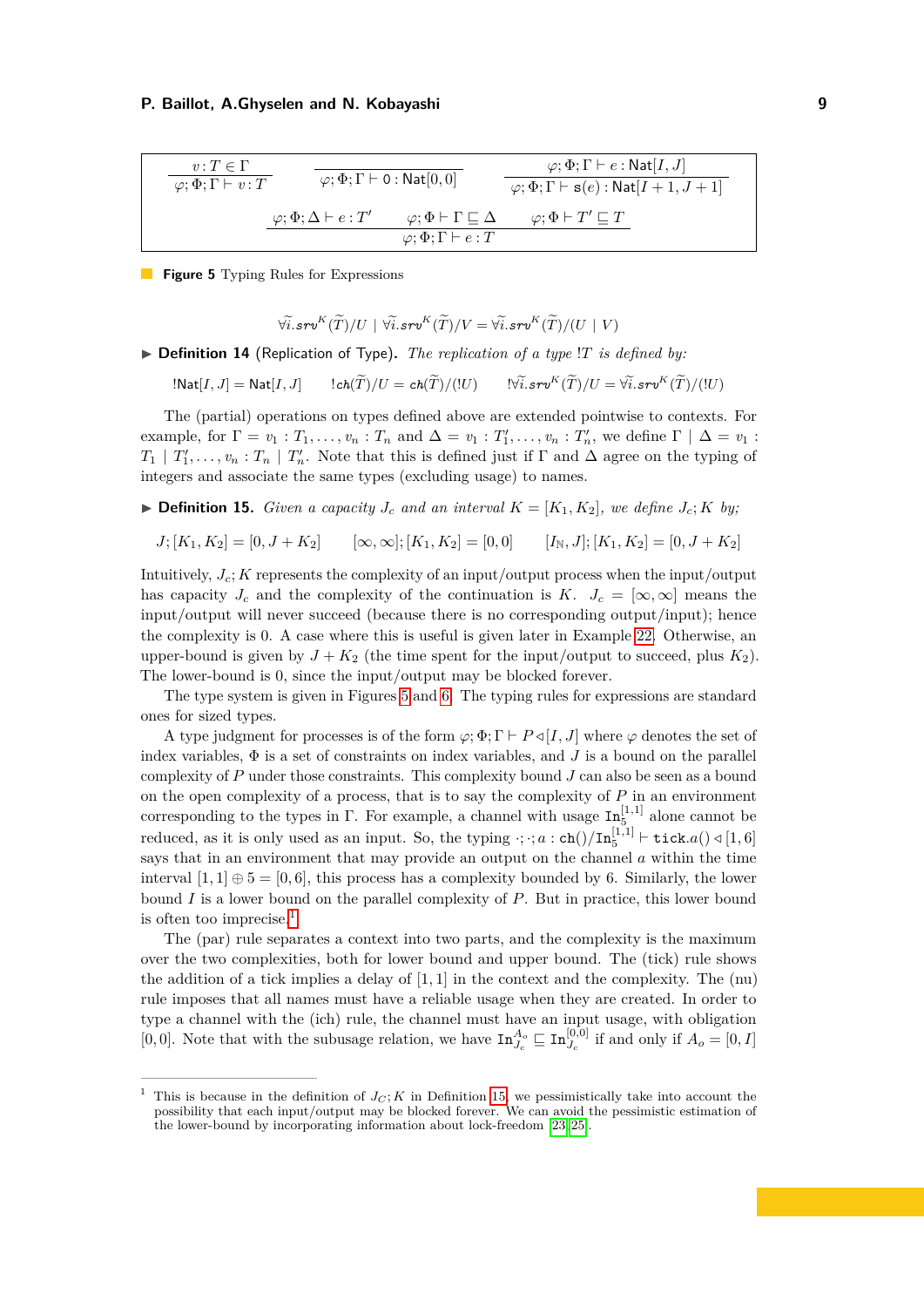<span id="page-9-0"></span>(zero) 
$$
\overline{\varphi; \Phi; \Gamma \vdash D \triangleleft [0, 0]}
$$
 (par)  $\overline{\varphi; \Phi; \Gamma \vdash P \triangleleft K_1}$   $\varphi; \Phi; \Delta \vdash Q \triangleleft K_2$   
\n $\overline{\varphi; \Phi; \Gamma \vdash D \triangleleft [0, 0]}$  (par)  $\overline{\varphi; \Phi; \Gamma \vdash P \triangleleft K_1}$   $\overline{\varphi; \Phi; \Gamma \triangleleft K_1 \sqcup K_2}$   
\n $\overline{\varphi; \Phi; \Gamma \vdash P \triangleleft K}$  (ich)  $\overline{\varphi; \Phi; \Gamma, a : ch(\widetilde{T})/U, \widetilde{v}: \widetilde{T} \vdash P \triangleleft K}$   
\n $\overline{\varphi; \Phi; \uparrow^{1,1}] \Gamma \vdash \text{tick.} P \triangleleft K + [1, 1]$  (ich)  $\overline{\varphi; \Phi; \uparrow^{J_c} \Gamma, a : ch(\widetilde{T})/U, \widetilde{v}: \widetilde{T} \vdash P \triangleleft K}$   
\n $\overline{\varphi; \Phi; \uparrow^{J_c} \Gamma, a : \widetilde{\varphi} \check{i} \text{ srv}^K(\widetilde{T})/U, \widetilde{v}: \widetilde{T} \vdash P \triangleleft K}$   
\n $\overline{\varphi; \Phi; \Gamma', a : ch(\widetilde{T})/V \vdash \widetilde{e}: \widetilde{T} \qquad \varphi; \Phi; \Gamma, a : ch(\widetilde{T})/U \vdash P \triangleleft K$   
\n $\overline{\varphi; \Phi; \Gamma', a : ch(\widetilde{T})/V \vdash \widetilde{e}: \widetilde{T} \qquad \varphi; \Phi; \Gamma, a : ch(\widetilde{T})/U \vdash P \triangleleft K$   
\n $\overline{\varphi; \Phi; \Gamma', a : \widetilde{\varphi; \text{srv}^K}(\widetilde{T})/V \vdash \widetilde{e}: \widetilde{T} \qquad \varphi; \Phi; \Gamma, a : ch(\widetilde{T})/U \vdash P \triangleleft K$   
\n $\overline{\varphi; \Phi; \Gamma', a : \widetilde{\varphi; \text{srv}^K}(\widetilde{T})/V \vdash \widetilde{e}: \widetilde{T}$ 

**Figure 6** Typing Rules for Processes

for some *I*. So, this typing rule imposes that the lower-bound guarantee is correct, but the rule is not restrictive for upper-bound. This rule induces a delay of  $J_c$  in both context and complexity. Indeed, in practice this input does not happen immediately as we need to wait for output. This is where the assumption on when this output is ready, given by the capacity, is useful. The rule for output (och) is similar. For a server, the rule for input (iserv) is similar to (ich) in principle but differs in the way complexity is managed. Indeed, as a replicated input is never modified nor erased through a computation, giving it a non-zero complexity would harm the precision of the type system. Moreover, if this server represents for example a function on an integer with linear complexity, then the complexity of this server depends on the size of the integer it receives; that is why the complexity is transferred to the output rule on server, as one can see in the rule (oserv). Indeed, this rule (oserv) is again similar to (och) but the complexity of a call to the server is added in the rule. As we have polymorphism on servers, in order to type an output we need to find an instantiation on the indices  $\tilde{i}$ , which is denoted by  $\tilde{I}_N$  in this rule. Finally, the (if) rule is the only rule that modifies the set of constraints, and it gives information on the values the sizes can take. As explained in Example [21,](#page-11-0) those constraints are crucial in our sized type system. Note that contexts are not separated in this rule. So, for both branches, it means that the usage of channels must be the same. However, because we have the choice usage  $(U + V)$ , in practice we can use different usages in those two branches.

▶ **Example 16.** The typing derivation of the process in Example [2](#page-3-2) is given in Figure [7.](#page-10-1) Note that the process  $(\texttt{tick}.a() \cdot \texttt{tick}.a() \cdot \texttt{tick}.a() \cdot \texttt{tick}.a() \cdot \texttt{tick}.a() \cdot \texttt{tick}.a()$ typable, in the same way, using the following usage (recall Example [10\)](#page-6-0).

$$
U := \mathop{\mathrm{In}}\nolimits_2^{[1,1]}.\mathsf{Out}^{[1,1]}_0 \,\mid\, \mathop{\mathrm{In}}\nolimits_2^{[1,1]}.\mathsf{Out}^{[1,1]}_0 \,\mid\, \mathop{\mathrm{In}}\nolimits_2^{[1,1]}.\mathsf{Out}^{[1,1]}_0 \,\mid\, \mathsf{Out}^{[0,0]}_{[1,1]}
$$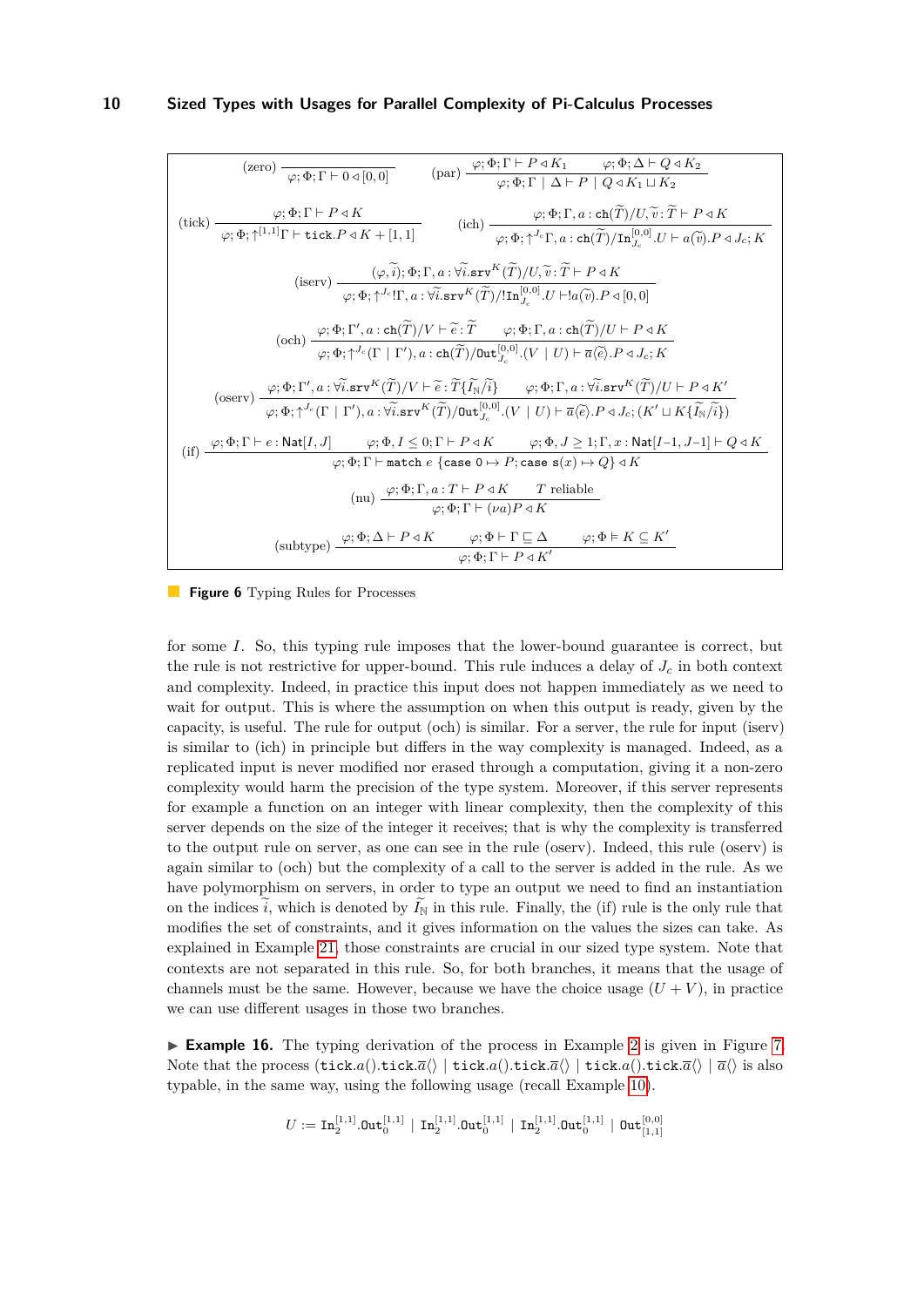<span id="page-10-1"></span>

**Figure 7** Typing of Example [2](#page-3-2)

We thus obtain the complexity bound [1*,* 4].

An example for the use of servers and sizes is given later, in Example [21,](#page-11-0) as well as a justification for the use of intervals for obligations and capacities, in Example [20.](#page-11-1)

# <span id="page-10-0"></span>**4 Soundness and Examples**

The proof of soundness relies on subject reduction. In order to work on the parallel reduction relation  $\Rightarrow$ , we need to consider annotated processes. We introduce the following typing rule, for the annotation, as a generalization of the rule for tick.

> $\varphi$ ;  $\Phi$ ; Γ  $\vdash$  *P* ⊲ *K*  $\varphi$ ;  $\Phi$ ;  $\uparrow^{[m,m]}$ Γ  $\vdash$  *m* : *P* ⊲ *K* + [*m*, *m*]

### **4.1 Subject Reduction and Soundness**

In the Appendix [B.2,](#page-20-0) we describe some intermediate lemmas needed for the soundness proof, namely weakening, strengthening and then substitution lemmas for index and expressions.

Let us first introduce a notation for subject reduction:

▶ **Definition 17** (Reduction for Contexts)**.** *We say that a context* Γ *reduces to a context* Γ ′ *under*  $\varphi$ ;  $\Phi$ *, denoted*  $\varphi$ ;  $\Phi$   $\vdash$   $\Gamma$   $\longrightarrow$ <sup>\*</sup>  $\Gamma'$  *when one of the following holds:*  $\Gamma = \Delta, a : ch(\widetilde{T})/U \qquad \varphi; \Phi \vdash U \longrightarrow^* U' \qquad \Gamma' = \Delta, a : ch(\widetilde{T})/U'$  $\Gamma = \Delta, a : \forall \widetilde{i}. \textit{srv}^K(\widetilde{T})/U \qquad \varphi; \Phi \vdash U \longrightarrow^* U' \qquad \Gamma' = \Delta, a : \forall \widetilde{i}. \textit{srv}^K(\widetilde{T})/U'$ 

So, Γ ′ is Γ after some reduction steps but only in a unique usage. We obtain immediately that if all types in  $\Gamma$  are reliable then all types in  $\Gamma'$  are also reliable by definition of reliability.

The subject reduction property is stated as follows; see Appendix [B.5](#page-26-0) for a proof.

<span id="page-10-2"></span> $\blacktriangleright$  **Theorem 18** (Subject Reduction). *If*  $\varphi$ ;  $\Phi$ ;  $\Gamma \vdash P \triangleleft K$  *with all types in*  $\Gamma$  *reliable and*  $P \Rightarrow Q$ *then there exists*  $\Gamma'$  *with*  $\varphi$ ;  $\Phi \vdash \Gamma \longrightarrow^* \Gamma'$  *and*  $\varphi$ ;  $\Phi$ ;  $\Gamma' \vdash Q \triangleleft K$ *.* 

The following is the main soundness theorem.

▶ **Theorem 19.** *Let P be an annotated process and n be its global parallel complexity. Then, if*  $\varphi$ ;  $\Phi$ ;  $\Gamma$   $\vdash$   $P \triangleleft [I, J]$  *with all types in*  $\Gamma$  *reliable, then we have*  $\varphi$ ;  $\Phi$   $\models$   $J \geq n$ *. Moreover, if*  $\Gamma$ *does not contain any integers variables, we have*  $\varphi$ ;  $\Phi \models I \leq n$ *.* 

**Proof.** By Theorem [18,](#page-10-2) all reductions from  $P$  using  $\Rightarrow$  conserve the typing. The context may be reduced too, but as a reduction step does not harm reliability, we can still apply the subject reduction through all the reduction steps of  $\Rightarrow$ . Moreover, for a process *Q*, if we have a typing  $\varphi$ ;  $\Phi$ ;  $\Gamma \vdash Q \triangleleft [I, J]$ , then  $J \geq C_{\ell}(Q)$ . Thus, *J* is indeed a bound on the parallel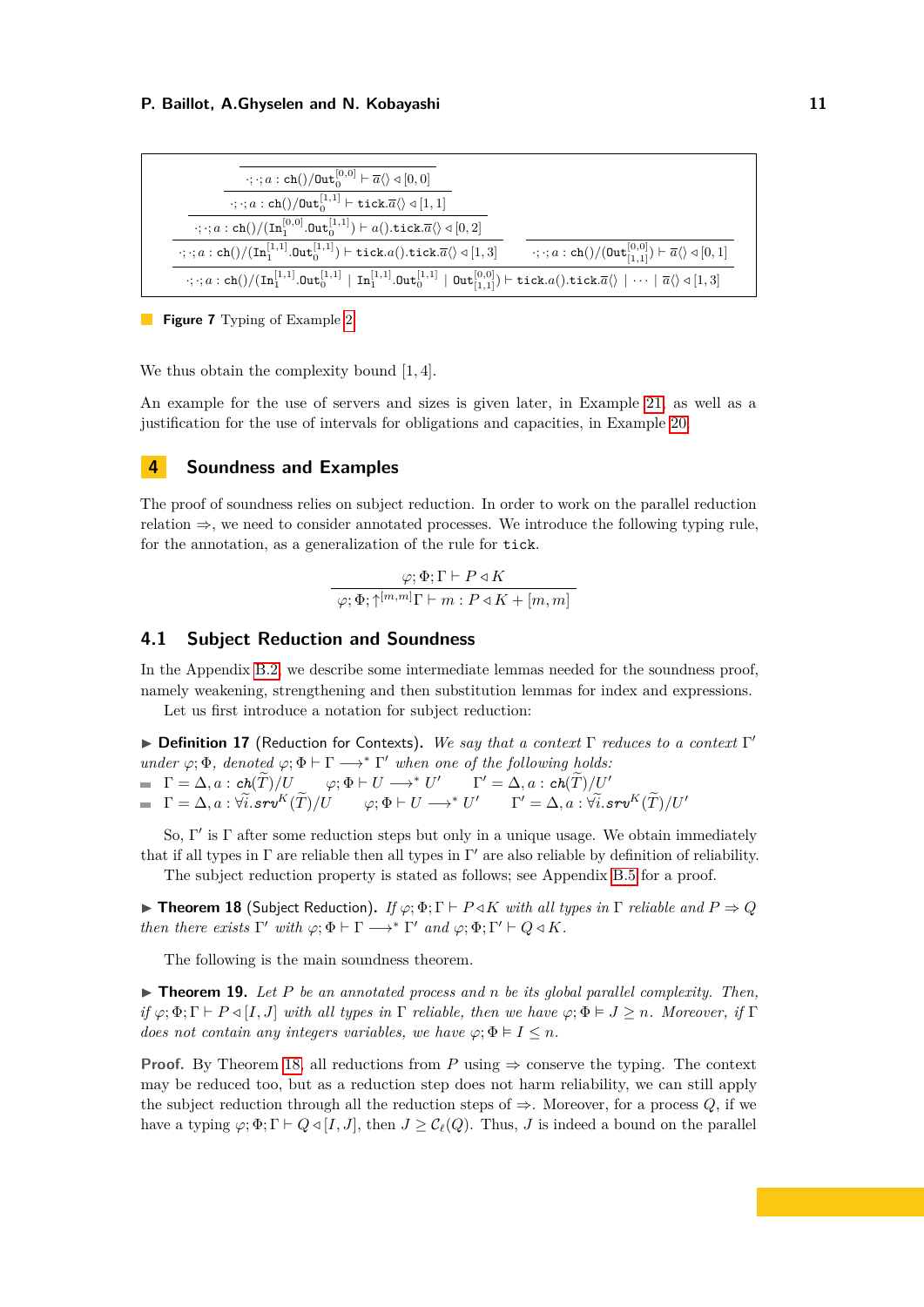complexity by definition. As for the lower bound, one can see that we do not always have  $I \leq C_{\ell}(Q)$  because of the processes tick. $Q'$  and match  $e \{ \text{case } 0 \mapsto Q_1; \text{case } \mathbf{s}(x) \mapsto Q_2 \}.$ However, those two processes are not in normal form for  $\Rightarrow$ , because tick,  $Q' \Rightarrow 1: Q'$  and as there are no integer variables in Γ, the pattern matching can also be reduced. Thus, from a process *Q* we can find *Q'* such that  $Q \Rightarrow Q'$  and *Q'* has no such processes of this shape on the top. And then, we obtain  $I \leq C_{\ell}(Q')$  which is smaller than the parallel complexity of *Q* by definition.

# **4.2 Examples**

<span id="page-11-1"></span>Below we give several examples to demonstrate the expressive power of our type system.

▶ **Example 20** (Intervals). To see the need for an interval capacity, consider the following process:

$$
a(.) . \overline{b}\langle\rangle \mid \mathtt{match}\ e\ \{\mathtt{case}\ 0\mapsto \overline{a}\langle\rangle ; \mathtt{case}\ \mathtt{s}(x) \mapsto \mathtt{tick} . \overline{a}\langle\rangle\}
$$

Depending on the value of *e* (which may be statically unknown), an output on *a* may be available at time 0 or 1. Thus, the input usage on *a* should have a capacity interval [0*,* 1]. As a result, the obligation of the output usage on *b* should also be an interval [0*,* 1].

Now, one may think that we can assume that lower-bounds are always 0 and omit lower-bounds, since we are mainly interested in an *upper-bound* of the parallel complexity. Information about lower-bounds is, however, actually required for precise reasoning on upper-bounds. For example, consider the process

$$
a(.) . \overline{b}\langle\rangle \, \mid \, \texttt{tick} . \overline{a}\langle\rangle . b()\rangle
$$

With intervals, *a* have the usage  $\text{In}_{[1,1]}^{[0,0]} \mid \text{Out}_{0}^{[1,1]}$  and so *b* has the usage  $\text{Out}_{[0,0]}^{[1,1]} \mid \text{In}_{[0,0]}^{[1,1]}$ , and the parallel complexity of the process can be precisely inferred to be 1.

If we set lower-bounds to 0 and assign to *a* the usage  $\text{In}_{[0,1]}^{[0,0]} \mid \text{Out}_{0}^{[0,1]}$ , then the usage of b can only be:  $\text{Out}_1^{[0,1]} \mid \text{In}_1^{[0,1]}$ . Note that according to the imprecise usage of *a*, the output on *b* may become ready at time 0 and then have to wait for one time unit until the input on *b* becomes ready; thus, the capacity of the output on *b* is 1, instead of [0*,* 0]. An upper-bound of the parallel complexity would therefore be inferred to be  $1 + 1 = 2$  (because the usages tell us that the lefthand side process may wait for one time unit at *a*, and then for another time unit at *b*), which is too imprecise.

We remark that this problem does not come for an inappropriate definitions of usages with only upper-bound in our work. Indeed, by adapting the usage type system given in [\[23\]](#page-16-6), we would have the same imprecision. In the same way, trying to give a notion of reliability that makes the usage  $\text{Out}_0^{[0,1]} \mid \text{In}_0^{[0,1]}$  reliable would lead to an unsound type system, as it would make the subusage relation less flexible, which is essential for soundness.

Let us also present how sizes and polymorphism over indices in servers can type processes defined by replication such as the factorial. Please note that by taking inspiration from the typing in [\[4\]](#page-15-3), using the type representation given in the Appendix [A,](#page-17-0) more complicated examples of parallel programs such as the bitonic sort could be typed in our setting with a good complexity bound.

<span id="page-11-0"></span>▶ **Example 21** (Factorial). Assume a function on expressions  $mult : Nat[I, J] \times Nat[I', J'] \rightarrow$ Nat $[I * I', J * J']$ . In practice, this should be encoded as a server in  $\pi$ -calculus, but for simplicity, we consider it as a function. We will describe the factorial and count the number of multiplications with tick. We write  $\text{Nat}[I]$  to denote  $\text{Nat}[I, I]$ . We use the usual notation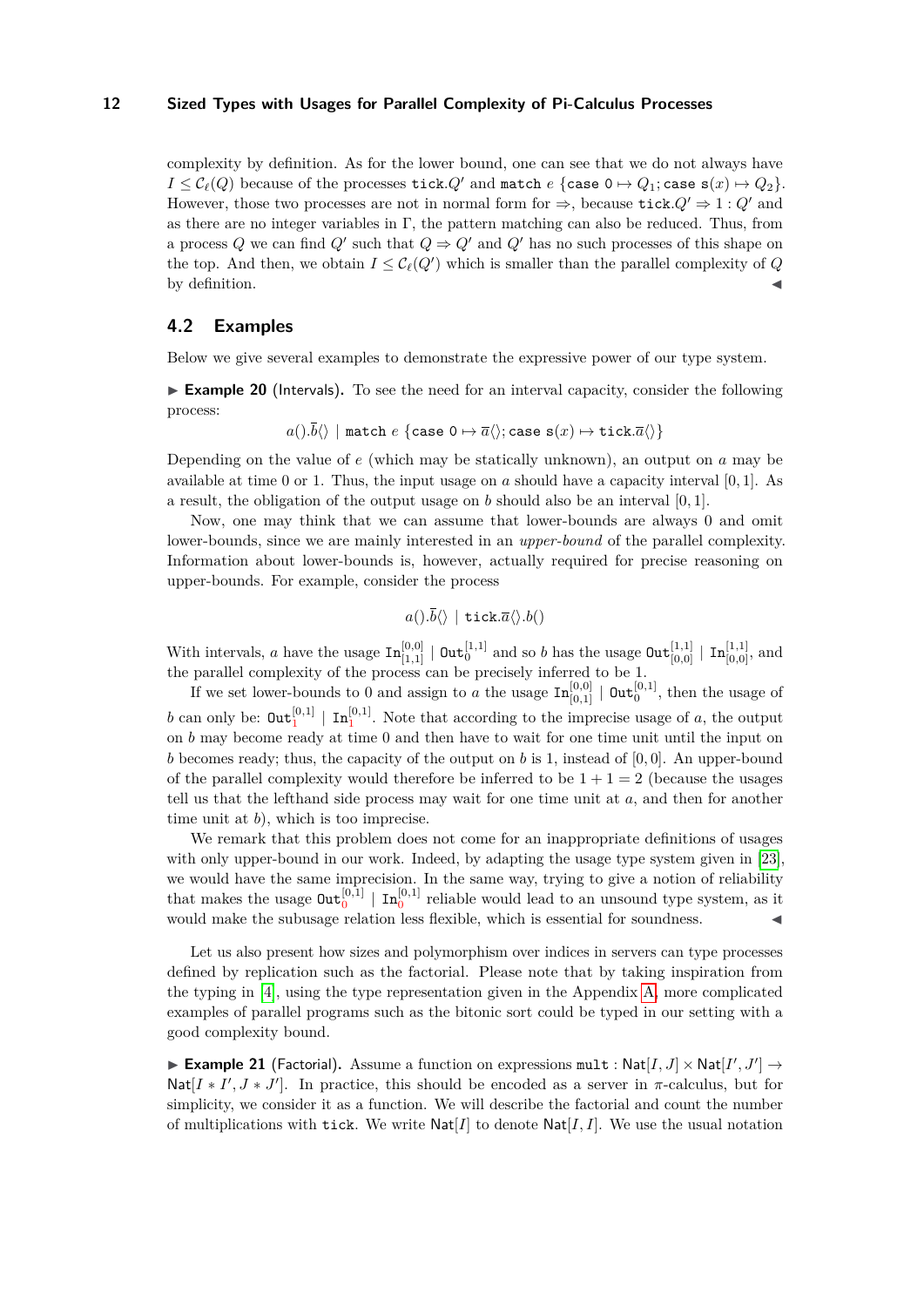<span id="page-12-0"></span>

|                                                            | $P:=!f(n,r) \text{.match } n \text{ } \{ \texttt{case } 0 \mapsto \overline{r}\langle 1 \rangle; \texttt{case } \mathbf{s}(m) \mapsto (\nu r')(\overline{f}\langle m,r' \rangle \mid r'(x) . \texttt{tick}.\overline{r}\langle mult(n,x) \rangle) \}$ |         |
|------------------------------------------------------------|-------------------------------------------------------------------------------------------------------------------------------------------------------------------------------------------------------------------------------------------------------|---------|
|                                                            | $i$ ; $(i < 0) \vDash i! = 1$                                                                                                                                                                                                                         |         |
| $i; \cdot; n : \mathsf{Nat}[i] \vdash n : \mathsf{Nat}[i]$ | $i, i \leq 0; f: T', n: \mathsf{Nat}[i], r: \mathsf{ch}(\mathsf{Nat}[i]) / \mathsf{Out}^{[i, i]}_{0} \vdash \overline{r} \langle 1 \rangle \triangleleft [0, i]$                                                                                      | $\pi_1$ |
|                                                            | $i; \cdot; f: T', n: \mathsf{Nat}[i], r: \mathsf{ch}(\mathsf{Nat}[i]) / \mathsf{Out}^{[i,i]}_0 \vdash \mathtt{match} \ n \ \{\mathtt{case} \ 0 \mapsto \overline{r}\langle 1 \rangle; \mathtt{case} \ s(m) \mapsto \cdots \} \triangleleft [0, i]$    |         |
|                                                            | $\cdot; \cdot; f: T \vdash !f(n,r)$ match $n \{\text{case } 0 \mapsto \overline{r}\langle 1 \rangle; \text{case } s(m) \mapsto \cdots \} \triangleleft [0,0]$                                                                                         |         |
| with the main branch of $\pi_1$ being:                     |                                                                                                                                                                                                                                                       |         |
|                                                            | $(i; i \geq 1) \vDash i * (i-1)! = i!$                                                                                                                                                                                                                |         |
|                                                            | $i; i \geq 1; n : \mathsf{Nat}[i], x : \mathsf{Nat}[(i-1)!] \vdash mult(n, x) : \mathsf{Nat}[i!]$                                                                                                                                                     |         |
|                                                            | $i; i\geq 1; n : \mathsf{Nat}[i], x : \mathsf{Nat}[(i-1)!], r : \mathsf{ch}(\mathsf{Nat}[i]) / \mathsf{Out}^{[0,0]}_0 \vdash \overline{r} \langle mult(n,x) \rangle \triangleleft [0,0]$                                                              |         |
|                                                            | $i; i \geq 1; n$ : Nat $[i], x$ : Nat $[(i-1)!], r$ : ch $(\textsf{Nat}[i'])/\texttt{Out}_0^{[1,1]}$ + tick. $\overline{r}(mult(n,x)) \triangleleft [1,1]$                                                                                            |         |
| $\cdots$                                                   | $i, i \geq 1; n : \mathsf{Nat}[i], r' : S_2, r : \mathsf{ch}(\mathsf{Nat}[i]) / \mathsf{Out}^{[i, i]}_0 \vdash r'(x) . \cdots \triangleleft [0, i]$                                                                                                   |         |
|                                                            | $i, i \geq 1; n : \mathsf{Nat}[i], m : \mathsf{Nat}[i-1], r : \mathsf{ch}(\mathsf{Nat}[i]) / \mathsf{Out}^{[i, i]}_0, f : T', r' : S \vdash \overline{f}\langle m, r' \rangle \mid r'(x) \cdots \triangleleft [0, i]$                                 |         |
|                                                            | $i; i \geq 1; n$ : Nat $[i], m$ : Nat $[i-1], r$ : ch $(\textsf{Nat}[i]) / \textsf{Out}_0^{[i,i]}, f : T' \vdash (\nu r') \cdots \triangleleft [0, i]$                                                                                                |         |

#### **Figure 8** Representation and Typing of Factorial

*I*! to represent the factorial function in indices. The process representing factorial and its typing derivation are given in Figure [8.](#page-12-0) The following type *T* denotes:

$$
\forall i.\mathtt{srv}^{[0,i]}(\mathsf{Nat}[i],\mathtt{ch}(\mathsf{Nat}[i])/\mathtt{Out}^{[i,i]}_0)/(\mathord!\mathord{\text{\rm{In}}}^{[0,0]}_\infty.\mathtt{Out}^{[0,\infty]}_0)
$$

Denoting a server taking an integer as input, and a return channel on which the factorial of this integer is sent, in *i* units of time. The usage of this server describes that it can be called anytime. This type is reliable and it would be reliable even if composed with any kind of output  $\text{Out}_0^{A_o}$  if we want to call this server. Let:

$$
T' = \forall i.\mathtt{srv}^{[0,i]}(\mathsf{Nat}[i],\mathtt{ch}(\mathsf{Nat}[i])/\mathtt{Out}^{[i,i]}_0)/\mathtt{Out}^{[0,\infty]}_0)
$$
  

$$
S = \mathtt{ch}(\mathsf{Nat}[(i-1)!])/(\mathtt{Out}^{[i-1,i-1]}_0 \mid \mathtt{In}^{[0,0]}_{[i-1,i-1]}) = S_1 \mid S_2
$$

where  $S_1$  and  $S_2$  are obtained by the expected separation of the usage. This type  $S$  is reliable under  $(i)$ ;  $(i \geq 1)$ . Thus, we give the typing described in Figure [8.](#page-12-0) From the type of f, we see on its complexity [0*, i*] that it does at most a linear number of multiplications. Note that the constraints that appear in a match are useful since without them, we could not prove  $i$ ;  $(i \leq 0) \models i! = 1$  and  $i$ ;  $(i \geq 1) \models i * (i-1)! = i!$ . Moreover, polymorphism over indices is necessary in order to find that the recursive call is made on a strictly smaller size *i*−1. ◀

Let us now justify the use of this operator  $J_c$ ;  $K$  in order to treat complexity.

**Example 22** (Deadlock). Let us consider the process  $P := (\nu a)(\nu b)(a).$ tick $.\overline{b}\langle \rangle$ *b*().tick*.a*<sup> $\langle\rangle$ </sup>). *P* is typed as shown in Figure [9.](#page-13-1) As *a* and *b* have exactly the same behaviour, let us focus on the typing of  $a()$ .tick*.b* $\langle \rangle$ . The derivation for the subprocess tick.*b* $\langle \rangle$ should be clear. By assigning the usage to  $\text{In}_{[\infty,\infty]}^{[0,0]}$ , the cost for  $a()$ *tick*. $\overline{b}\langle\rangle$  is calculated by:  $[\infty, \infty]$ ;  $K = [0, 0]$ . Thus, we can correctly infer that the complexity of the deadlocked process is  $0$ .

<span id="page-12-1"></span>▶ **Example 23.** We describe informally an example for which our system can give a complexity, but fails to catch a precise bound. Let us consider the process:

 $P := \text{tick}.$ *la*(*n*).match *n* {case 0  $\mapsto$  0; case s(*m*)  $\mapsto \overline{a}\langle m \rangle$ } |  $\overline{a}\langle 10 \rangle$  | tick.tick.*la*(*n*).0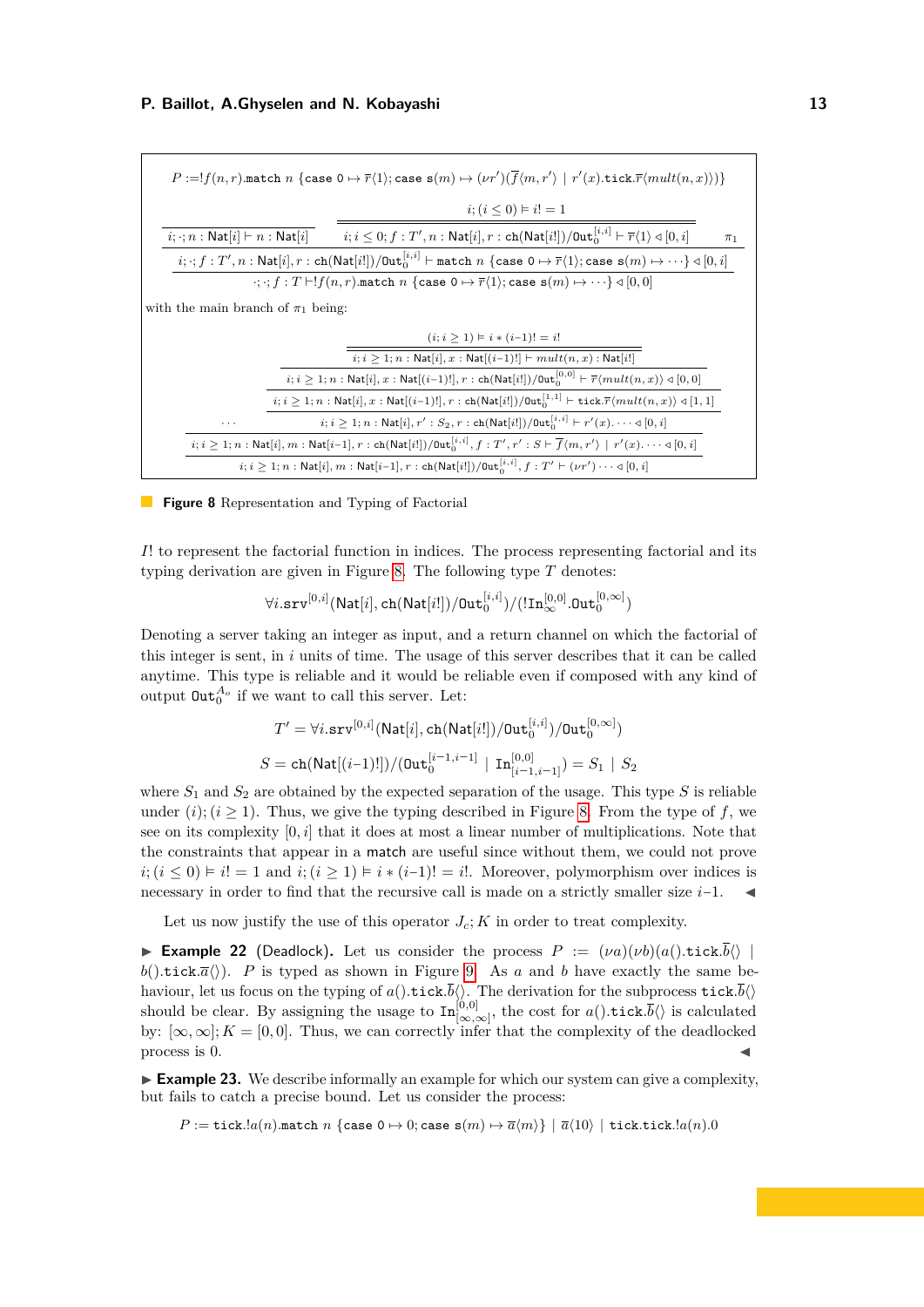<span id="page-13-1"></span>

| $\cdot$ ; $\cdot$ ; $a :$ ch()/0, $b :$ ch()/0ut <sub>0</sub> <sup>[0,0]</sup> + $\overline{b}$ () $\triangleleft$ [0, 0]                                                                                                                                                                                                   |
|-----------------------------------------------------------------------------------------------------------------------------------------------------------------------------------------------------------------------------------------------------------------------------------------------------------------------------|
| $\cdot$ ; $\cdot$ ; $a:$ ch()/0, $b:$ ch()/0ut <sub>0</sub> <sup>[1,1]</sup> $\vdash$ tick. $\overline{b}$ () $\triangleleft$ [1, 1]                                                                                                                                                                                        |
| $\cdot; \cdot; a:\ch() / \mathrm{In}_{[\infty,\infty]}^{[0,0]}$ , $b:\ch() / \mathsf{Out}_0^{[\infty,\infty]} \vdash a()$ .tick. $\overline{b}(\rangle \triangleleft [0,0]$<br>symmetry for the other branch                                                                                                                |
| $\cdot; \cdot; a:\text{ch}() / (\text{In}_{[\infty,\infty]}^{[0,0]} \mid \text{Out}_{0}^{[\infty,\infty]}), b:\text{ch}() / (\text{Out}_{0}^{[\infty,\infty]} \mid \text{In}_{[0,0]}^{[0,0]} ) \vdash a(). \text{tick}.\overline{b} \langle \rangle \mid b(). \text{tick}.\overline{a} \langle \rangle \triangleleft [0,0]$ |
| $\cdot; \cdot; \cdot \vdash (\nu a)(\nu b)(a().$ tick. $\overline{b}\langle \rangle \mid b().$ tick. $\overline{a}\langle \rangle) \triangleleft [0,0]$                                                                                                                                                                     |

**Figure 9** Typing of Example [22](#page-13-1)

This process has complexity 2. However, if we want to give a usage to the server *a*, we must have a usage:

 $\left|\mathop{\rm In}\nolimits_0^{[1,1]}\right.$ Out $_{1}^{[0,0]} \mid$  Out $_{[1,2]}^{[0,0]} \, | \, \mathop{\rm In}\nolimits_0^{[2,2]}$ 

We took as obligations the number of ticks before the action, and as capacity the minimal number for which we have reliability. So in particular, because of the capacity 1 in the usage  $\text{Out}_1^{[0,0]}$ , typing the recursive call  $\overline{a}\langle m\rangle$  increases the complexity by one, and so typing *n* recursive calls generates a complexity of *n* in the type system. So, in our setting, the complexity of this process can only be bounded by 10. Overall, this type system may not behave well when there are more than one replicated input process on each server channel, since an imprecision on a capacity for a recursive call leads to an overall imprecision depending on the number of recursive calls. This issue is the only source of imprecision we found with respect to the type system of  $[4]$ : see the conjecture in Section [5.](#page-13-0)

# <span id="page-13-0"></span>**5 Related Work**

Some contributions to the complexity analysis of parallel functional programs by types appear in  $[16, 20]$  $[16, 20]$  but the languages studied do not express concurrency. Alternatively  $[1, 2, 15]$  $[1, 2, 15]$  $[1, 2, 15]$ address the problem of analysing the time complexity of distributed or concurrent systems. They provide interesting analyses on some instances of systems but do not handle dynamic creation of processes and channel name passing as in the  $\pi$ -calculus. Moreover, the flow graph or rely-guarantee reasoning techniques employed in  $[1,2]$  $[1,2]$  do not seem to offer the same compositionality as type systems.

There have recently been several studies on type-based cost analysis for binary or multiparty session calculi [\[5,](#page-15-11) [9,](#page-15-6) [10\]](#page-15-12). It is not clear whether and how those methods can be extended to deal with more general concurrent processes that can be written in the *π*-calculus, where there may be more than one sender/receiver process for each channel. Among those studies, Das et al.'s work [\[9\]](#page-15-6) seems technically closest to ours. Both their cost models and ours are parametric, as they rely on a similar tick operation. Moreover, their temporal operators seem to have a strong correspondence with usages and operations on them. More specifically, the next operator  $\bigcirc$  [\[9\]](#page-15-6) is similar to the usage operator  $\uparrow^{[1,1]}$  in our type system, and  $\Box$  and  $\Diamond$  roughly correspond to input and output usages with capacity and obligations [0*,* ∞]. For more precise comparison, we need to extend our type system with variant and recursive types, to encode their session calculus into the *π*-calculus, following [\[8,](#page-15-13) [24\]](#page-16-5). It is left for future work.

Kobayashi et al. [\[24](#page-16-5)[–26\]](#page-16-10) also used the notion of usages to reason about deadlocks, livelocks, and information flow, but he used a single number for each obligation and capacity (the latter is called a "capability" in his work). In particular, a usage type system for time boundedness, related with parallel complexity, was given in [\[23\]](#page-16-6). However, the definition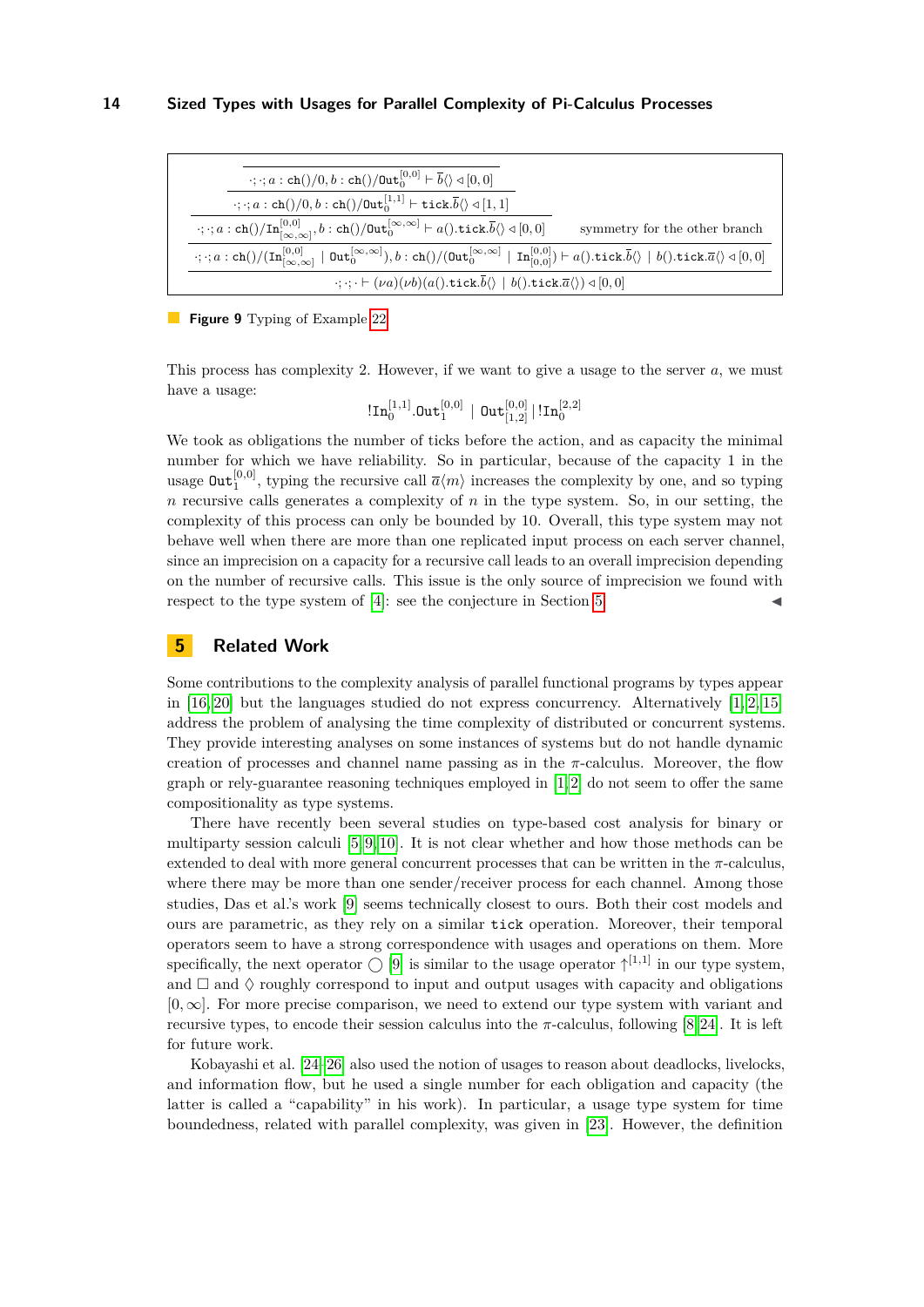of parallel complexity and thus the definition of usages and reliability in this work is quite different from ours, as its reduction does not take into account some non-deterministic paths. Moreover, as explained in Example [20,](#page-11-1) the use of a single number and not intervals induces a loss of precision even on simple examples; we have generalized the number to an interval to improve the precision of our analysis. More recently, the first two authors proposed in [\[4\]](#page-15-3) a type system with the same goal of analysing parallel complexity in  $\pi$ -calculus. This type system builds on sized types and input/output types instead of usages. Because of that, they cannot manage successive uses of the same channel as in Example [2,](#page-3-2) as their names can essentially be used at only one specific time. In most cases, the time annotation used for channels in their setting corresponds to the sum of the lower bound for obligation and the upper bound for capacity in our setting. We conjecture the following result:

▶ **Conjecture 24** (Comparison with [\[4\]](#page-15-3))**.** *Suppose given a typing φ*; Φ; Γ*i/o* ⊢*i/o P ◁ J in the input/output sized type system of [\[4\]](#page-15-3), such that this process P has a linear use of channels. Then, there exists a reliable context*  $\Gamma$  *such that*  $\varphi$ ;  $\Phi$ ;  $\Gamma$   $\vdash$   $P \triangleleft [0, J]$ *.* 

More details and some intuitions are given in the Appendix [A.](#page-17-0) So, on a simple use of names our system is strictly more precise if this conjecture is true. However, on other cases, like in Example [23,](#page-12-1) their system is more precise as the loss of precision because of usage does not happen in their setting. On the contrary, our setting has fairly more precision for processes with a non-trivial use of channels, as in Example [2.](#page-3-2)

There have also been studies on implicit computational complexity for process calculi, albeit for less expressive calculi than the pi-calculus [\[7,](#page-15-14) [14,](#page-15-15) [28\]](#page-16-11). Unlike our work, they consider the work rather than the span, and characterize complexity classes, rather than estimating the precise execution time of a given process. The paper [\[12\]](#page-15-16) by contrast considers the *π*-calculus and causal (parallel) complexity, but the goal here is also to delineate a characterization of polynomial complexity.

# **6 Conclusion**

We presented a type system built on sized types and usages such that a type derivation for a process gives an upper bound on the parallel complexity of this process. The type system relies on intervals in order to give an approximation of the sizes of integers in the process, and an approximation of the time an input or an output needs to synchronize. In comparison to [\[4\]](#page-15-3), we showed with examples that our type system can type some concurrent behaviour that was not captured in their type system, and on a certain subset of processes, we conjecture that our new type system is strictly more precise.

Building on previous work by the third author on type inference for usages [\[25,](#page-16-8) [27\]](#page-16-3), we plan to investigate type inference, with the use of constraint solving procedures for indices.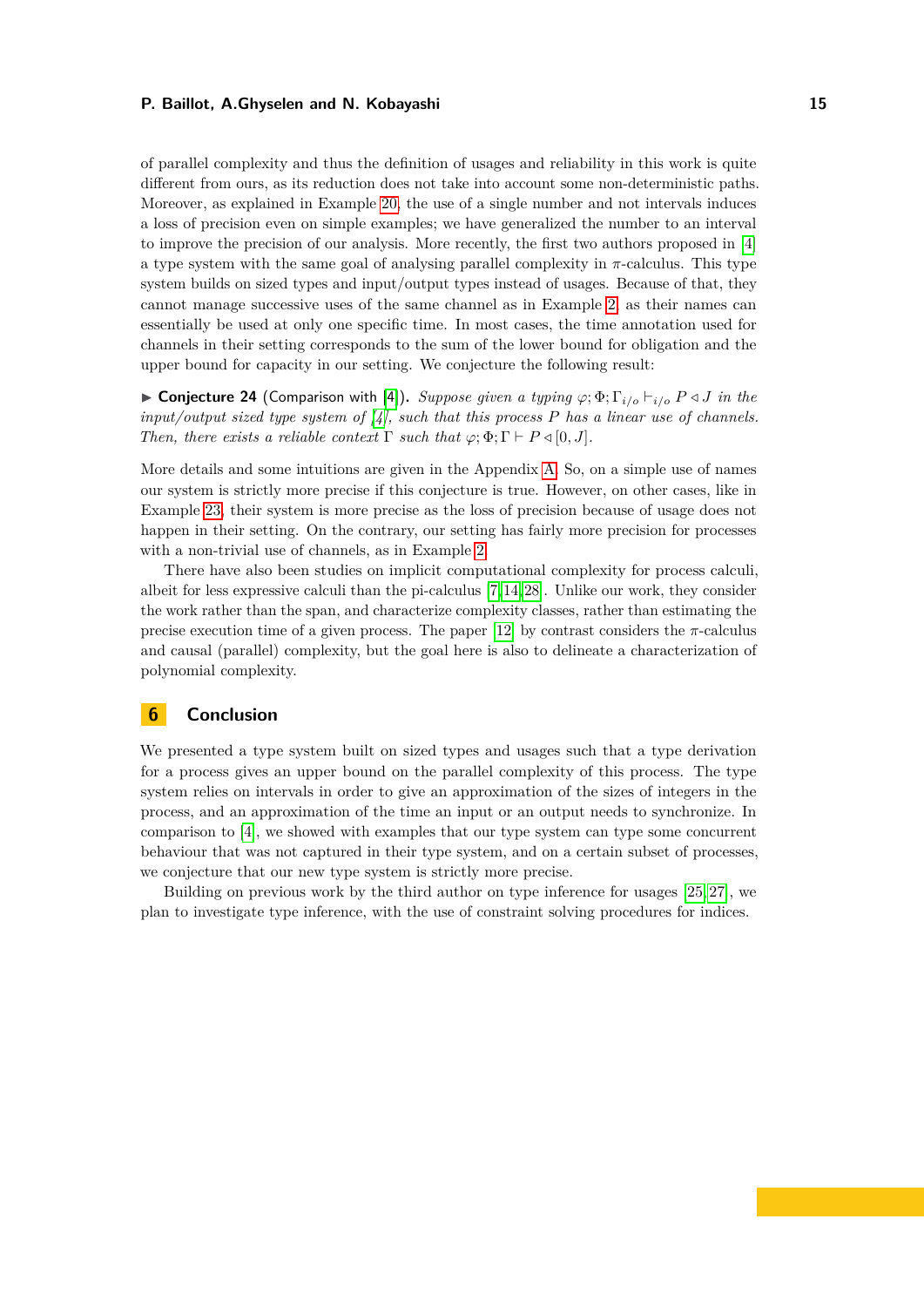### **References**

- <span id="page-15-8"></span>**1** Elvira Albert, Jesús Correas, Einar Broch Johnsen, and Guillermo Román-Díez. Parallel cost analysis of distributed systems. In *Static Analysis - 22nd International Symposium, SAS 2015, Saint-Malo, France, September 9-11, 2015, Proceedings*, volume 9291 of *Lecture Notes in Computer Science*, pages 275–292. Springer, 2015.
- <span id="page-15-9"></span>**2** Elvira Albert, Antonio Flores-Montoya, Samir Genaim, and Enrique Martin-Martin. Relyguarantee termination and cost analyses of loops with concurrent interleavings. *Journal of Automated Reasoning*, 59(1):47–85, 2017.
- <span id="page-15-0"></span>**3** Martin Avanzini and Ugo Dal Lago. Automating sized-type inference for complexity analysis. *Proceedings of the ACM on Programming Languages*, 1(ICFP):43, 2017.
- <span id="page-15-3"></span>**4** Patrick Baillot and Alexis Ghyselen. Types for complexity of parallel computation in pi-calculus. In *Programming Languages and Systems - 30th European Symposium on Programming, ESOP 2021, Held as Part of the European Joint Conferences on Theory and Practice of Software, ETAPS 2021*, volume 12648 of *Lecture Notes in Computer Science*, pages 59–86. Springer, 2021.
- <span id="page-15-11"></span>**5** David Castro-Perez and Nobuko Yoshida. CAMP: cost-aware multiparty session protocols. *Proc. ACM Program. Lang.*, 4(OOPSLA):155:1–155:30, 2020.
- <span id="page-15-1"></span>**6** Ugo Dal Lago and Marco Gaboardi. Linear dependent types and relative completeness. In *Logic in Computer Science (LICS), 2011 26th Annual IEEE Symposium on*, pages 133–142. IEEE, 2011.
- <span id="page-15-14"></span>**7** Ugo Dal Lago, Simone Martini, and Davide Sangiorgi. Light logics and higher-order processes. *Mathematical Structures in Computer Science*, 26(6):969–992, 2016.
- <span id="page-15-13"></span>**8** Ornela Dardha, Elena Giachino, and Davide Sangiorgi. Session types revisited. *Information and Computation*, 256:253 – 286, 2017.
- <span id="page-15-6"></span>**9** Ankush Das, Jan Hoffmann, and Frank Pfenning. Parallel complexity analysis with temporal session types. *Proc. ACM Program. Lang.*, 2(ICFP):91:1–91:30, 2018.
- <span id="page-15-12"></span>**10** Ankush Das, Jan Hoffmann, and Frank Pfenning. Work analysis with resource-aware session types. In *Proceedings of the 33rd Annual ACM/IEEE Symposium on Logic in Computer Science, LICS 2018, Oxford, UK, July 09-12, 2018*, pages 305–314. ACM, 2018.
- <span id="page-15-4"></span>**11** Romain Demangeon, Daniel Hirschkoff, Naoki Kobayashi, and Davide Sangiorgi. On the complexity of termination inference for processes. In Gilles Barthe and Cédric Fournet, editors, *Trustworthy Global Computing, Third Symposium, TGC 2007, Sophia-Antipolis, France, November 5-6, 2007, Revised Selected Papers*, volume 4912 of *Lecture Notes in Computer Science*, pages 140–155. Springer, 2007. [doi:10.1007/978-3-540-78663-4\\\_11](https://doi.org/10.1007/978-3-540-78663-4_11).
- <span id="page-15-16"></span>**12** Romain Demangeon and Nobuko Yoshida. Causal computational complexity of distributed processes. In *Proceedings of the 33rd Annual ACM/IEEE Symposium on Logic in Computer Science*, LICS '18, pages 344–353. ACM, 2018.
- <span id="page-15-5"></span>**13** Yuxin Deng and Davide Sangiorgi. Ensuring termination by typability. *Information and Computation*, 204(7):1045 – 1082, 2006.
- <span id="page-15-15"></span>**14** Paolo Di Giamberardino and Ugo Dal Lago. On session types and polynomial time. *Mathematical Structures in Computer Science*, -1, 2015.
- <span id="page-15-10"></span>**15** Elena Giachino, Einar Broch Johnsen, Cosimo Laneve, and Ka I Pun. Time complexity of concurrent programs - - A technique based on behavioural types -. In *Formal Aspects of Component Software - 12th International Conference, FACS 2015, Niterói, Brazil, October 14-16, 2015, Revised Selected Papers*, volume 9539 of *Lecture Notes in Computer Science*, pages 199–216. Springer, 2016.
- <span id="page-15-7"></span>**16** Stéphane Gimenez and Georg Moser. The complexity of interaction. In *Proceedings of the 43rd Annual ACM SIGPLAN-SIGACT Symposium on Principles of Programming Languages, POPL 2016, St. Petersburg, FL, USA, January 20 - 22, 2016*, pages 243–255, 2016.
- <span id="page-15-2"></span>**17** Jan Hoffmann, Klaus Aehlig, and Martin Hofmann. Multivariate amortized resource analysis. *ACM Trans. Program. Lang. Syst.*, 34(3):14:1–14:62, 2012.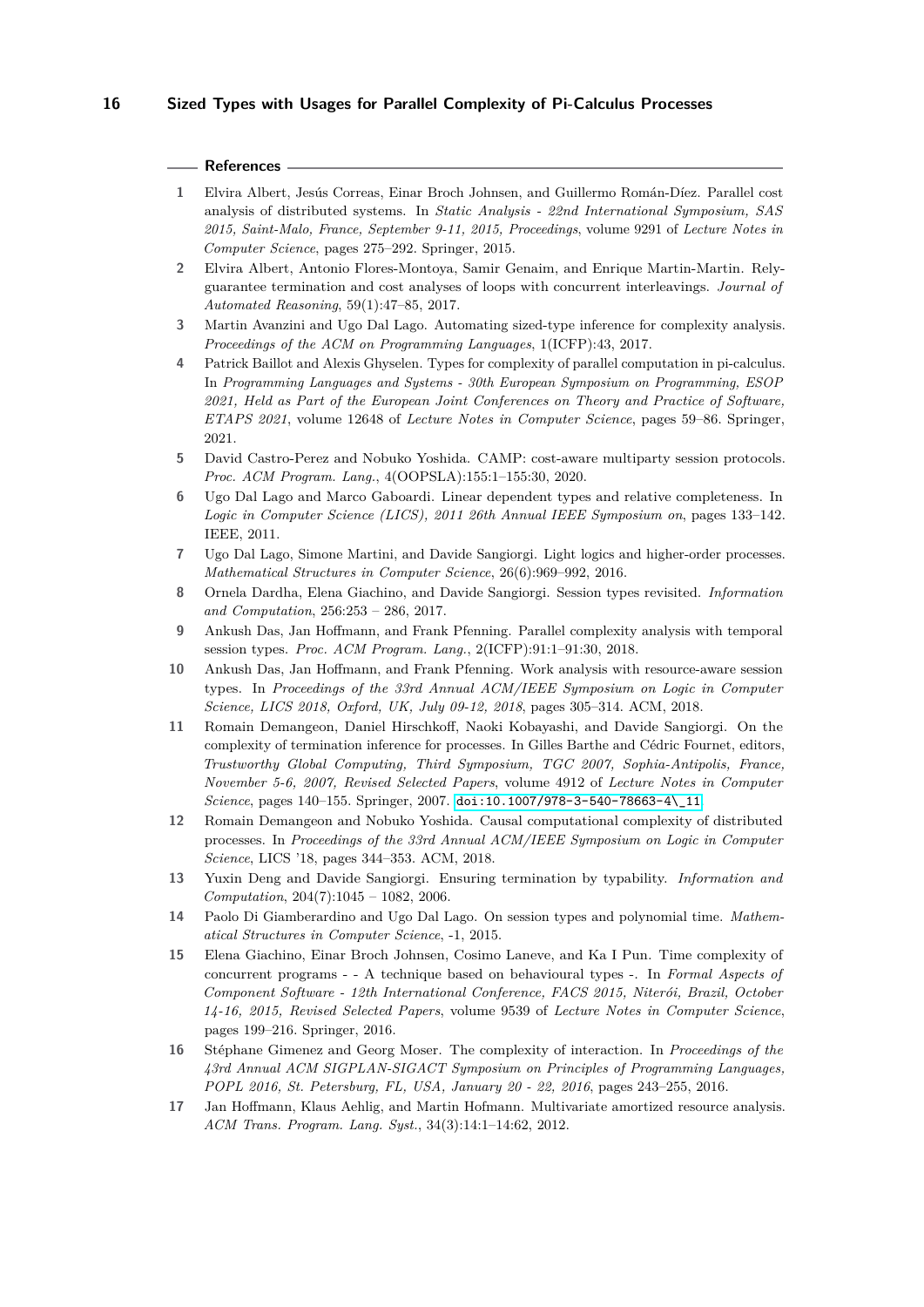- **18** Jan Hoffmann, Klaus Aehlig, and Martin Hofmann. Resource aware ML. In *Computer Aided Verification - 24th International Conference, CAV 2012, Berkeley, CA, USA, July 7-13, 2012 Proceedings*, volume 7358 of *Lecture Notes in Computer Science*, pages 781–786. Springer, 2012.
- <span id="page-16-0"></span>**19** Jan Hoffmann and Martin Hofmann. Amortized resource analysis with polynomial potential. In *Programming Languages and Systems, 19th European Symposium on Programming, ESOP 2010, Held as Part of the Joint European Conferences on Theory and Practice of Software, ETAPS 2010, Paphos, Cyprus, March 20-28, 2010. Proceedings*, volume 6012 of *Lecture Notes in Computer Science*, pages 287–306. Springer, 2010.
- <span id="page-16-9"></span>**20** Jan Hoffmann and Zhong Shao. Automatic static cost analysis for parallel programs. In Jan Vitek, editor, *Programming Languages and Systems*, pages 132–157, Berlin, Heidelberg, 2015. Springer Berlin Heidelberg.
- <span id="page-16-1"></span>**21** Martin Hofmann and Steffen Jost. Static prediction of heap space usage for first-order functional programs. In *Conference Record of POPL 2003: The 30th SIGPLAN-SIGACT Symposium on Principles of Programming Languages, New Orleans, Louisisana, USA, January 15-17, 2003*, pages 185–197. ACM, 2003.
- <span id="page-16-2"></span>**22** Naoki Kobayashi. A partially deadlock-free typed process calculus. In *Proceedings, 12th Annual IEEE Symposium on Logic in Computer Science, Warsaw, Poland, June 29 - July 2, 1997*, pages 128–139. IEEE Computer Society, 1997. [doi:10.1109/LICS.1997.614941](https://doi.org/10.1109/LICS.1997.614941).
- <span id="page-16-6"></span>**23** Naoki Kobayashi. A type system for lock-free processes. *Information and Computation*,  $177(2):122 - 159, 2002.$
- <span id="page-16-5"></span>**24** Naoki Kobayashi. Type systems for concurrent programs. In *Formal Methods at the Crossroads. From Panacea to Foundational Support*, pages 439–453. Springer, 2003.
- <span id="page-16-8"></span>**25** Naoki Kobayashi. Type-based information flow analysis for the *π*-calculus. *Acta Informatica*, 42(4-5):291–347, 2005.
- <span id="page-16-10"></span>**26** Naoki Kobayashi. A new type system for deadlock-free processes. In *International Conference on Concurrency Theory*, pages 233–247. Springer, 2006.
- <span id="page-16-3"></span>**27** Naoki Kobayashi, Shin Saito, and Eijiro Sumii. An implicitly-typed deadlock-free process calculus. In Catuscia Palamidessi, editor, *CONCUR 2000 — Concurrency Theory*, pages 489–504. Springer Berlin Heidelberg, 2000.
- <span id="page-16-11"></span>**28** Antoine Madet and Roberto M. Amadio. An elementary affine *λ*-calculus with multithreading and side effects. In *Typed Lambda Calculi and Applications - 10th International Conference, TLCA 2011, Novi Sad, Serbia, June 1-3, 2011. Proceedings*, volume 6690 of *Lecture Notes in Computer Science*, pages 138–152. Springer, 2011.
- <span id="page-16-7"></span>**29** Robin Milner. *Communication and concurrency*. PHI Series in computer science. Prentice Hall, 1989.
- <span id="page-16-4"></span>**30** Eijiro Sumii and Naoki Kobayashi. A generalized deadlock-free process calculus. In *Proc. of Workshop on High-Level Concurrent Language (HLCL'98)*, volume 16(3) of *ENTCS*, pages 55–77, 1998.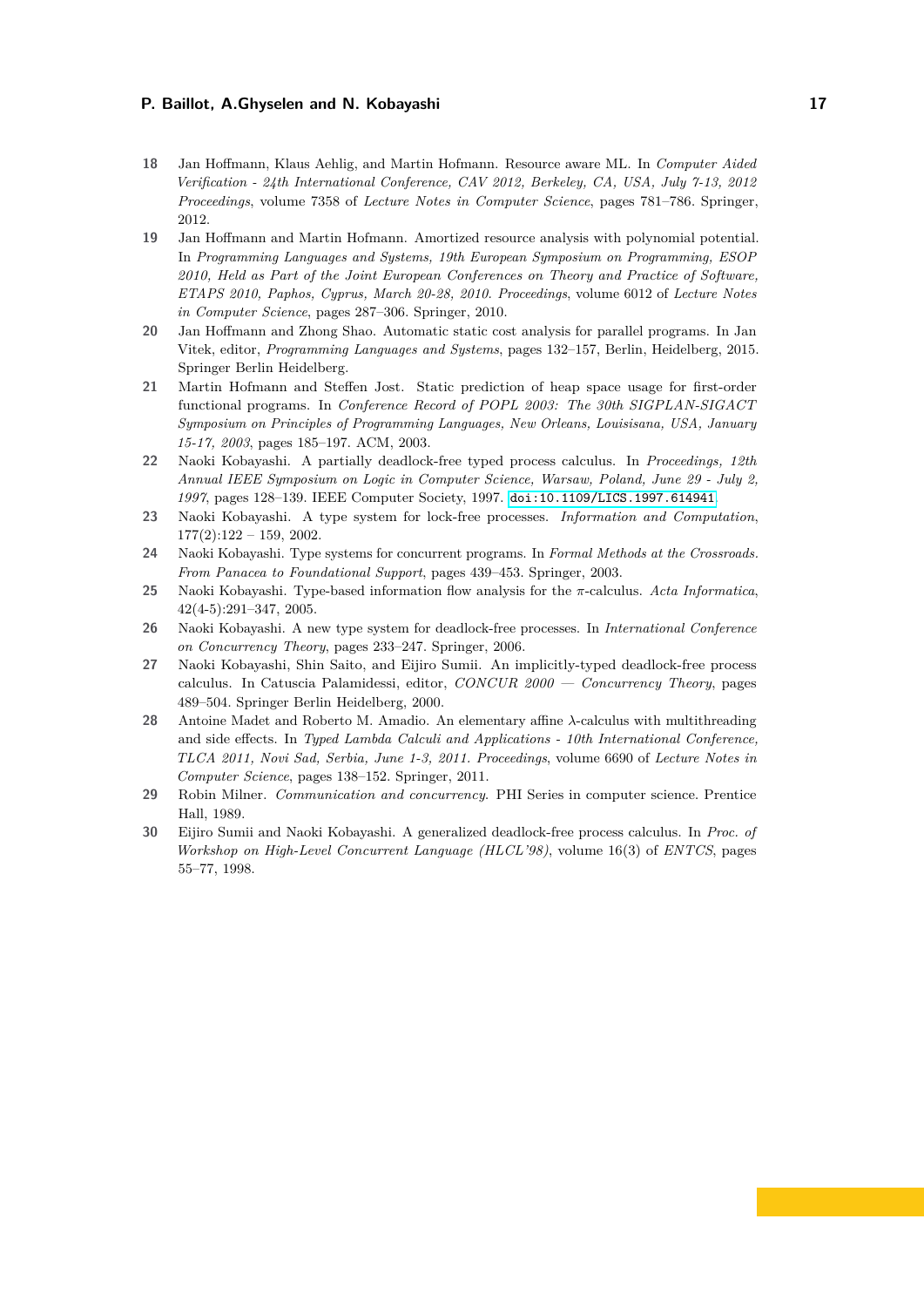# **Appendix**

# <span id="page-17-0"></span>**A Comparison with [\[4\]](#page-15-3)**

In this section, we give intuitively a description of how to simulate types on [\[4\]](#page-15-3) in a linear setting with usage. We say that a process has a linear use of channels if it use channel names at most one time for input and at most one time for output. For servers, we suppose that the replicated input is once and for all defined at the beginning of a process, and as free variables it can only use others servers. In their type system, a channel is given a type  $Ch_I(T)$  where *I* is an upper bound on the time this channel communicates. It can also be a variant of this type with only input or only output capability. Such a channel would be represented in out type system by a type  $\text{ch}(\underline{\widetilde{T}})/(\text{In}_{J_c^1}^{[I_1,I_1]} \mid \text{Out}_{J_c^2}^{I_2,I_2})$  where either  $J_c^1$  is 0 and then  $I_1 \leq I$ , either  $J_c^1 = [J_1, J_1]$  and then  $I_1 + J_1 \leq I$ . We have the same thing for  $J_c^2$  and  $I_2$ . To be more precise, the typing in our setting should be a non-deterministic choice (using  $+)$  over such usages, and the capacity should adapt to the obligation of the dual action in order to be reliable. So, for example if  $I_1 \leq I_2$ , then we would take:  $\text{ch}(\underline{\widetilde{T}})/(\text{In}_{[I_2-I_1,I_2-I_1]}^{[I_1,I_1]} \mid \text{Out}_{0}^{I_2,I_2}).$ Note that this shape of type adapts well to the way time is delayed in their setting. For example, the tick constructor in their setting make the time advance by 1, and in our setting, then we would obtain the usage  $(\text{In}_{[I_2-I_1,I_2-I_1]}^{[I_1+1,I_1+1]} \mid \text{Out}_{0}^{I_2+1,I_2+1})$  and we still have  $I_2-I_1 = (I_2+1)-(I_1+1).$ 

In the same way, in their setting when doing an output (or input), the time is delayed by *I*. Here, with usages, it would be delayed by  $J_c$  which is, by definition, a delay of the shape  $\uparrow^{[J,J]}$  with  $J \leq I$ . So, we would keep the invariant that our time annotation have the shape of singleton interval with a smaller value than the time annotation in their setting.

For servers, in the linear setting, their types have the shape:  $I\forall \tilde{i}$ .srv $J(\tilde{T})$  where  $I=0$  is again a time annotation giving an upper bound on the time the input action of this server is defined, and  $J$  is a complexity as in our setting. So, in our setting it would be:

$$
\forall \widetilde{i}. \texttt{srv}^{[0,J]}(\widetilde{\underline{T}})/!\texttt{In}^{[0,0]}_\infty.\texttt{IOut}^{[0,\infty]}_0 \,|\,!\texttt{IOut}^{[0,\infty]}_0
$$

Note that this usage is reliable. The main point here is this infinite capacity for input. Please note that because of our input rule for servers, it does not generates an infinite complexity. However, it imposes a delaying ↑ [0*,*∞] !Γ in the context. Because of the shape we gave to types, it means that the context can only have outputs for other servers as free variables, but this was the condition imposed by linearity. Note that in [\[4\]](#page-15-3), they have a restriction on the free variables of servers that is in fact the same restriction so it does not harm the comparison to take this restriction on free variables. As an example, the bitonic sort described in [\[4\]](#page-15-3) could be typed similarly in our setting with this kind of type.

Finally, choice in usages  $U_1 + U_2$  is used to put together the different usages we obtain in the two branches of a pattern matching.

# **B Proofs**

In this section, we prove Theorem [18,](#page-10-2) after giving various lemmas.

### **B.1 Properties of Subusage**

<span id="page-17-1"></span>The subusage relation satisfies some properties that are essential for the soundness theorem. First, we have the usual properties of subusage: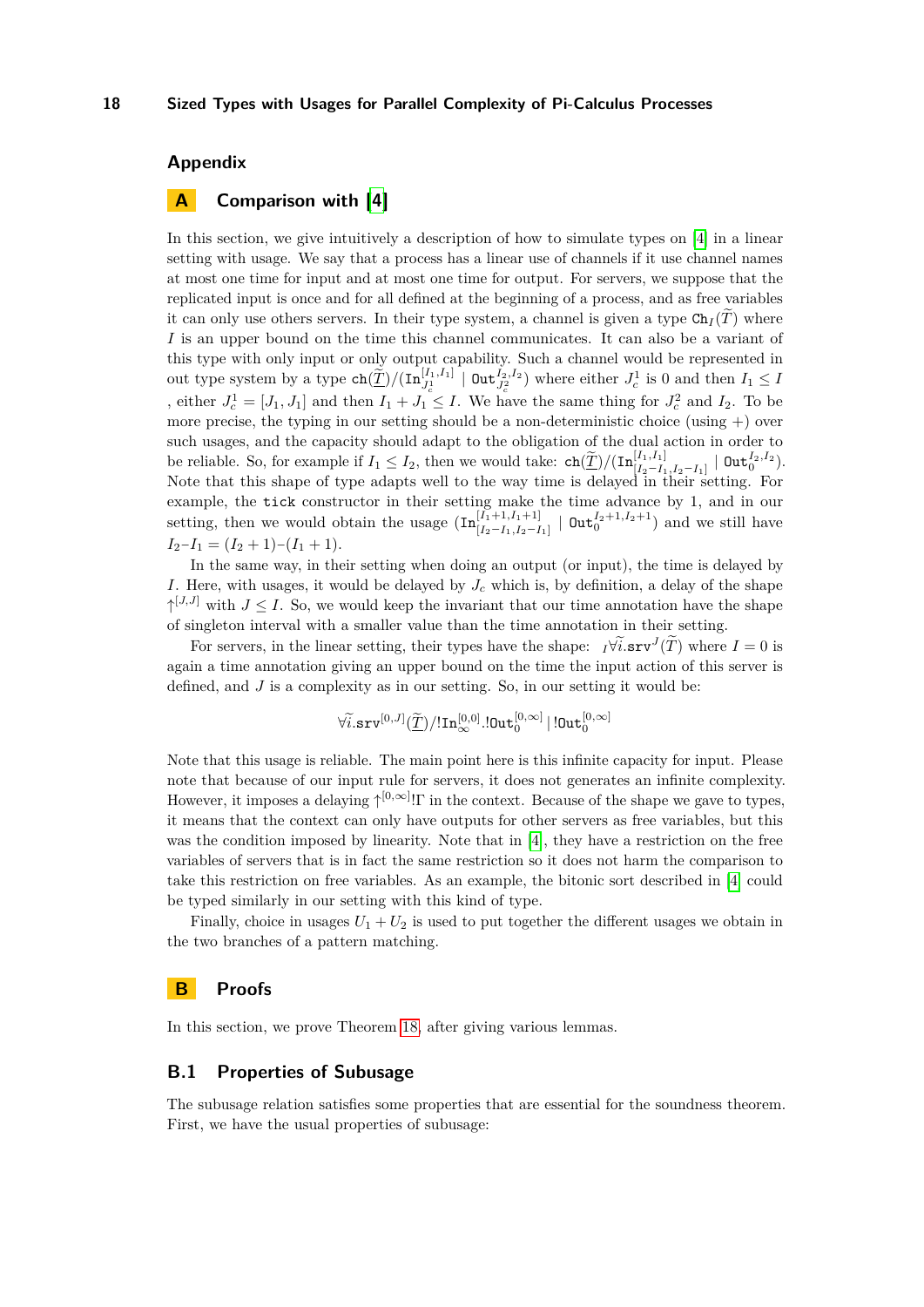▶ **Lemma 25.** *If*  $\varphi$ ;  $\Phi \models B_o \subseteq A_o$  *then*  $\varphi$ ;  $\Phi \vdash (\uparrow^{A_o} U) \sqsubseteq (\uparrow^{B_o} U)$ 

This can be proved easily by induction on *U*.

▶ **Lemma 26** (Properties of Subusage)**.** *For a set of index variables φ and a set of constraints* Φ *on φ we have:*

- **1.** *If*  $\varphi; \Phi \vdash U \sqsubseteq V$  *then for any interval*  $A_o$ *, we have*  $\varphi; \Phi \vdash \uparrow^{A_o} U \sqsubseteq \uparrow^{A_o} V$ *.*
- **2.** *If*  $\varphi; \Phi \vdash U \sqsubseteq V$  *and*  $\varphi; \Phi \vdash V \longrightarrow V'$ , *then there exists U' such that*  $\varphi; \Phi \vdash U \longrightarrow^* U'$ *and*  $\varphi$ ;  $\Phi \vdash U' \sqsubseteq V'$  (with  $err \sqsubseteq U$  *for any usage U*)
- <span id="page-18-0"></span>**3.** *If*  $\varphi$ ;  $\Phi \vdash U \sqsubseteq V$  *and U is reliable under*  $\varphi$ ;  $\Phi$  *then V is reliable under*  $\varphi$ ;  $\Phi$ *.*

The proof of the first lemma is rather easy, but for the second lemma it is a bit cumbersome. Intuitively all the base rules for subusage satisfy this and the main difficulty is to show that the congruence rule and context rule conserve those properties.

We now give elements of proof for Point 2 and Point 3 of Lemma [26.](#page-18-0) For Point 2, we can see two possible directions, either proceed by induction on  $U \subseteq V$  and then do a case analysis on  $V \longrightarrow V'$  on proceed by induction on  $V \longrightarrow V'$  and then do a case analysis on  $U \subseteq V$ . In both cases, the definition of subusage with the transitivity rule and congruence that can be used everywhere make the proof complicated. So, we chose to first simplify the definition of subusage.

▶ **Definition 27** (Decomposition of Subusage)**.** *Let us call* ⊑*ct the relation defined by the rule of Figure* [3](#page-7-0) without using congruence and transitivity. Then, we define  $\sqsubseteq_t$  as:

$$
\frac{U \equiv U' \qquad \varphi; \Phi \vdash U' \sqsubseteq_{ct} V' \qquad V' \equiv V'}{\varphi; \Phi \vdash U \sqsubseteq_{t} V}
$$

And we have the following lemma.

<span id="page-18-1"></span>▶ **Lemma 28** (Decomposition of Subusage)**.** *The subusage relation* ⊑ *is equivalent to the reflexive and transitive closure of* ⊑*t.*

The proof can be done by induction on  $\Box$ , and it relies mainly on the fact that congruence can be used in any context, so we can use it at the end. In the same way, as the subusage relation can also be used in any context, the transitivity can be done at the end. So, with this lemma we got rid of the complicated rules by putting them always at the end of a derivation. Moreover, note that it is easy to describe exhaustively subtyping for ⊑*t*. Let us drop the  $\varphi$ ;  $\Phi$  notation for the sake of conciseness, and we have:

<span id="page-18-2"></span>▶ **Lemma 29** (Exhaustive Description of Subusage)**.** *Let us use* ∗ ∈ {·*,* !}*. Then,* ∗*U denotes either U* or !*U according to the value of*  $*$ *. If*  $U \subseteq_t V$ *, then one of the following cases hold.* 

 $U \equiv (U_0 \mid *U_1)$   $V \equiv U_0$ *U* ≡ *U*<sub>0</sub> |  $*(U_1 + U_2)$  *V* ≡ *U*<sub>0</sub> |  $*U_i$  *i* ∈ {1; 2}  $U \equiv U_0 + * \alpha_{J_c}^{A_o}.W$   $V \equiv U_0 + * \alpha_{J_c}^{A_o}.W'$   $W \sqsubseteq_{ct} W'$  $U \equiv U_0 \mid * (U_1 + U_2)$   $V \equiv U_0 \mid * (U'_1 + U_2)$   $U_1 \sqsubseteq_{ct} U'_1$  $U \equiv U_0 + U_1 + U_2$   $V \equiv U_0 + U_1 + U_2'$   $U_2 \sqsubseteq_{ct} U_2'$  $U \equiv U_0 \mid * \alpha_{J_c}^{A_o} . W \qquad V \equiv U_0 \mid * \alpha_{J_c'}^{A_o'} . W \qquad A_o' \subseteq A_o \qquad J_c \leq J_c'$ *c*  $U \equiv U_0 + *((\alpha_{J_c}^{A_o}.W) + (\uparrow^{A_o+J_c}U_1))$   $V \equiv U_0 + * \alpha_{J_c}^{A_o}.(W \mid U_1)$ 

This proof is done directly by induction on  $U \sqsubseteq_{ct} V$ . The replication context rules works because we have  $!(U_0 | W) \equiv !U_0 | !W$  and  $!!W \equiv !W$ . We now go back to Point 2 of Lemma [26.](#page-18-0)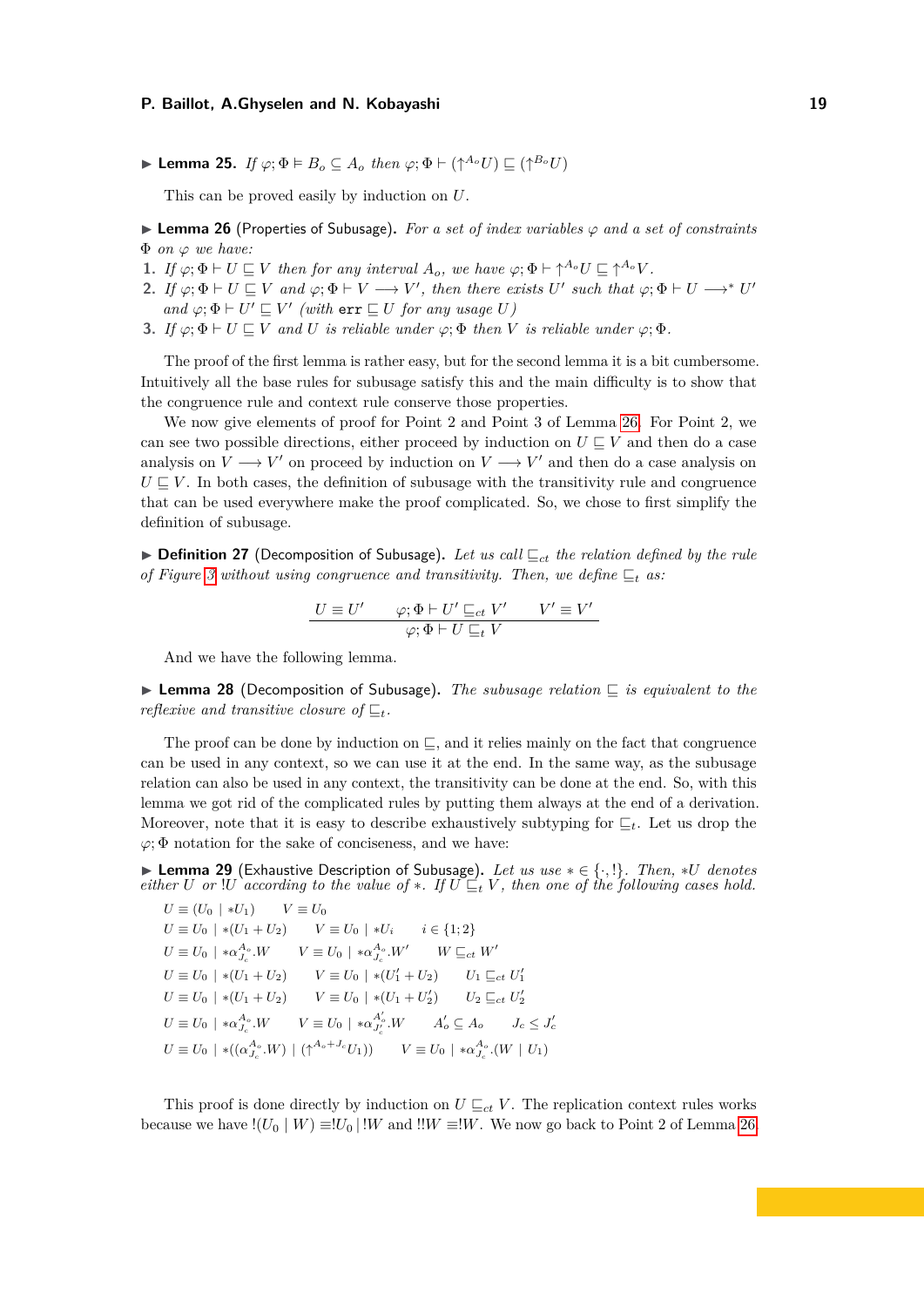<span id="page-19-0"></span>**Proof.** We rely on Lemma [28.](#page-18-1) So, we will prove first this intermediate lemma:

▶ **Lemma 30.** *If*  $U \subseteq_L V$  *and*  $V \to V'$ , *then there exists*  $U'$  *such that*  $U \to^* U'$  *and*  $U' \subseteq V'$ 

Then, if this lemma is proved, we conclude by transitivity of the propriety. So, we only have to prove We will also use the following lemma

▶ **Lemma 31.** *If*  $V \equiv U_0 | U_1$  *and*  $V \rightarrow V'$  *then*  $V' \equiv W | U_1$  *with*  $U_0 | U_1 \rightarrow W$ 

Indeed, there are three cases for  $V \longrightarrow V'$ . Either it is only a reduction step in  $U_0$ independently of  $!U_1$ , either it is a reduction step within  $U_1$  (note that one copy is always sufficient), either it is a synchronization between one action in  $U_0$  and one action in  $U_1$ . In the first case, the lemma is true because we can arbitrarily add  $U_1$ . In the same way, in the second case the lemma is correct because we can just ignore  $U_0$ . In the third case, the lemma is verified since we allow this synchronization between  $U_0$  and  $U_1$ .

We now start the proof. We proceed by induction on  $U \sqsubseteq_{ct} V$ , and we use the exhaustive description given by Lemma [29.](#page-18-2) We always consider the case  $* = !$  as it is the harder of the two cases. Let us give some interesting cases:

$$
U \equiv U_0 \mid \! \log_{J_c}^{A_o} \! . W \qquad V \equiv U_0 \mid \! \log_{J_c}^{A_o} \! . W' \qquad W \sqsubseteq_{ct} W'
$$

The easy case is when  $V'$  is obtained by a reduction step in  $U_0$ . So, we suppose that the reduction step is a synchronization between  $U_0$  and  $\alpha_{J_c}^{A_o}$ . W'. So, we have:

$$
U_0 \equiv U'_0 \mid \overline{\alpha}_{I_c}^{B_o} . W_0
$$

If  $V' = err$ , then we take  $U' = err$  and concludes this case. Otherwise, we have:

$$
V' \equiv U_0' | \, !\alpha_{J_c}^{A_o} . W' | \uparrow^{(A_o \sqcup B_o)}(W_0 | W')
$$

So, we take

$$
U' = U'_0 \mid \! \log_{J_c}^{A_o} W \mid \uparrow^{A_o \sqcup B_o} (W_0 \mid W)
$$

And, we have indeed:

$$
U\longrightarrow U'\qquad U'\sqsubseteq V'
$$

The fact that  $U' \sqsubseteq V'$  is given by the previous point of Lemma [26.](#page-18-0)

$$
\overline{a}
$$

÷

$$
U \equiv U_0 \mid \ln_{J_c}^{A_o} W \qquad V \equiv U_0 \mid \ln_{J_c'}^{A_o'} W
$$

$$
A_o' \subseteq A_o \qquad J_c \le J_c'
$$

Again, the only interesting case is when the synchronization is not only in  $U_0$ . So, we have:

$$
U_0 \equiv U'_0 \mid !\overline{\alpha}_{I_c}^{B_o}.W_0
$$

If we have  $A_o \subseteq B_o \oplus I_c$  and  $B_o \subseteq A_o \oplus J_c$  then

$$
V' \equiv U'_0 \,|\,!\,\alpha_{J'_c}^{A'_o} \,.\!W \,|\, \uparrow^{A'_o \sqcup B_o}(W_0 \,|\, W)
$$

because  $A'_o \subseteq A_o$  and  $J_c \leq J'_c$  so we have  $A'_o \subseteq B_o \oplus I_c$  and  $B_o \subseteq A_o \oplus J'_c$ . Thus, we take

$$
U' = U'_0 \mid \cdot \alpha_{J_c}^{A_o} . W \mid \uparrow^{A_o \sqcup B_o} (W_0 \mid W)
$$

We have indeed  $U \longrightarrow U'$  and  $U' \sqsubseteq V'$  by Lemma [25.](#page-17-1) Otherwise, we obtain an error for  $U'$  and so it indeed is a subusage of  $V'$ .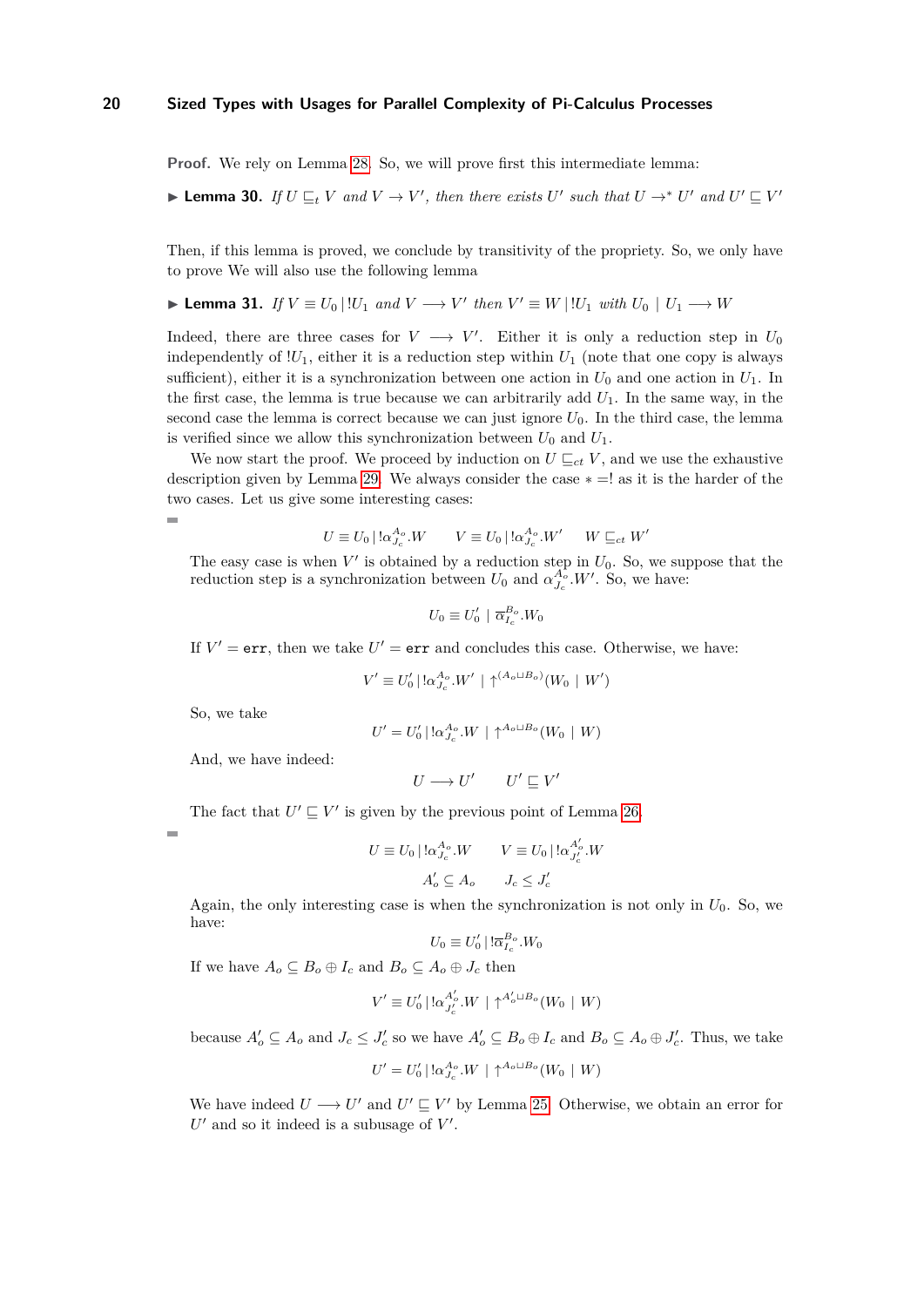Ē.

$$
U \equiv U_0 \mid !((\alpha_{J_c}^{A_o} . W) \mid (\uparrow^{A_o + J_c} U_1)) \qquad V \equiv U_0 \mid !\alpha_{J_c}^{A_o} . (W \mid U_1)
$$

Again, if the reduction step  $V \to V'$  is a synchronization between subprocesses in  $U_0$ , it is simple. So let us suppose that:

$$
U_0\equiv U_0'\,\mid\,\overline\alpha_{I_c}^{B_o}.W_0
$$

If we have  $B_o \subseteq A_o \oplus J_c$  and  $A_o \subseteq B_o \oplus I_c$ , then

$$
V' \equiv U'_0 \mid \ln_{J_c}^{A_o} (W \mid U_1) \mid (\uparrow^{A_o \sqcup B_o} (W \mid U_1 \mid W_0))
$$

We pose  $U'$  equal to:

$$
U_0' \,|\, !((\alpha_J^{A_o}.W) \,|\, (\uparrow^{A_o+J_c}U_1))\,|\, (\uparrow^{A_o\sqcup B_o}(W\,|\,W_0))
$$

We have indeed  $U \to U'$  and we have  $U' \sqsubseteq V'$  because  $A_o \sqcup B_o \subseteq A_o + J_c$ . Indeed,

$$
Left(A_o + J_c) \le \max(Left(A_o), Left(B_o))
$$

As either  $J_c = J$  and so  $\text{Left}(A_o = J_c) = \text{Left}(A_o)$ , either  $J_c = [I, J]$  and

Left $(A_o) + I \leq$  Right $(A_o) + I \leq$  Left $(B_o)$ 

since  $B_o \subseteq A_o \oplus J_c$ . Moreover, we have

$$
\max(\mathsf{Right}(A_o), \mathsf{Right}(B_o)) \leq \mathsf{Right}(A_o + J_c)
$$

again because  $B_o \subseteq A_o \oplus J_c$ .

Thus, we have indeed Lemma [30,](#page-19-0) and we deduce the second point of Lemma [26.](#page-18-0)

Finally, the third point is a direct consequence of the third point. Indeed, suppose that *U* is reliable. So, for any reduction from *U*, it does not lead to an error. Let us take a reduction from *V* . By the third point, it gives us a reduction from *U* where some steps are a subtype of the steps in  $V$ . So, as an error cannot happen in the steps from  $U$ , and the only usage *U* such that  $U \sqsubseteq$  err is err, we know that the reduction from *V* does not lead to an error. Thus,  $V$  is reliable.

More specific to this type system, we also have the following lemma, stating that delaying does not modify the behavior of a type.

- $\blacktriangleright$  **Lemma 32** (Invariance by Delaying). For any interval  $A_o$ :
- **1.** If  $\varphi; \Phi \vdash \uparrow^{A_o} U \longrightarrow V'$  then, there exists *V* such that  $\uparrow^{A_o} V = V'$  and  $\varphi; \Phi \vdash U \longrightarrow V$ .  $(with$  err =  $\uparrow^{A_o}$ err)
- **2.** *If*  $\varphi; \Phi \vdash U \longrightarrow V$  *then*  $\varphi; \Phi \vdash \uparrow^{A_o} U \longrightarrow \uparrow^{A_o} V$ .
- <span id="page-20-2"></span>**3.** *U is reliable under*  $\varphi$ ;  $\Phi$  *if and only if*  $\uparrow^{A_o} U$  *is reliable under*  $\varphi$ ;  $\Phi$ *.*

In our setting, this lemma shows among other things that the tick constructor, or more generally the annotation  $n : P$ , does not break reliability. Those properties can easily be proved with simple inductions.

### <span id="page-20-0"></span>**B.2 Intermediate Lemmas**

We give some intermediate lemmas for the soundness theorem

 $\blacktriangleright$  **Lemma 33** (Weakening). Let  $\varphi, \varphi'$  be disjoint set of index variables,  $\Phi$  be a set of constraints *on*  $\varphi$ ,  $\Phi'$  *be a set of constraints on*  $(\varphi, \varphi')$ ,  $\Gamma$  *and*  $\Gamma'$  *be contexts on disjoint set of variables.* **1.** *If*  $\varphi; \Phi; \Gamma \vdash e : T$  *then*  $(\varphi, \varphi'); (\Phi, \Phi'); \Gamma, \Gamma' \vdash e : T$ *.* 

<span id="page-20-1"></span>**2.** *If*  $\varphi$ ;  $\Phi$ ;  $\Gamma$   $\vdash$   $P \triangleleft K$  *then*  $(\varphi, \varphi')$ ;  $(\Phi, \Phi')$ ;  $\Gamma$ ,  $\Gamma' \vdash P \triangleleft K$ *.*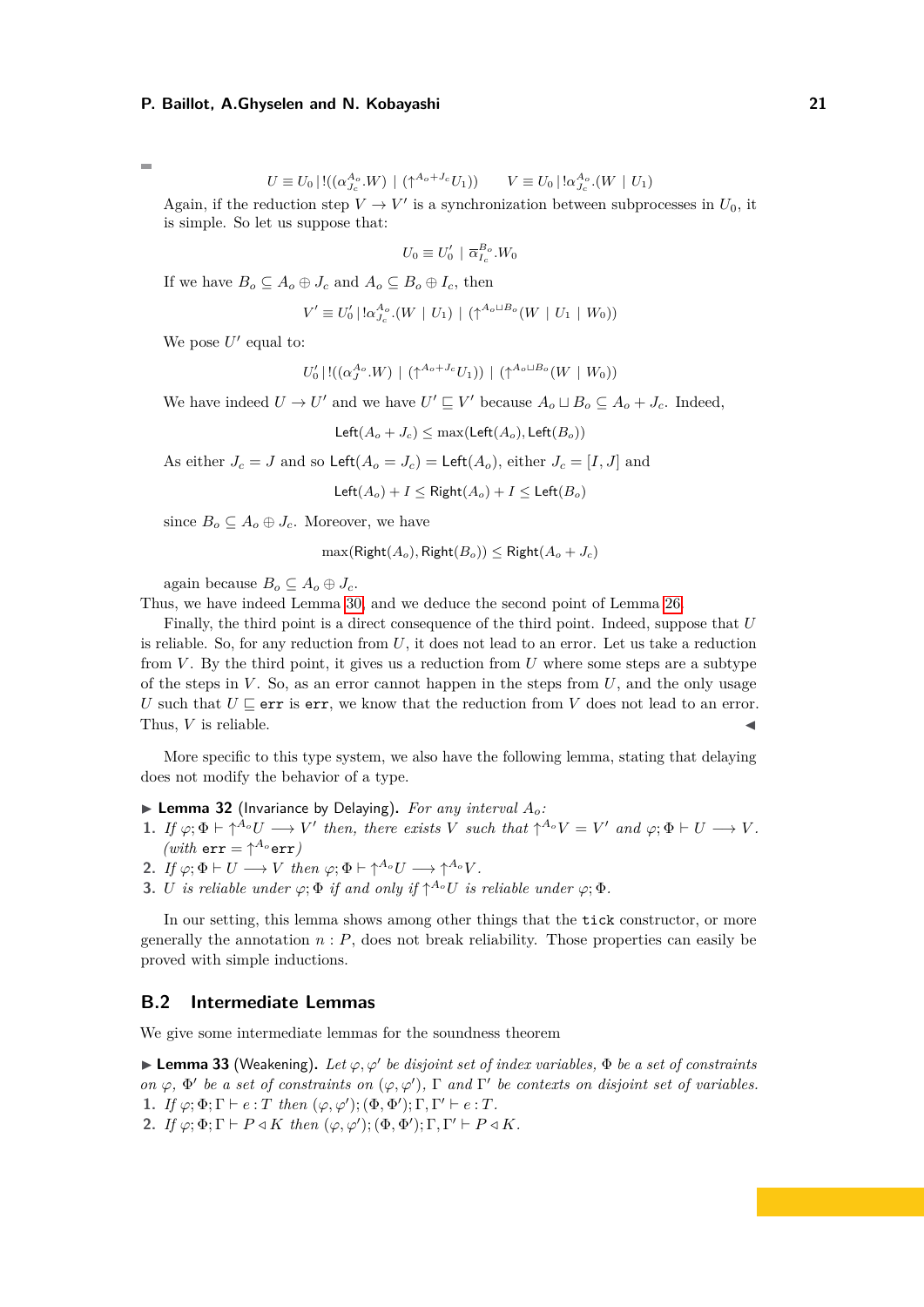We also show that we can remove some useless hypothesis.

 $\blacktriangleright$  **Lemma 34** (Strengthening). Let  $\varphi$  be a set of index variables,  $\Phi$  be a set of constraints on  $\varphi$ *, and C a constraint on*  $\varphi$  *such that*  $\varphi$ ;  $\Phi \models C$ *.* 

- **1.** If  $\varphi$ ;  $(\Phi, C)$ ;  $\Gamma$ ,  $\Gamma' \vdash e : T$  and the variables in  $\Gamma'$  are not free in e, then  $\varphi$ ;  $\Phi$ ;  $\Gamma \vdash e : T$ .
- <span id="page-21-1"></span>**2.** *If*  $\varphi$ ;  $(\Phi, C)$ ;  $\Gamma$ ,  $\Gamma' \vdash P \triangleleft K$  *and the variables in*  $\Gamma'$  *are not free in*  $P$ *, then*  $\varphi$ ;  $\Phi$ ;  $\Gamma \vdash P \triangleleft K$ *.*

Those two lemmas are proved easily by successive induction on the definitions in this paper. Then, we also have a lemma expressing that index variables can indeed be replaced by any index.

▶ **Lemma 35** (Index Substitution). Let  $\varphi$  be a set of index variables and  $i \notin \varphi$ . Let  $J_N$  be an *index with free variables in φ. Then,*

<span id="page-21-2"></span>**1.** *If*  $(\varphi, i); \Phi; \Gamma \vdash e : T$  *then*  $\varphi; \Phi\{J_N/i\}; \Gamma\{J_N/i\} \vdash e : T\{J_N/i\}.$ **2.** *If*  $(\varphi, i); \Phi; \Gamma \vdash P \triangleleft K$  *then*  $\varphi; \Phi\{J_N/i\}; \Gamma\{J_N/i\} \vdash P \triangleleft K\{J_N/i\}.$ 

### **B.3 Substitution Lemma**

We now present the variable substitution lemmas. In the setting of usages, this lemma is a bit more complex than usual. Indeed, we have a separation of contexts with the parallel composition, and we have to rely on subusage, especially the rule  $\varphi$ ;  $\Phi \vdash (\alpha_J^{A_o}.U)$  $(\uparrow^{A_o+J_c}V) \sqsubseteq \alpha_{J_c}^{A_o}.(U \mid V)$  as expressed in the Example [11](#page-6-1) above. We put some emphasis on the following notation: when we write  $\Gamma, v: T$  as a context in typing, it means that *v* does not appear in Γ.

▶ **Lemma 36** (Substitution)**.** *Let* Γ *and* ∆ *be contexts such that* Γ | ∆ *is defined. Then we have:*

- **1.** *If*  $\varphi; \Phi; \Gamma, v: T \vdash e': T'$  and  $\Delta \vdash e: T$  then  $\varphi; \Phi; \Gamma \mid \Delta \vdash e'[v := e]: T'$
- <span id="page-21-0"></span>**2.** *If*  $\varphi; \Phi; \Gamma, v: T \vdash P \triangleleft K$  *and*  $\Delta \vdash e: T$  *then*  $\varphi; \Phi; \Gamma \mid \Delta \vdash P[v := e] \triangleleft K$

The first point is straightforward. It uses the fact that we have the relation  $\varphi$ ;  $\Phi \vdash U \sqsubseteq 0$ for any usage *U*, and so we can use  $\varphi$ ;  $\Phi \vdash \Gamma \mid \Delta \sqsubseteq \Gamma$  in order to weaken  $\Delta$  (similarly for Γ) if needed. The second point is more interesting. The easy case is when *T* is Nat[*I, J*] for some [*I, J*]. Then, we take a  $\Delta$  that only uses the zero usage, and so  $\Gamma | \Delta = \Gamma$  and everything becomes simpler. The more interesting cases are:

▶ **Lemma 37** (Difficult Cases of Substitution)**.** *We have:*

 $\blacksquare$  If  $\varphi; \Phi; \Gamma, b$ :  $ch(\widetilde{S})/W_0, c$ :  $ch(\widetilde{S})/W_1 \vdash P \triangleleft K$  then  $\varphi; \Phi; \Gamma, b$ :  $ch(\widetilde{S})/(W_0 \mid W_1) \vdash P[c := b] \triangleleft K$  $\hat{H} = H \varphi; \Phi; \Gamma, b : \forall \hat{i}. srv^K(\hat{S})/W_0, c : \forall \hat{i}. srv^K(\hat{S})/W_1 \vdash P \triangleleft K$  then  $\varphi$ ;  $\Phi$ ;  $\Gamma$ ,  $b$  :  $\forall i$ .*srv*<sup>*K*</sup>( $\widetilde{S}$ )/( $W_0 \mid W_1$ ) ⊢  $P[c := b] \triangleleft K$ 

With a careful induction, we can indeed prove this lemma, relying on the subusage relation.

**1.**  $\blacksquare$  **Case** of input, with  $a \neq b$  and  $a \neq c$ .

 $\phi(\varphi;\Phi;\Gamma,b:\texttt{ch}(\widetilde{S})/W_0,c:\texttt{ch}(\widetilde{S})/W_1,a:\texttt{ch}(\widetilde{T})/U,\widetilde{v}:\widetilde{T}\vdash P\triangleleft K$ 

 $\varphi; \Phi; \uparrow^{J_c}\Gamma, b : \mathsf{ch}(\widetilde{S})/(\uparrow^{J_c}W_0), c : \mathsf{ch}(\widetilde{S})/(\uparrow^{J_c}W_1), a : \mathsf{ch}(\widetilde{T})/\mathbf{In}_{J_c}^{[0,0]} \cdot U \vdash a(\widetilde{v}) \cdot P \triangleleft J_c; K$ By induction hypothesis, we obtain  $\varphi$ ;  $\Phi$ ;  $\Gamma$ ,  $b$  : ch( $\widetilde{S}$ )/( $W_0 \mid W_1$ ),  $a$  : ch( $\widetilde{T}$ )/ $U$ ,  $\widetilde{v}$  :  $\widetilde{T}$   $\vdash$  $P[c := b] \triangleleft K$ .

We then give the following proof:

$$
\varphi; \Phi; \Gamma, b: \text{ch}(\widetilde{S})/(W_0 \mid W_1), a: \text{ch}(\widetilde{T})/U, \widetilde{v}: \widetilde{T} \vdash P[c := b] \triangleleft K
$$
  

$$
\varphi; \Phi; \uparrow^{J_c} \Gamma, b: \text{ch}(\widetilde{S})/(\uparrow^{J_c}(W_0 \mid W_1)), a: \text{ch}(\widetilde{T})/\text{In}_{J_c}^{[0,0]} \cup \vdash a(\widetilde{v}).P \triangleleft J_c; K
$$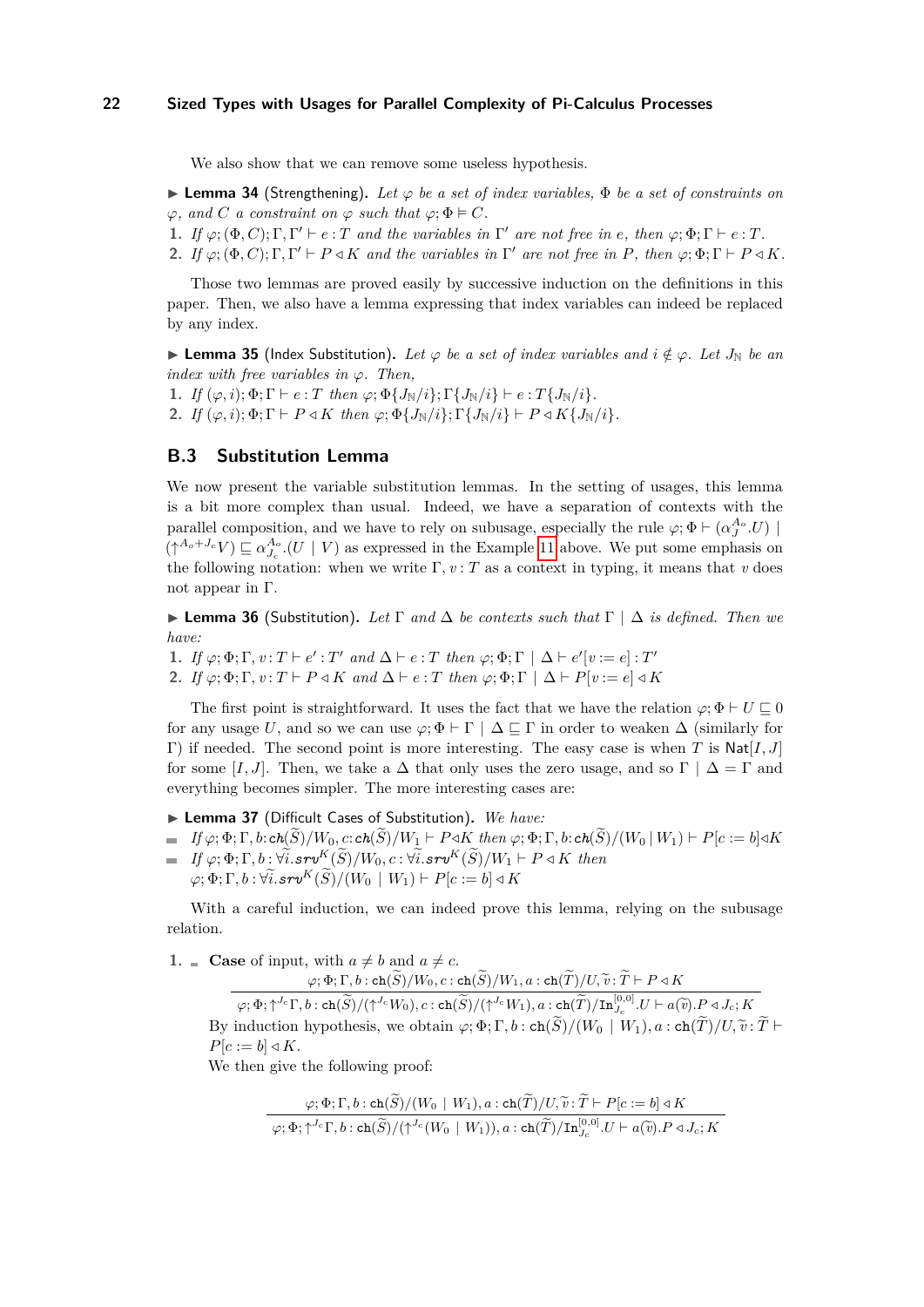This case is similar to all other cases when *b* and *c* does not interfere with the typing rule. Thus, we know only show the cases when they interfere.

**Case** of input, with  $a = b$ .

$$
\frac{\varphi; \Phi; \Gamma, b: \operatorname{ch}(\widetilde{T})/U, c: \operatorname{ch}(\widetilde{T})/W_1, \widetilde{v}: \widetilde{T} \vdash P \triangleleft K}{\varphi; \Phi; \uparrow^{J_c} \Gamma, b: \operatorname{ch}(\widetilde{T})/\operatorname{In}_{J_c}^{[0,0]} \ldots, C: \operatorname{ch}(\widetilde{T})/(\uparrow^{J_c} W_1) \vdash b(\widetilde{v}).P \triangleleft J_c; K}
$$

By induction hypothesis, we obtain  $\varphi$ ;  $\Phi$ ;  $\Gamma$ ,  $b$  :  $\operatorname{ch}(\widetilde{T})/(U \mid W_1)$ ,  $\widetilde{v}$ :  $\widetilde{T} \vdash P[c := b] \triangleleft K$ . So, we give the typing:

$$
\frac{\varphi; \Phi; \Gamma, b: \operatorname{ch}(\widetilde{T})/(U \mid W_1), \widetilde{v}: \widetilde{T} \vdash P[c := b] \triangleleft K}{\varphi; \Phi; \uparrow^{J_c} \Gamma, b: \operatorname{ch}(\widetilde{T})/\operatorname{In}_{J_c}^{[0,0]}.(U \mid W_1) \vdash b(\widetilde{v}).P[c := b] \triangleleft J_c; K}
$$
  

$$
\varphi; \Phi; \uparrow^{J_c} \Gamma, b: \operatorname{ch}(\widetilde{T})/\operatorname{In}_{J_c}^{[0,0]}.(U \mid (\uparrow^{J_c} W_1) \vdash b(\widetilde{v}).P[c := b] \triangleleft J_c; K
$$

Indeed, the last rule represents subtyping. This concludes this case. **Case** of input, with  $a = c$ .

$$
\frac{\varphi; \Phi; \Gamma, b: \operatorname{ch}(\widetilde{T})/W_0, c: \operatorname{ch}(\widetilde{T})/U, \widetilde{v}: \widetilde{T} \vdash P \triangleleft K}{\varphi; \Phi; \uparrow^{J_c} \Gamma, b: \operatorname{ch}(\widetilde{T})/(\uparrow^{J_c} W_0), c: \operatorname{ch}(\widetilde{T})/\operatorname{In}_{J_c}^{[0,0]} U \vdash c(\widetilde{v}).P \triangleleft J_c; K}
$$

By induction hypothesis, we obtain  $\varphi$ ;  $\Phi$ ;  $\Gamma$ ,  $b$  :  $\operatorname{ch}(\widetilde{T})/(W_0 \mid U)$ ,  $\widetilde{v}$ :  $\widetilde{T} \vdash P[c := b] \triangleleft K$ . So, we give the typing:

$$
\dfrac{\varphi; \Phi; \Gamma, b: \mathrm{ch}(\widetilde{T})/(W_0\mid U), \widetilde{v}: \widetilde{T} \vdash P[c := b] \triangleleft K}{\varphi; \Phi; \uparrow^{J_c}\Gamma, b: \mathrm{ch}(\widetilde{T})/\mathrm{In}_{J_c}^{[0,0]}.(W_0\mid U) \vdash b(\widetilde{v}).P[c := b] \triangleleft J_c; K}\\ \varphi; \Phi; \uparrow^{J_c}\Gamma, b: \mathrm{ch}(\widetilde{T})/\mathrm{In}_{J_c}^{[0,0]} .U\mid (\uparrow^{J_c}W_0) \vdash (c(\widetilde{v}).P)[c := b] \triangleleft J_c; K}
$$

**Case** of output, with  $a = b$ .

$$
\frac{\varphi; \Phi; \Gamma', b: \text{ch}(\widetilde{T})/V, c: \text{ch}(\widetilde{T})/W_1' \vdash \widetilde{e}: \widetilde{T} \qquad \varphi; \Phi; \Gamma, b: \text{ch}(\widetilde{T})/U, c: \text{ch}(\widetilde{T})/W_1 \vdash P \triangleleft K}{\varphi; \Phi; \uparrow^{J_c}(\Gamma \mid \Gamma'), b: \text{ch}(\widetilde{T})/ \text{Out}_{J_c}^{[0,0]}.(V \mid U), c: \text{ch}(\widetilde{T})/\uparrow^{J_c}(W_1' \mid W_1) \vdash \overline{b} \langle \widetilde{e} \rangle. P \triangleleft J_c; K}
$$

By point 1 of Lemma [36](#page-21-0) and induction hypothesis, we obtain  $\varphi$ ;  $\Phi$ ; Γ',  $b$  : ch( $\widetilde{T}$ )/( $V$  |  $W'_1$ ) ⊢  $\widetilde{e}$ :  $\widetilde{T}$  and  $\varphi$ ;  $\Phi$ ;  $\Gamma$ ,  $b$ : ch( $\widetilde{T}$ )*/*( $U \mid W_1$ ) ⊢  $P \triangleleft K$ . Thus, we have:

$$
\frac{\varphi; \Phi; \Gamma', b: \operatorname{ch}(\widetilde{T})/(V \mid W_1') \vdash \widetilde{e}: \widetilde{T} \qquad \varphi; \Phi; \Gamma, b: \operatorname{ch}(\widetilde{T})/(U \mid W_1) \vdash P \triangleleft K}{\varphi; \Phi; \uparrow^{J_c}(\Gamma \mid \Gamma'), b: \operatorname{ch}(\widetilde{T})/\operatorname{Out}_{J_c}^{[0,0]}.(V \mid U \mid W_1 \mid W_1') \vdash \overline{b} \langle \widetilde{e} \rangle. P \triangleleft J_c; K} \\ \varphi; \Phi; \uparrow^{J_c}(\Gamma \mid \Gamma'), b: \operatorname{ch}(\widetilde{T})/\operatorname{Out}_{J_c}^{[0,0]}.(V \mid U) \mid \uparrow^{J_c}(W_1 \mid W_1') \vdash \overline{b} \langle \widetilde{e} \rangle. P \triangleleft J_c; K}
$$

Again, the last rule is obtained by subtyping. We have a similar proof for the case  $a = c$ .

- **2.** We know work on the case of servers. The notations are a bit cumbersome but the proofs are similar to the one for channels. The only point that need some details is for server input as there is the replication in usages that appear.
	- **Case** of input, with  $a \neq b$  and  $a \neq c$ .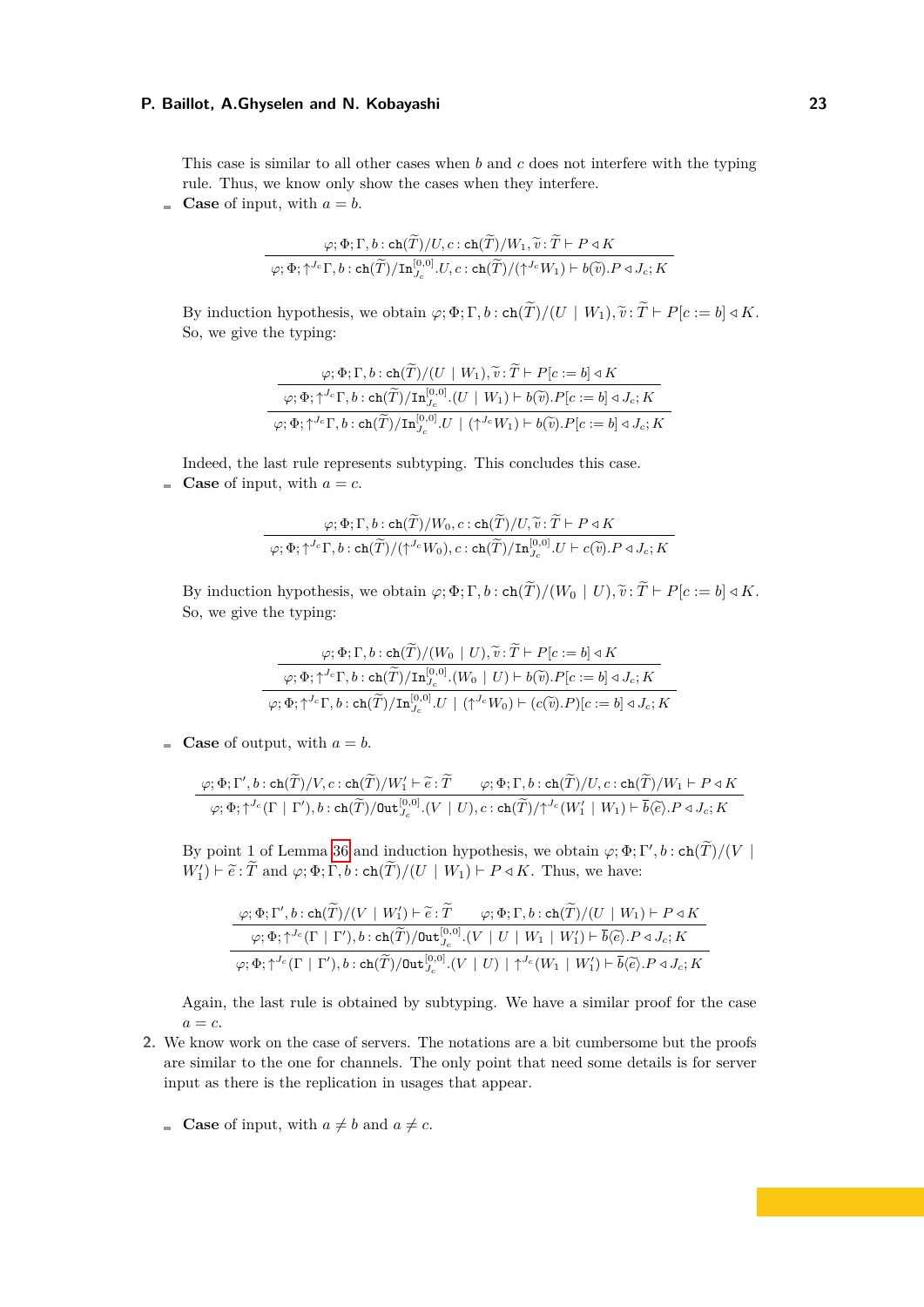$$
\frac{(\varphi,\widetilde{i});\Phi;\Gamma,a:\forall\widetilde{i}.\text{srv}^K(\widetilde{T})/U,b:\forall\widetilde{j}.\text{srv}^L(\widetilde{S})/W_0,c:\forall\widetilde{j}.\text{srv}^L(\widetilde{S})/W_1,\widetilde{v}:\widetilde{T}\vdash P\triangleleft K}{\varphi;\Phi;\uparrow^{J_c}!\Gamma,a:\forall\widetilde{i}.\text{srv}^K(\widetilde{T})/!\text{In}_{J_c}^{[0,0]}.U,b:\forall\widetilde{j}.\text{srv}^L(\widetilde{S})/(\uparrow^{J_c}!W_0),c:\forall\widetilde{j}.\text{srv}^L(\widetilde{S})/(\uparrow^{J_c}!W_1)\vdash !a(\widetilde{v}).P\triangleleft[0,0]}
$$

By induction hypothesis, we have  $(\varphi, \tilde{i}); \Phi; \Gamma, a : \forall \tilde{i}.\text{srv}^K(\tilde{T})/U, b : \forall \tilde{j}.\text{srv}^L(\tilde{S})/(W_0)$  $W_1$ ,  $\tilde{v}$  :  $\tilde{T} \vdash P[c := b] \triangleleft K$ . So, we have the proof

$$
\frac{(\varphi,\widetilde{i});\Phi;\Gamma,a:\widetilde{\forall i}.\mathtt{srv}^L(\widetilde{T})/U,b:\widetilde{\forall j}.\mathtt{srv}^L(\widetilde{S})/(W_0+W_1),\widetilde{v}:\widetilde{T}\vdash P[c:=b]\triangleleft K}{\varphi;\Phi;\uparrow^{J_c}\Gamma,a:\widetilde{\forall i}.\mathtt{srv}^K(\widetilde{T})/\mathrm{In}_{J_c}^{[0,0]}U,b:\widetilde{\forall j}.\mathtt{srv}^L(\widetilde{S})/(\uparrow^{J_c}\mathbb{I}(W_0+W_1))\vdash !a(\widetilde{v}).P[c:=b]\triangleleft [0,0]}
$$

**Case** of input, with  $a = b$ .

$$
(\varphi, \widetilde{i}); \Phi; \Gamma, b: \forall \widetilde{i}. \texttt{srv}^K(\widetilde{T})/U, c: \forall \widetilde{i}. \texttt{srv}^K(\widetilde{T})/W_1, \widetilde{v}: \widetilde{T} \vdash P \triangleleft K
$$
  

$$
\varphi; \Phi; \uparrow^{J_c}! \Gamma, b: \forall \widetilde{i}. \texttt{srv}^K(\widetilde{T})/!\texttt{In}_{J_c}^{[0,0]}U, c: \forall \widetilde{i}. \texttt{srv}^K(\widetilde{T})/(\uparrow^{J_c}! W_1) \vdash !a(\widetilde{v}).P \triangleleft [0, 0]
$$

By induction hypothesis, we obtain  $(\varphi, \tilde{i}); \Phi; \Gamma, b : \forall \tilde{i}.\text{srv}^K(\tilde{T})/(U \mid W_1), \tilde{v} : \tilde{T} \vdash P \triangleleft K$ 

$$
\frac{(\varphi, \widetilde{i}); \Phi; \Gamma, b: \widetilde{\forall i}.\mathtt{srv}^K(\widetilde{T})/(U \mid W_1), \widetilde{v}: \widetilde{T} \vdash P[c := b] \triangleleft K}{\varphi; \Phi; \uparrow^{J_c}! \Gamma, b: \widetilde{\forall i}.\mathtt{srv}^K(\widetilde{T})/!\mathtt{In}_{J_c}^{[0,0]}.(U \mid W_1) \vdash !a(\widetilde{v}).P[c := b] \triangleleft [0, 0]}
$$

$$
\varphi; \Phi; \uparrow^{J_c}! \Gamma, b: \widetilde{\forall i}.\mathtt{srv}^K(\widetilde{T})/(!\mathtt{In}_{J_c}^{[0,0]}.(U \mid \uparrow^{J_c}! W_1) \vdash !a(\widetilde{v}).P[c := b] \triangleleft [0, 0]
$$

This last derivation is obtained by subtyping. Indeed, by definition we have  $\uparrow^{J_c} W_1 =$  $!\uparrow^{J_c} W_1$ . Then,

$$
!\mathbf{In}_{J_c}^{[0,0]} . U \mid !{\uparrow}^{J_c} W_1 \equiv !(\mathbf{In}_{J_c}^{[0,0]}. U \mid {\uparrow}^{J_c} W_1) \sqsubseteq !\mathbf{In}_{J_c}^{[0,0]} . (U \mid W_1)
$$

 $\blacksquare$  The case  $a = c$  is similar to the previous one.

This concludes the proof.

### **B.4 Congruence Equivalence**

In order to prove the soundness theorem, we need first a lemma saying that the congruence relation behaves well with typing.

<span id="page-23-0"></span>▶ **Lemma 38** (Congruence and Typing). Let P and Q be annotated processes such that  $P \equiv Q$ . *Then,*  $\varphi$ ;  $\Phi$ ;  $\Gamma$   $\vdash$  *P*  $\triangleleft K$  *if and only if*  $\varphi$ ;  $\Phi$ ;  $\Gamma$   $\vdash$  *Q*  $\triangleleft K$ *.* 

The proof is an induction on  $P \equiv Q$ , relying on all the previous lemma, and especially the lemmas on delaying for congruence rules specific to annotated processes.

**Proof.** Note that for a process *P*, the typing system is not syntax-directed because of the subtyping rule. However, by reflexivity and transitivity of subtyping, we can always assume that a proof has exactly *one* subtyping rule before any syntax-directed rule. Moreover, notice that in those kinds of proof, the top-level rule of subtyping can be ignored. Indeed, we can always simulate exactly the same subtyping rule for both *P* and *Q* We first show this propriety for base case of congruence. The reflexivity is trivial then we have those interesting cases:

**Case**  $(\nu a)P \mid Q \equiv (\nu a)(P \mid Q)$  with *a* not free in *Q*. Suppose  $\varphi$ ;  $\Phi$ ;  $\Gamma \mid \Delta \vdash (\nu a)P \mid Q \triangleleft K$ . Then the proof has the shape: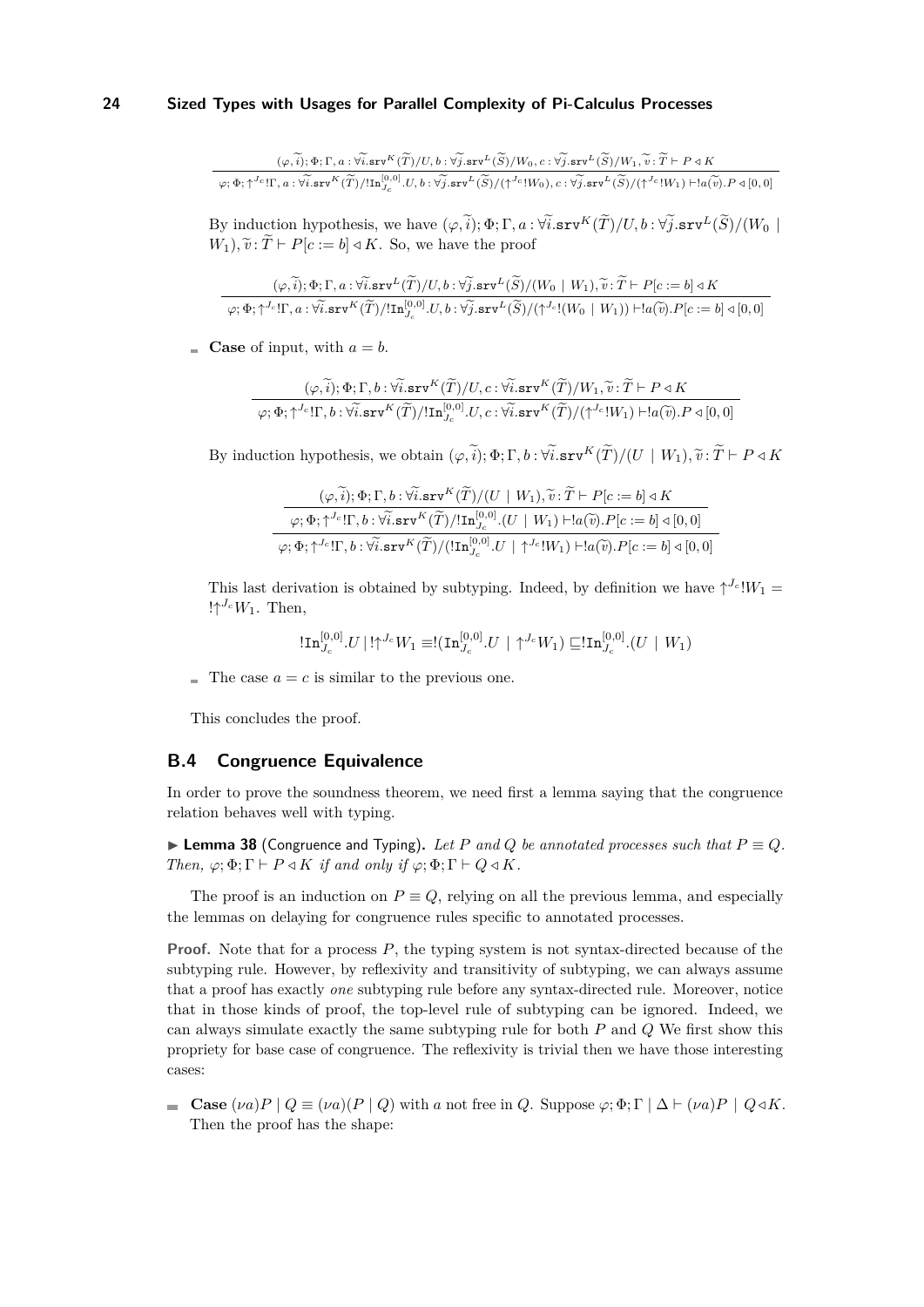$$
\begin{array}{c}\n\overbrace{\varphi;\Phi;\Gamma',a:T\vdash P\triangleleft K_1'}^{\pi} & T \text{ reliable} \\
\overbrace{\varphi;\Phi;\Gamma'\vdash (\nu a)P\triangleleft K_1'}^{\varphi;\Phi;\Gamma'\vdash (\nu a)P\triangleleft K_1} & \varphi;\Phi\vdash\Gamma\sqsubseteq\Gamma';K_1'\subseteq K_1 \\
\overbrace{\varphi;\Phi;\Gamma\vdash (\nu a)P\triangleleft K_1}^{\varphi;\Phi;\Gamma\vdash (\nu a)P\triangleleft K_1} & \overbrace{\varphi;\Phi;\Delta\vdash Q\triangleleft K_2}^{\pi'} \\
\end{array}
$$

By weakening (Lemma [33\)](#page-20-1), we obtain a proof  $\pi'_{w}$  of  $\varphi$ ;  $\Phi$ ;  $\Delta$ ,  $a$  :  $(T/0) \vdash Q \triangleleft K_2$ . Thus, we have the following derivation:

*π φ*; Φ; Γ′ *, a* : *T* ⊢ *P ◁ K*′ <sup>1</sup> *φ*; Φ ⊢ Γ ⊑ Γ ′ ; *K*′ <sup>1</sup> ⊆ *K*<sup>1</sup> *φ*; Φ; Γ*, a* : *T* ⊢ *P ◁ K*<sup>1</sup> *π* ′ *w φ*; Φ; ∆*, a* : (*T /*0) ⊢ *Q ◁ K*<sup>2</sup> *φ*; Φ; Γ | ∆*, a* : *T* ⊢ *P* | *Q ◁ K*<sup>1</sup> ⊔ *K*<sup>2</sup> *T* reliable *φ*; Φ; Γ | ∆ ⊢ (*νa*)(*P* | *Q*) *◁ K*<sup>1</sup> ⊔ *K*<sup>2</sup>

For the converse, suppose  $\varphi$ ;  $\Phi$ ;  $\Gamma \vdash (\nu a)(P \mid Q) \triangleleft K$ . Then the proof has the shape:

$$
\frac{\pi}{\varphi; \Phi; \Gamma_P, a: T_P \vdash P \triangleleft K_1} \quad \frac{\pi'}{\varphi; \Phi; \Gamma_Q, a: T_Q \vdash Q \triangleleft K_2}
$$
\n
$$
\frac{\varphi; \Phi; \Gamma_P \mid \Gamma_Q, a: T_P \mid T_Q \vdash P \mid Q \triangleleft K_1 \sqcup K_2}{\varphi; \Phi; \Gamma, a: T \vdash P \mid Q \triangleleft K}
$$
\n(1)\n
$$
\frac{\varphi; \Phi; \Gamma, a: T \vdash P \mid Q \triangleleft K}{\varphi; \Phi; \Gamma \vdash (\nu a)(P \mid Q) \triangleleft K}
$$

with  $T$  reliable, and where  $(1)$  is:

$$
\varphi ; \Phi \vdash \Gamma \sqsubseteq \Gamma_P \ | \ \Gamma_Q ; T \sqsubseteq T_P \ | \ T_Q ; K_1 \sqcup K_2 \subseteq K
$$

Since *a* is not free in *Q*, by Lemma [34,](#page-21-1) from  $\pi'$  we obtain a proof  $\pi'_{s}$  of  $\varphi$ ;  $\Phi$ ;  $\Gamma_Q \vdash Q \triangleleft K_2$ . We then derive the following typing:

*π φ*; Φ; Γ*<sup>P</sup> , a* : *T<sup>P</sup>* ⊢ *P ◁ K*<sup>1</sup> *φ*; Φ ⊢ *T* ⊑ *T<sup>P</sup>* | *T<sup>Q</sup>* ⊑ *T<sup>P</sup> φ*; Φ; Γ*<sup>P</sup> , a* : *T* ⊢ *P ◁ K*<sup>1</sup> *T* reliable *φ*; Φ; Γ*<sup>P</sup>* ⊢ (*νa*)*P ◁ K*<sup>1</sup> *π* ′ *s φ*; Φ; Γ*<sup>Q</sup>* ⊢ *Q ◁ K*<sup>2</sup> *φ*; Φ; Γ*<sup>P</sup>* | Γ*<sup>Q</sup>* ⊢ (*νa*)*P* | *Q ◁ K*<sup>1</sup> ⊔ *K*<sup>2</sup> *φ*; Φ ⊢ Γ ⊑ Γ*<sup>P</sup>* | Γ*Q*; *K*<sup>1</sup> ⊔ *K*<sup>2</sup> ⊆ *K φ*; Φ; Γ ⊢ (*νa*)*P* | *Q ◁ K*

**Case**  $m : (P | Q) \equiv m : P | m : Q$ . Suppose  $\varphi; \Phi; \uparrow^{[m,m]} \Gamma \vdash m : (P | Q) \triangleleft K + [m, m]$ . Then we have:

$$
\frac{\pi_P}{\varphi; \Phi; \Gamma_P \vdash P \triangleleft K_1} \quad \frac{\pi_Q}{\varphi; \Phi; \Gamma_Q \vdash Q \triangleleft K_2}
$$
\n
$$
\frac{\varphi; \Phi; \Gamma_P \vdash P \triangleleft K_1 \sqcup K_2}{\varphi; \Phi; \Gamma_P \vdash \Gamma_Q \vdash (P \vdash Q) \triangleleft K_1 \sqcup K_2} \quad \varphi; \Phi \vdash \Gamma \sqsubseteq \Gamma_P \vdash \Gamma_Q; K_1 \sqcup K_2 \subseteq K
$$
\n
$$
\frac{\varphi; \Phi; \Gamma \vdash (P \vdash Q) \triangleleft K}{\varphi; \Phi; \uparrow^{[m, m]} \Gamma \vdash m : (P \vdash Q) \triangleleft K + [m, m]}
$$

By Lemma [26,](#page-18-0) from  $\varphi$ ;  $\Phi \vdash \Gamma \sqsubseteq \Gamma_P \mid \Gamma_Q$  we obtain  $\varphi$ ;  $\Phi \vdash \uparrow^{[m,m]} \Gamma \sqsubseteq (\uparrow^{[m,m]} \Gamma_P) \mid$  $({\uparrow}^{[m,m]} \Gamma_Q)$ . So, we give the following derivation:

| $\pi_P$                                                                                                                                                         | $\pi_O$                                                                                                  |     |
|-----------------------------------------------------------------------------------------------------------------------------------------------------------------|----------------------------------------------------------------------------------------------------------|-----|
| $\varphi$ ; $\Phi$ ; $\Gamma_P \vdash P \triangleleft K_1$                                                                                                      | $\varphi$ ; $\Phi$ ; $\Gamma$ <sup><math>\Omega</math></sup> $\vdash$ $Q \triangleleft K_2$              |     |
| $\varphi$ ; $\Phi$ ; $\uparrow^{[m,m]}$ $\Gamma_P$ $\vdash$ $m$ : $P \triangleleft K_1 + [m, m]$                                                                | $\varphi$ ; $\Phi$ ; $\uparrow^{[m,m]}$ $\Gamma_Q$ $\vdash$ $m$ : $Q \triangleleft K_2 + [m, m]$         |     |
| $\varphi; \Phi; (\uparrow^{[m,m]} \Gamma_P) \mid (\uparrow^{[m,m]} \Gamma_Q) \vdash m : P \mid m : Q \triangleleft (K_1 \sqcup K_2) + [m, m]$                   |                                                                                                          | (1) |
| $\varphi; \Phi; \uparrow^{[m,m]} \Gamma \vdash m : P \mid m : Q \triangleleft (K_1 \sqcup K_2) + [m,m] \qquad \varphi; \Phi \models K_1 \sqcup K_2 \subseteq K$ |                                                                                                          |     |
|                                                                                                                                                                 | $\varphi$ : $\Phi$ : $\uparrow^{[m,m]}$ $\Gamma$ $\vdash$ $m$ : $P$   $m$ : $Q \triangleleft K + [m, m]$ |     |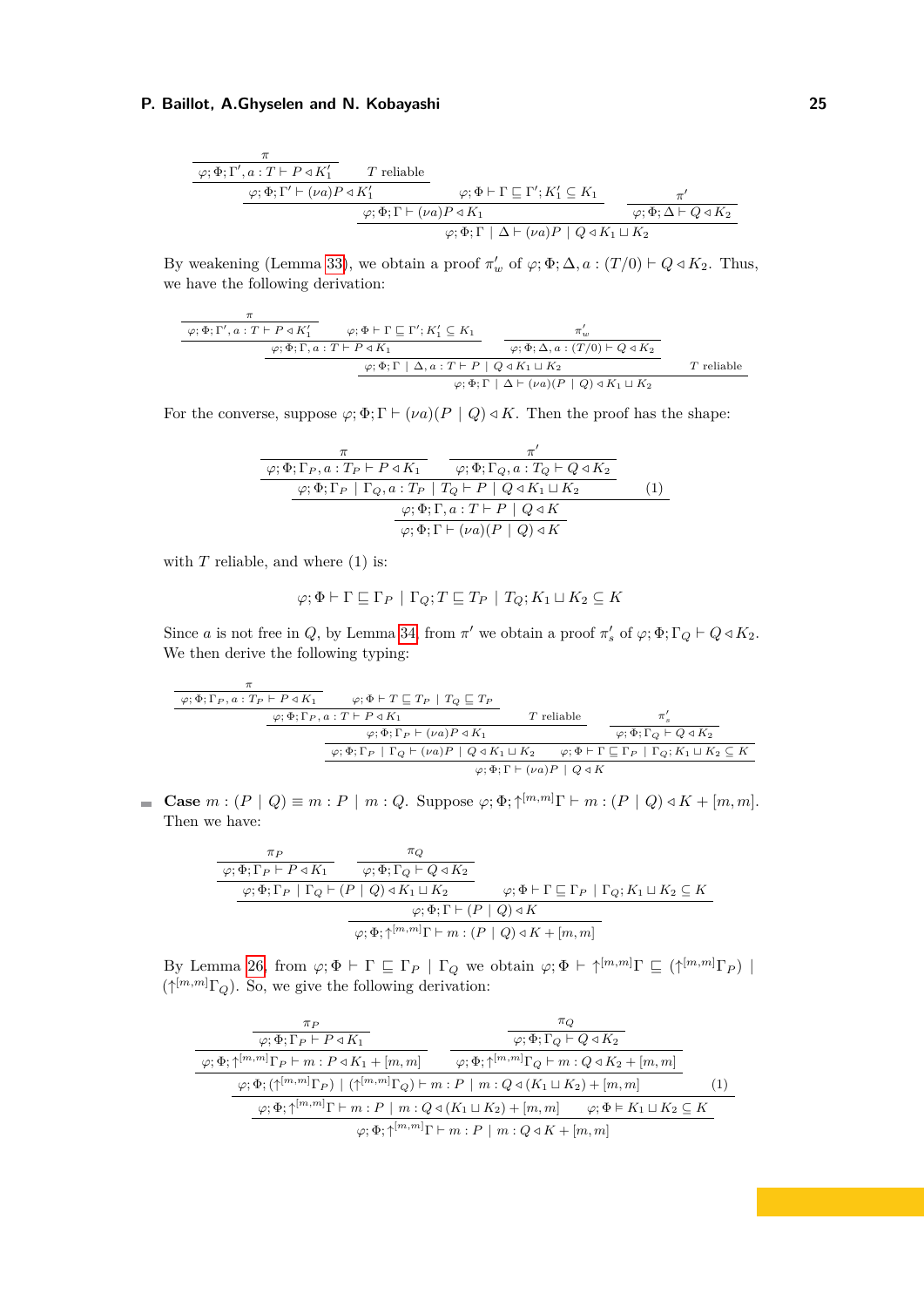where (1) is

$$
\varphi; \Phi \vdash \uparrow^{[m,m]} \Gamma \sqsubseteq (\uparrow^{[m,m]} \Gamma_P) \ | \ (\uparrow^{[m,m]} \Gamma_Q)
$$

Now, suppose we have a typing  $\varphi$ ;  $\Phi$ ;  $\Gamma_P | \Gamma_Q \vdash m : P | m : Q \triangleleft K_1 \sqcup K_2$ . The typing has the shape:

| $\pi P$                                                                                                  | $\pi_O$                                                                                           |  |
|----------------------------------------------------------------------------------------------------------|---------------------------------------------------------------------------------------------------|--|
| $\varphi$ ; $\Phi$ ; $\Delta P$ + $P \triangleleft K_P$                                                  | $\varphi$ ; $\Phi$ ; $\Delta$ <sup>0</sup> $\vdash$ Q $\triangleleft$ K <sub>0</sub>              |  |
| $\varphi$ ; $\Phi$ ; $\uparrow^{[m,m]} \Delta_P \vdash m : P \triangleleft K_P + [m, m]$                 | $\varphi$ ; $\Phi$ ; $\uparrow^{[m,m]} \Delta_Q \vdash m : Q \triangleleft K_Q + [m, m]$          |  |
| $\varphi$ ; $\Phi$ ; $\Gamma_P$ $\vdash$ $m$ : $P \triangleleft K_1$                                     | $\varphi$ ; $\Phi$ ; $\Gamma$ <sup><math>\Omega</math></sup> $\vdash$ $m$ : $Q \triangleleft K_2$ |  |
| $\varphi$ ; $\Phi$ ; $\Gamma_P$   $\Gamma_Q$ $\vdash$ $m$ : $P$   $m$ : $Q \triangleleft K_1 \sqcup K_2$ |                                                                                                   |  |

with

$$
\varphi; \Phi \vdash \Gamma_P \sqsubseteq \uparrow^{[m,m]} \Delta_P \qquad \varphi; \Phi \vdash \Gamma_Q \sqsubseteq \uparrow^{[m,m]} \Delta_Q
$$
  

$$
\varphi; \Phi \vDash K_P + [m, m] \subseteq K_1 \qquad \varphi; \Phi \vDash K_Q + [m, m] \subseteq K_2
$$

So, we derive:

$$
\frac{\pi_P}{\varphi; \Phi; \Delta_P \vdash P \triangleleft K_P} \quad \frac{\pi_Q}{\varphi; \Phi; \Delta_Q \vdash Q \triangleleft K_Q}
$$
\n
$$
\varphi; \Phi; \Delta_P \mid \Delta_Q \vdash (P \mid Q) \triangleleft K_P \sqcup K_Q
$$
\n
$$
\frac{\varphi; \Phi; \uparrow^{[m,m]}(\Delta_P \mid \Delta_Q) \vdash m : (P \mid Q) \triangleleft (K_P \sqcup K_Q) + [m, m]}{\varphi; \Phi; \Gamma_P \mid \Gamma_Q \vdash m : (P \mid Q) \triangleleft K}
$$
\n(1)

where  $(1)$  is

$$
\varphi; \Phi \vdash \Gamma_P \mid \Gamma_Q \sqsubseteq \uparrow^{[m,m]} (\Delta_P \mid \Delta_Q); (K_P \sqcup K_Q) + [m, m] \subseteq K_1 \sqcup K_2
$$

This concludes this case.

**Case**  $m : (\nu a)P \equiv (\nu a)(m : P)$ . Suppose  $\varphi$ ;  $\Phi$ ;  $\uparrow^{[m,m]}$  $\Gamma \vdash m : (\nu a)P \triangleleft K + [m, m]$ . Then, the typing has the shape:

$$
\begin{array}{c}\n\overbrace{\varphi;\Phi;\Gamma',a:\,T\vdash P\triangleleft K'}^{\pi} & T \text{ reliable} \\
\hline\n\frac{\varphi;\Phi;\Gamma'\vdash (\nu a)P\triangleleft K'}{\varphi;\Phi;\Gamma\vdash (\nu a)P\triangleleft K} & \varphi;\Phi\vdash\Gamma\sqsubseteq\Gamma';K'\subseteq K \\
\hline\n\frac{\varphi;\Phi;\Gamma\vdash (\nu a)P\triangleleft K}{\varphi;\Phi;\uparrow^{[m,m]}\Gamma\vdash m:(\nu a)P\triangleleft K+[m,m]}\n\end{array}
$$

By Lemma [32,](#page-20-2) we know that  $\uparrow^{[m,m]}T$  is reliable. So, we have:

$$
\begin{array}{c}\n\pi \\
\hline\n\varphi; \Phi; \Gamma', a: T \vdash P \triangleleft K' \\
\hline\n\varphi; \Phi; \Gamma, a: T \vdash P \triangleleft K \\
\hline\n\varphi; \Phi; \uparrow, a: T \vdash P \triangleleft K \\
\hline\n\varphi; \Phi; \uparrow^{[m,m]}(\Gamma, a: T) \vdash (m: P) \triangleleft K + [m, m] \\
\hline\n\varphi; \Phi; \uparrow^{[m,m]} \Gamma \vdash (\nu a)(m: P) \triangleleft K + [m, m]\n\end{array}
$$

For the converse, suppose we have  $\varphi$ ;  $\Phi$ ;  $\Gamma \vdash (\nu a)(m : P) \triangleleft K$ . Then, the typing has the shape:

$$
\frac{\pi}{\varphi; \Phi; \Gamma', a: T' \vdash P \triangleleft K'} \n\frac{\varphi; \Phi; \Gamma', a: T' \vdash P \triangleleft K'}{\varphi; \Phi; \Gamma, a: \uparrow^{[m,m]} T' \vdash (m: P) \triangleleft K' + [m, m]} \qquad (1)\n\frac{\varphi; \Phi; \Gamma, a: T \vdash (m: P) \triangleleft K \qquad T \text{ reliable}}{\varphi; \Phi; \Gamma \vdash (\nu a)(m: P) \triangleleft K}
$$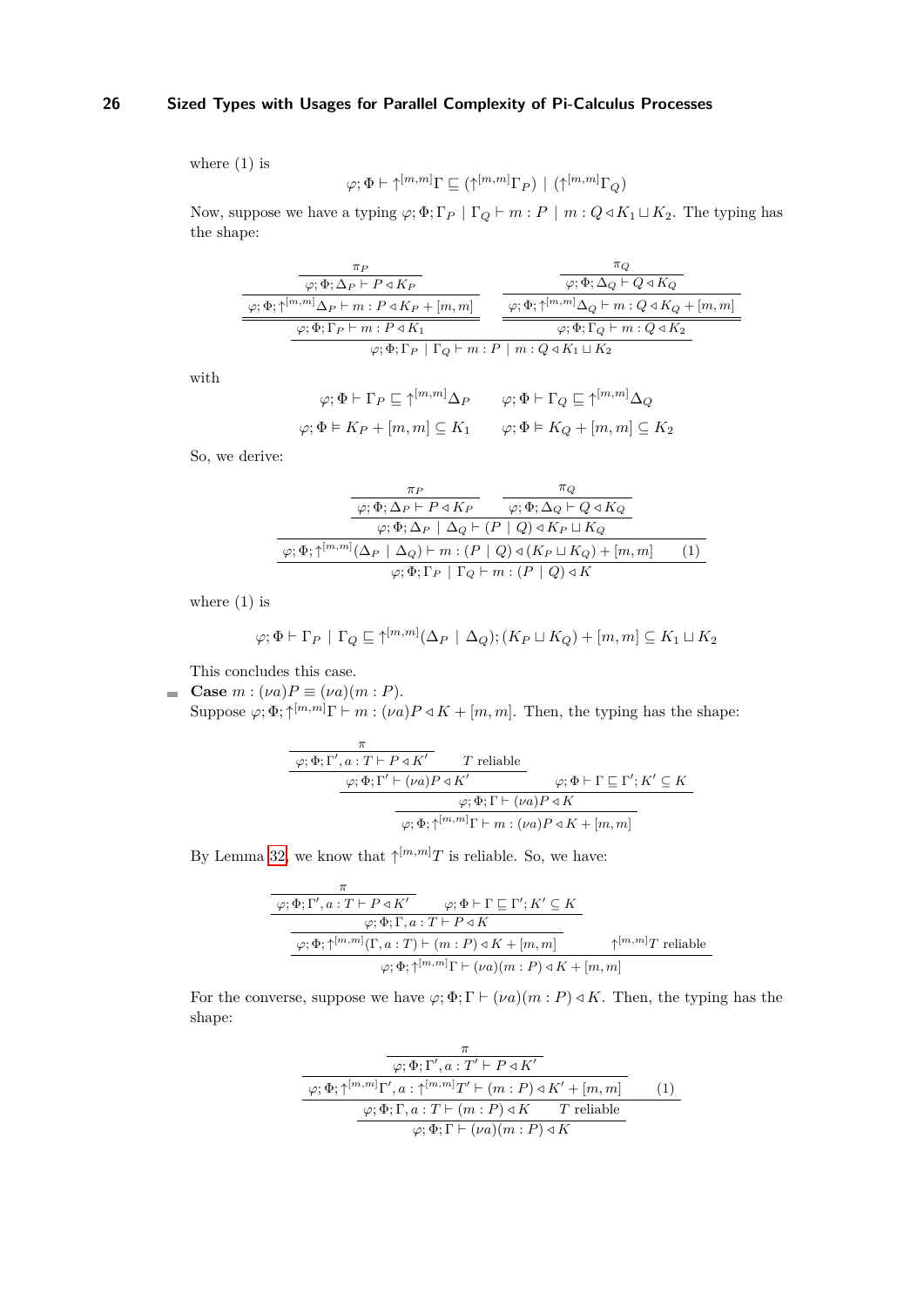where  $(1)$  is

$$
\varphi; \Phi \vdash \Gamma \sqsubseteq \uparrow^{[m,m]} \Gamma'; T \sqsubseteq \uparrow^{[m,m]} T'; K' + [m, m] \subseteq K
$$

As *T* is reliable, by Lemma [26,](#page-18-0) we have  $\uparrow^{[m,m]}T'$  reliable. Then, by Lemma [32,](#page-20-2) we have *T*<sup>'</sup> reliable. So, we give the typing:

$$
\begin{array}{c}\n\hline\n\frac{\pi}{\varphi;\Phi;\Gamma',a:T'\vdash P\triangleleft K'} \quad T' \text{ reliable} \\
\hline\n\varphi;\Phi;\Gamma'\vdash (\nu a)P\triangleleft K' \\
\hline\n\varphi;\Phi;\uparrow^{[m,m]}\Gamma'\vdash m:(\nu a)P\triangleleft K'+[m,m] \quad\varphi;\Phi\vdash\Gamma\sqsubseteq\uparrow^{[m,m]}\Gamma';K'+[m,m]\subseteq K \\
\hline\n\varphi;\Phi;\Gamma\vdash m:(\nu a)P\triangleleft K\n\end{array}
$$

This concludes the interesting base case. Symmetry and transitivity are direct, and for the cases of contextual congruence, the proof is straightforward.

# <span id="page-26-0"></span>**B.5 Proof of Theorem [18](#page-10-2) (Subject Reduction)**

We now detail some cases for the proof of Theorem [18.](#page-10-2)

Note that for a process *P*, the typing system is not syntax-directed because of the subtyping rule. However, by reflexivity and transitivity of subtyping, we can always assume that a proof has exactly *one* subtyping rule before any syntax-directed rule. Moreover, notice that in those kinds of proof, the top-level rule of subtyping can be ignored. Indeed, we can always simulate exactly the same subtyping rule for both *P* and *Q* We now proceed by doing the case analysis on the rules of Figure [1.](#page-2-0) In order to simplify the proof, we will also consider that types and indexes invariant by subtyping (like the complexity in a server) are not renamed with subtyping. Note that this only add cumbersome notations but it does not change the core of the proof:

**Case**  $(n \text{ :} !a(\tilde{v}).P) \mid (m : \overline{a}(\tilde{e}).Q) \Rightarrow (n \text{ :} !a(\tilde{v}).P) \mid (max(m,n) : (P[\tilde{v} := \tilde{e}] \mid Q))$ . Consider the typing  $\varphi; \Phi; \Gamma_0 | \Delta_0, a : \forall \tilde{i}.\text{srv}^{K_a}(\tilde{T})/(U_0 | V_0) \vdash (n : a(\tilde{v}).P) | (m : \bar{a}(\tilde{e}).Q) \triangleleft K_0 \sqcup K'_0$ .<br>The first nule is the nule for perchalaker president than the run fit and the the two The first rule is the rule for parallel composition, then the proof is split into the two following subtree:

| $\pi_P$                                                                                                                                                                                                                                                                                   |         |     |
|-------------------------------------------------------------------------------------------------------------------------------------------------------------------------------------------------------------------------------------------------------------------------------------------|---------|-----|
| $(\varphi, \widetilde{i}); \Phi; \Gamma_2, a: \forall \widetilde{i}. \texttt{srv}^{K_a}(\widetilde{T})/U_2, \widetilde{v}: \widetilde{T} \vdash P \triangleleft K_a$                                                                                                                      |         |     |
|                                                                                                                                                                                                                                                                                           | (3)     |     |
| $\varphi$ ; $\Phi$ ; $\Gamma_1$ , $a$ : $\widetilde{\forall i}$ .srv $^{K_a}(\widetilde{T})/U_1 \vdash !a(\widetilde{v})$ . $P \triangleleft K_1$                                                                                                                                         |         |     |
| $\varphi$ ; $\Phi$ ; $\uparrow^{[n,n]}$ $\Gamma_1$ , $a$ : $\widetilde{\mathbb{Var}}$ $\mathbb{Var}^{K_a}(\widetilde{T})/\uparrow^{[n,n]} U_1 \vdash n$ : $a(\widetilde{v})$ . $P \triangleleft K_1 + [n,n]$                                                                              |         | (4) |
| $\varphi$ ; $\Phi$ ; $\Gamma_0$ , $a$ : $\widetilde{\forall i}$ .srv $^{K_a}(\widetilde{T})/U_0 \vdash n$ :! $a(\widetilde{v})$ . $P \triangleleft K_0$                                                                                                                                   |         |     |
|                                                                                                                                                                                                                                                                                           |         |     |
| $\pi_e$                                                                                                                                                                                                                                                                                   | $\pi_Q$ |     |
|                                                                                                                                                                                                                                                                                           |         |     |
| $\varphi; \Phi; \Delta_2, a: \widetilde{\forall i}.\texttt{srv}^{K_a}(\widetilde{T})/V_2 \vdash \widetilde{e}: \widetilde{T} \{ \widetilde{I_N}/\widetilde{i} \}$ $\varphi; \Phi; \Delta'_2, a: \widetilde{\forall i}.\texttt{srv}^{K_a}(\widetilde{T})/V'_2 \vdash Q \triangleleft K_2$  |         |     |
| $\varphi;\Phi;\uparrow^{J'_c}(\Delta_2\  \ \Delta_2'),a:\forall\widetilde{i}.\mathtt{srv}^{K_a}(\widetilde{T})/\mathtt{Out}^{[0,0]}_{J'}.(V_2\  \ V'_2) \vdash \overline{a} \langle\widetilde{e}\rangle.Q \triangleleft J'_c;(K_2\sqcup K_a\{\widetilde{I_{\mathbb{N}}}/\widetilde{i}\})$ |         | (1) |
| $\varphi$ ; $\Phi$ ; $\Delta_1$ , $a$ : $\widetilde{\forall i}$ .srv $^{Ka}(\widetilde{T})/V_1 \vdash \overline{a}(\widetilde{e})$ . Q $\triangleleft K'_1$                                                                                                                               |         |     |
| $\varphi; \Phi; \uparrow^{[m,m]} \Delta_1, a : \widetilde{\forall i} .$ srv $K_a(\widetilde{T})/\uparrow^{[m,m]} V_1 \vdash m : \overline{a} \widetilde{\langle e \rangle}. Q \triangleleft K_1' + [m, m]$                                                                                |         | (2) |
| $\varphi$ ; $\Phi$ ; $\Delta_0$ , $a$ : $\widetilde{\forall i}$ .srv ${}^{K_a}(\widetilde{T})/V_0 \vdash m : \overline{a} \langle \widetilde{e} \rangle$ . $Q \triangleleft K_0'$                                                                                                         |         |     |

where (1) is

$$
\varphi; \Phi \vdash \Delta_1 \sqsubseteq \uparrow^{J'_c}(\Delta_2 \mid \Delta'_2) \qquad \varphi; \Phi \vdash V_1 \sqsubseteq \text{Out}_{J'_c}^{[0,0]}.(V_2 \mid V'_2) \qquad \varphi; \Phi \vDash J'_c; (K_2 \sqcup K_a \{\widetilde{I_N}/\widetilde{i}\}) \subseteq K'_1
$$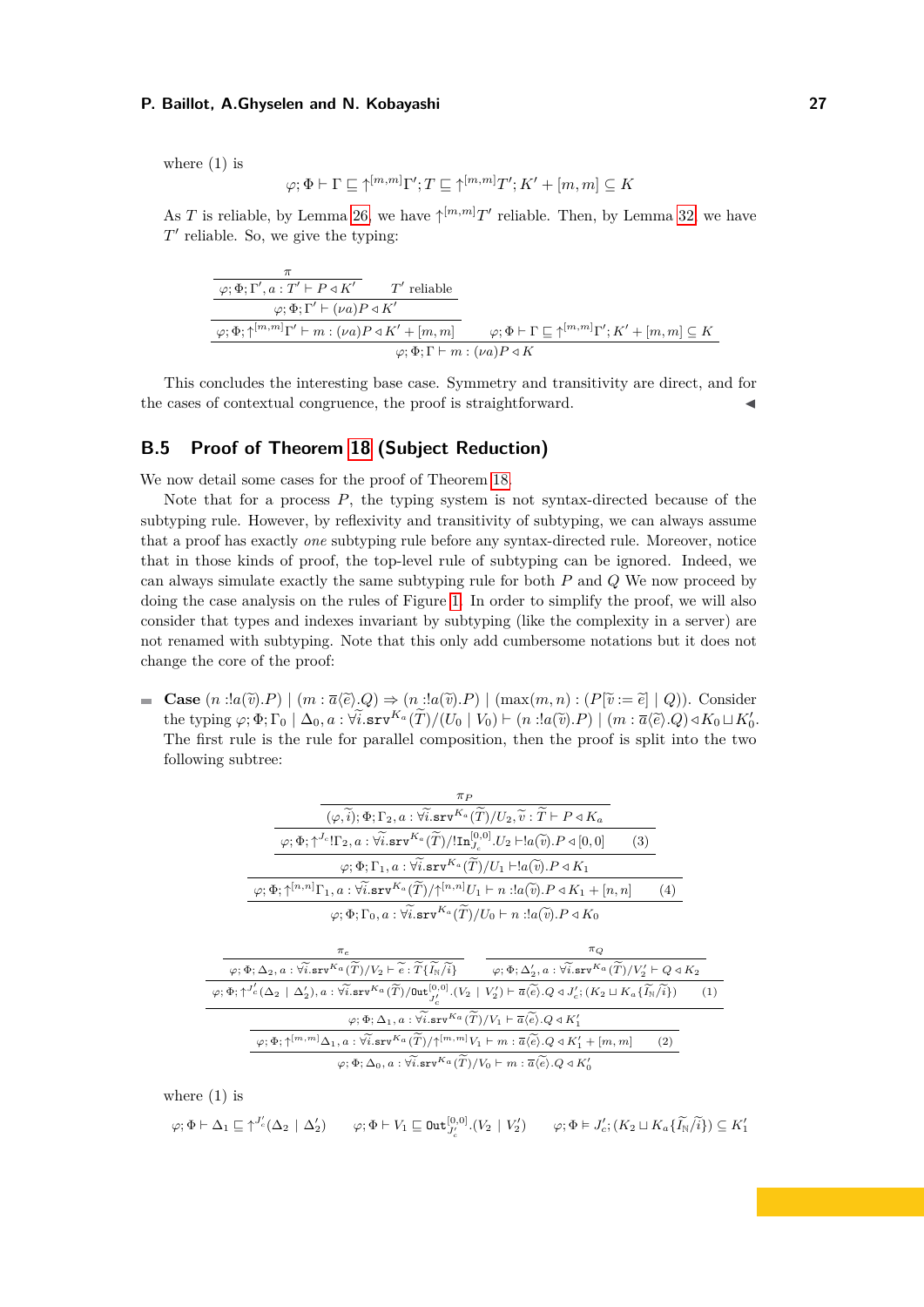(2) is

$$
\varphi ; \Phi \vdash \Delta_0 \sqsubseteq \uparrow^{[n,n]} \Delta_1; V_0 \sqsubseteq \uparrow^{[m,m]} V_1; K_1' + [m,m] \subseteq K_0'
$$

(3) is

$$
\varphi ; \Phi \vdash \Gamma_1 \sqsubseteq \uparrow^{J_{c}} ! \Gamma_2; U_1 \sqsubseteq ! \mathbf{In}_{J_{c}}^{[0,0]} . U_2 ; [0,0] \subseteq K_1
$$

(4) is

$$
\varphi; \Phi \vdash \Gamma_0 \sqsubseteq \uparrow^{[n,n]} \Gamma_1; U_0 \sqsubseteq \uparrow^{[n,n]} U_1; K_1 + [n,n] \subseteq K_0
$$

First, by the index substitution lemma (Lemma [35\)](#page-21-2), from  $\pi_P$  we obtain a proof:

$$
\pi_P\{\widetilde{I_{\mathbb{N}}}/\widetilde{i}\}: \qquad \varphi; \Phi; \Gamma_2, a:\forall \widetilde{i}.\texttt{sv}^{K_a}(\widetilde{T})/U_2, \widetilde{v}:\widetilde{T}\{\widetilde{I_{\mathbb{N}}}/\widetilde{i}\} \vdash P \triangleleft K_a \{\widetilde{I_{\mathbb{N}}}/\widetilde{i}\}
$$

Since the index variables  $\tilde{i}$  can only be free in  $\tilde{T}$  and  $K_a$ . Then, we know that  $\Gamma_0 \mid \Delta_0$  is defined. Moreover, we have

$$
\varphi; \Phi \vdash \Gamma_0 \sqsubseteq \uparrow^{[n,n]} \Gamma_1 \qquad \varphi; \Phi \vdash \Gamma_1 \sqsubseteq \uparrow^{J_c} \mathord{!} \Gamma_2 \qquad \varphi; \Phi \vdash \Delta_0 \sqsubseteq \uparrow^{[m,m]} \Delta_1 \qquad \Delta_1 \sqsubseteq \uparrow^{J'_c} (\Delta_2 \mid \Delta'_2)
$$

So, for the channel and server types, in those seven contexts, the shape of the type does not change (only the usage can change). Let us look at base types. For a context  $\Gamma$ , we write  $\Gamma^{\text{Nat}}$  the restriction of  $\Gamma$  to base types. Then, we have:

$$
\Gamma_0^{\mathsf{Nat}} = \Delta_0^{\mathsf{Nat}} \qquad \varphi; \Phi \vdash \Gamma_0^{\mathsf{Nat}} \sqsubseteq \Gamma_1^{\mathsf{Nat}} \sqsubseteq \Gamma_2^{\mathsf{Nat}} \qquad \varphi; \Phi \vdash \Delta_0^{\mathsf{Nat}} \sqsubseteq \Delta_1^{\mathsf{Nat}} \sqsubseteq \Delta_2^{\mathsf{Nat}} \qquad \Delta_2^{\mathsf{Nat}} = \Delta_2^{\prime \mathsf{Nat}}
$$

Similarly, we note  $\Gamma^{\nu}$  the restriction of a context to its channel and server types. Thus, we have  $\Gamma = \Gamma^{\nu}, \Gamma^{\text{Nat}}.$ 

So, from  $\pi_e$  and  $\pi_P\{\widetilde{I}_N/\widetilde{i}\}$  we obtain by subtyping:

$$
\pi'_P: \varphi; \Phi; \Gamma_0^{\mathsf{Nat}}, \Gamma_2^{\nu}, a: \forall \tilde{i}.\texttt{srv}^{K_a}(\tilde{T})/U_2, \tilde{v}: \tilde{T}\{\tilde{I}_{\mathbb{N}}/\tilde{i}\} \vdash P \triangleleft K_a \{\tilde{I}_{\mathbb{N}}/\tilde{i}\}
$$
\n
$$
\pi'_e: \varphi; \Phi; \Gamma_0^{\mathsf{Nat}}, \Delta_2^{\nu}, a: \forall \tilde{i}.\texttt{srv}^{K_a}(\tilde{T})/V_2 \vdash \tilde{e}: \tilde{T}\{\tilde{I}_{\mathbb{N}}/\tilde{i}\}
$$

So, we use the substitution lemma (Lemma [36\)](#page-21-0) and we obtain:

$$
\pi_{sub}: \qquad \varphi; \Phi; \Gamma_0^{\mathsf{Nat}}, (\Gamma_2^{\nu} \mid \Delta_2^{\nu}), a: \forall \tilde{i}.\mathbf{srv}^{K_a}(\tilde{T})/(U_2 \mid V_2) \vdash P[\tilde{v} := \tilde{e}] \triangleleft K_a \{\tilde{I}_N\}/\tilde{i}\}
$$

As previously, by subtyping from  $\pi_Q$ , we have:

$$
\pi'_Q: \qquad \varphi; \Phi; \Gamma_0^{\mathsf{Nat}}, \Delta_2^{\prime\nu}, a: \forall \widetilde{i}.\mathtt{srv}^{K_a}(\widetilde{T})/V'_2 \vdash Q \triangleleft K_2
$$

Thus, with the parallel composition rule (as parallel composition of context is defined) and subtyping we have:

$$
\pi_{PQ}: \varphi; \Phi; \Gamma_0^{\text{Nat}}, (\Gamma_2^{\nu} \mid \Delta_2^{\nu} \mid \Delta_2^{\nu}), a: \forall i. \text{srv}^{K_a}(\widetilde{T})/(U_2 \mid V_2 \mid V_2^{\prime}) \vdash (P[\widetilde{v} := \widetilde{e}] \mid Q) \triangleleft K_2 \sqcup K_a \{\widetilde{I_N}/\widetilde{i}\}
$$

Let us denote  $M = \max(m, n)$ , and we define

$$
\mathcal{E}:=\Gamma_0^{\text{Nat}},\uparrow^{[M,M]}(\Gamma_2^\nu\ |\ \Delta_2^\nu\ |\ \Delta_2^{\prime\nu}),a:\forall\widetilde{i}.\texttt{srv}^{K_a}(\widetilde{T})/\uparrow^{[M,M]}(U_2\ |\ V_2\ |\ V_2^{\prime})
$$

Thus, we derive the proof:

$$
\frac{\pi_{PQ}}{\varphi; \Phi; \Gamma_{0}^{\text{Nat}}, (\Gamma_{2}^{\nu} \mid \Delta_{2}^{\nu} \mid \Delta_{2}^{\nu}), a: \forall \widetilde{i}. \text{srv}^{K_{a}}(\widetilde{T})/(U_{2} \mid V_{2} \mid V_{2}') \vdash (P[\widetilde{v} := \widetilde{e}] \mid Q) \triangleleft K_{2} \sqcup K_{a} \{\widetilde{I_{\mathbb{N}}}/\widetilde{i}\}}{\varphi; \Phi; \mathcal{E} \vdash M : (P[\widetilde{v} := \widetilde{e}] \mid Q) \triangleleft (K_{2} \sqcup K_{a} \{\widetilde{I_{\mathbb{N}}}/\widetilde{i}\}) + [M, M]}
$$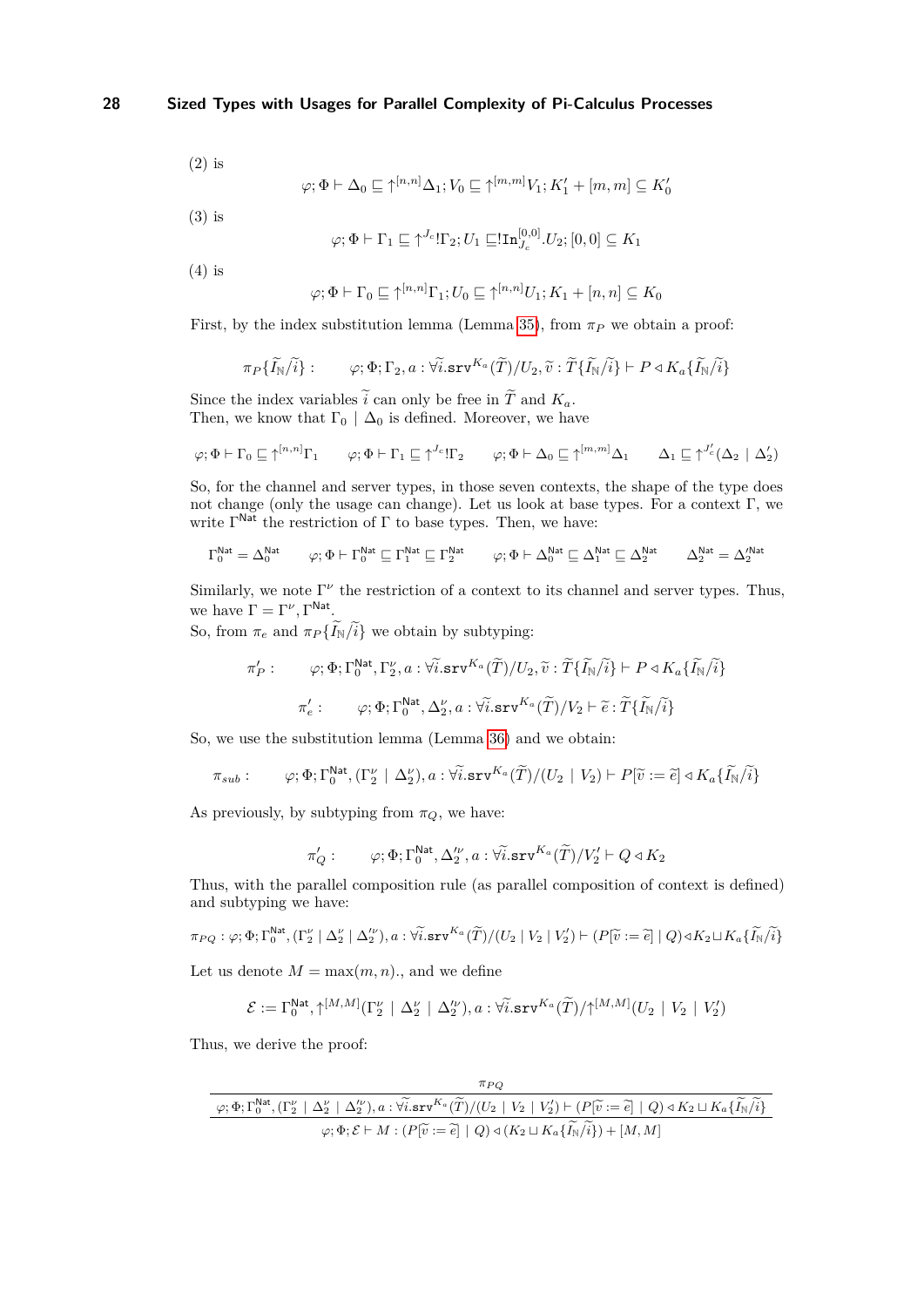Now, recall that by hypothesis,  $U_0 | V_0$  is reliable. We have:

 $\varphi ; \Phi \vdash U_0 \sqsubseteq \uparrow^{[n,n]}U_1 \qquad \varphi ; \Phi \vdash U_1 \sqsubseteq !\texttt{In}_{J_{\mathcal{C}}}^{[0,0]} .U_2 \qquad \varphi ; \Phi \vdash V_0 \sqsubseteq \uparrow^{[m,m]}V_1 \qquad \varphi ; \Phi \vdash V_1 \sqsubseteq \texttt{Out}_{J_{\mathcal{C}}^{'}}^{[0,0]}(V_2 \mid V_2')$ 

So, by Point 1 of Lemma [26,](#page-18-0) with transitivity and parallel composition of subusage, we have:

$$
\varphi; \Phi \vdash U_0 \mid V_0 \sqsubseteq (\uparrow^{[n,n]} U_1) \mid (\uparrow^{[m,m]} V_1) \sqsubseteq !\text{In}_{J_c}^{[n,n]} . U_2 \mid \text{Out}_{J_c'}^{[m,m]} (V_2 \mid V_2')
$$

By Point 3 of Lemma [26,](#page-18-0) we have  $\text{In}_{J_c}^{[n,n]}U_2 \mid \text{Out}_{J_c'}^{[m,m]}(V_2 \mid V_2')$  reliable. So, in particular, we have:

$$
\varphi; \Phi \vdash !\text{In}_{J_c}^{[n,n]} .U_2 \mid \text{Out}_{J_c'}^{[m,m]}(V_2 \mid V_2') \longrightarrow !\text{In}_{J_c}^{[n,n]} .U_2 \mid \uparrow^{[M,M]}(U_2 \mid V_2 \mid V_2')
$$

$$
\varphi; \Phi \vDash [n, n] \subseteq [m, m] \oplus J_c' \qquad \varphi; \Phi \vDash [m, m] \subseteq [n, n] \oplus J_c
$$

Thus, we deduce immediately that neither  $J_c$  or  $J'_c$  are  $[\infty, \infty]$  and that

$$
\varphi ; \Phi \vDash [M,M] \subseteq [m,M] \subseteq [n,n] + J_c \qquad \varphi ; \Phi \vDash [M,M] \subseteq [n,M] \subseteq [m,m] + J_c'
$$

So, we have in particular, with Lemma [25](#page-17-1) and Point 1 of Lemma [26](#page-18-0) and parallel composition:

$$
\varphi; \Phi \vdash \Gamma_0 \mid \Delta_0 \sqsubseteq (\uparrow^{[n,n]} \Gamma_1) \mid \uparrow^{[m,m]} \Delta_1 \sqsubseteq (\uparrow^{[n,n]+J_c} \Gamma_2) \mid (\uparrow^{[m,m]+J'_c} (\Delta_2 \mid \Delta'_2)) \sqsubseteq \uparrow^{[M,M]} (\Gamma_2 \mid \Delta_2 \mid \Delta'_2)
$$
  
We also have

$$
\varphi; \Phi \models (K_2 \sqcup K_a\{\widetilde{I_N}/\widetilde{i}\}) + [M, M] \subseteq (J_c'; (K_2 \sqcup K_a\{\widetilde{I_N}/\widetilde{i}\}) + [m, m]) \subseteq K_0'
$$

As Thus, we simplify a bit the derivation given above, and we have:

$$
\frac{\pi_{PQ}}{\varphi; \Phi; \Gamma_{0}^{\text{Nat}}, (\Gamma_{2}^{\nu} \mid \Delta_{2}^{\nu} \mid \Delta_{2}^{\nu}), a: \forall \widetilde{i}. \text{srv}^{K_{a}}(\widetilde{T})/(U_{2} \mid V_{2} \mid V_{2}') \vdash (P[\widetilde{v} := \widetilde{e}] \mid Q) \triangleleft K_{2} \sqcup K_{a} {\{\widetilde{I_{\mathbb{N}}}/\widetilde{i}\} \over \varphi; \Phi; \mathcal{E} \vdash M : (P[\widetilde{v} := \widetilde{e}] \mid Q) \triangleleft (K_{2} \sqcup K_{a} {\{\widetilde{I_{\mathbb{N}}}/\widetilde{i}\} \over \varphi; \Phi; \mathcal{E} \vdash M : (P[\widetilde{v} := \widetilde{e}] \mid Q) \triangleleft K_{0}' }
$$

We also have the following derivation:

| $\pi_P$                                                                                                                                                                                                                 |  |
|-------------------------------------------------------------------------------------------------------------------------------------------------------------------------------------------------------------------------|--|
| $(\varphi, \widetilde{i}); \Phi; \Gamma_2, a: \widetilde{\forall i} . \texttt{srv}^{K_a}(\widetilde{T})/U_2, \widetilde{v}: \widetilde{T} \vdash P \triangleleft K_a$                                                   |  |
| $\varphi$ ; $\Phi$ ; $\uparrow^{J_c}$ ! $\Gamma_2$ , $a$ : $\forall \widetilde{i}$ . $\texttt{srv}^{K_a}(\widetilde{T})$ /! $\texttt{In}_{J_a}^{[0,0]}$ . $U_2 \vdash !a(\widetilde{v})$ . $P \triangleleft [0,0]$      |  |
|                                                                                                                                                                                                                         |  |
| $\varphi; \Phi; \Gamma_0^{\mathsf{Nat}}, \uparrow^{[M,M]}! \Gamma_2^{\nu}, a: \forall \widetilde{i}.\texttt{srv}^{K_a}(\widetilde{T}) / !\texttt{In}_{J_a}^{[n,n]}.U_2 \vdash n: !a(\widetilde{v}).P \triangleleft K_0$ |  |

So, by parallel composition of those two derivation we obtain a proof of:

$$
\varphi; \Phi; \Gamma_0^{\mathsf{Nat}}, \uparrow^{[M,M]}(\Pi_2^{\nu} \mid \Gamma_2^{\nu} \mid \Delta_2^{\nu} \mid \Delta_2^{\nu}), a: \widetilde{\mathsf{W}}.\mathtt{srv}^{K_a}(\widetilde{T})/\mathsf{In}_{J_c}^{[n,n]} \cup_2 \mid (\uparrow^{[M,M]}(U_2 \mid V_2 \mid V_2')) \vdash
$$

 $(n \, : !a(\widetilde{v}).P) \mid M : (P[\widetilde{v} := \widetilde{e}] \mid Q) \triangleleft K_0 \sqcup K'_0$ 

By Point 2 of Lemma [26,](#page-18-0) there exists *W* such that:

$$
\varphi; \Phi \vdash U_0 \mid V_0 \longrightarrow^* W \qquad \varphi; \Phi \vdash W \sqsubseteq !\mathbf{In}_{J_c}^{[n,n]} \cup U_2 \mid \uparrow^{[M,M]} (U_2 \mid V_2 \mid V_2')
$$

So, by subtyping we have a proof:

$$
\varphi; \Phi; \Gamma_0^{\mathsf{Nat}}, \Gamma_0^{\nu} \mid \Delta_0^{\nu}, a: \forall i. \mathbf{srv}^{K_a}(\widetilde{T})/W \vdash (n : !a(\widetilde{v}).P) \mid M: (P[\widetilde{v} := \widetilde{e}] \mid Q) \triangleleft K_0 \sqcup K_0^{\prime}
$$

This concludes this case.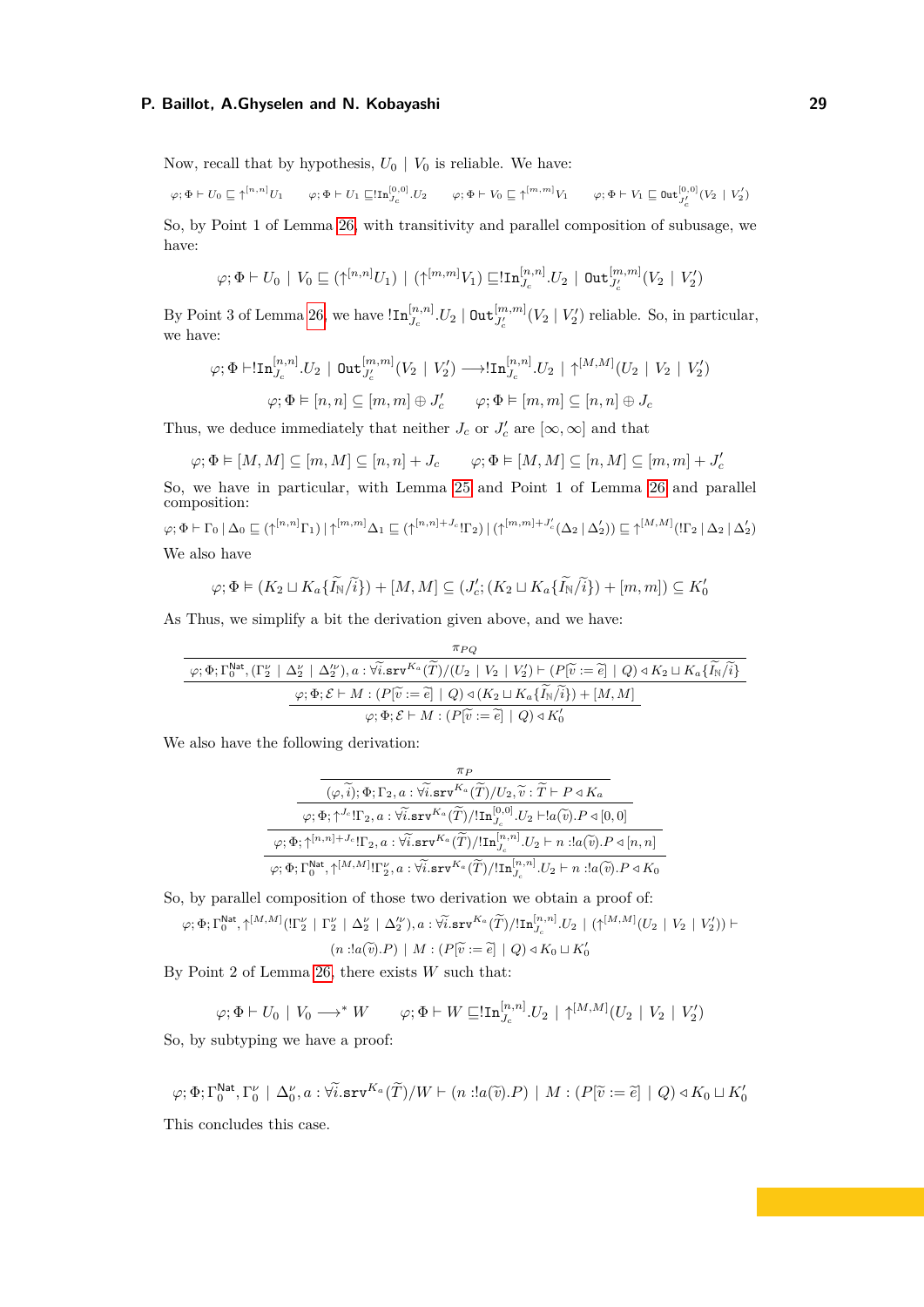■ Case  $(n : a(\tilde{v}) \cdot P) | (m : \overline{a} \langle \tilde{e} \rangle \cdot Q) \Rightarrow (max(m, n) : (P[\tilde{v} := \tilde{e}] | Q))$ . Consider the typing  $\varphi$ ;  $\Phi$ ;  $\Gamma_0 \mid \Delta_0, a : \text{ch}(\tilde{T})/(U_0 \mid V_0) \vdash (n : a(\tilde{v}).P) \mid (m : \overline{a}(\tilde{e}).Q) \triangleleft K_0 \sqcup K'_0$ . The first rule is the rule for parallel composition, then the proof is split into the two following subtree:

| $\pi_P$                                                                                                                                                                                                                       |     |
|-------------------------------------------------------------------------------------------------------------------------------------------------------------------------------------------------------------------------------|-----|
| $\varphi ; \Phi ; \Gamma_2, a : \mathrm{ch}(\widetilde{T})/U_2 , \widetilde{v} : \widetilde{T} \vdash P \triangleleft K_2$                                                                                                    |     |
| $\varphi$ ; $\Phi$ ; $\uparrow^{J_c} \Gamma_2$ , $a$ : ch $(\widetilde{T})/\text{In}_{J_c}^{[0,0]}$ . $U_2 \vdash a(\widetilde{v})$ . $P \triangleleft J_c$ ; $K_2$<br>(3)                                                    |     |
| $\varphi$ ; $\Phi$ ; $\Gamma_1$ , $a$ : ch $(\widetilde{T})/U_1 \vdash a(\widetilde{v})$ . $P \triangleleft K_1$                                                                                                              |     |
| $\varphi; \Phi; \uparrow^{[n,n]} \Gamma_1, a : \operatorname{ch}(\widetilde{T})/\uparrow^{[n,n]} U_1 \vdash n : a(\widetilde{v}).P \triangleleft K_1 + [n,n]$                                                                 | (4) |
| $\varphi$ ; $\Phi$ ; $\Gamma_0$ , $a$ : ch $(\widetilde{T})/U_0 \vdash n$ : $a(\widetilde{v})$ . $P \triangleleft K_0$                                                                                                        |     |
|                                                                                                                                                                                                                               |     |
| $\pi_Q$<br>$\pi_e$                                                                                                                                                                                                            |     |
| $\varphi; \Phi; \Delta_2, a: \mathsf{ch}(\widetilde{T})/V_2 \vdash \widetilde{e}: \widetilde{T} \qquad \varphi; \Phi; \Delta'_2, a: \mathsf{ch}(\widetilde{T})/V'_2 \vdash Q \triangleleft K'_2$                              |     |
| $\varphi$ ; $\Phi$ ; $\uparrow^{J'_c}(\Delta_2 \mid \Delta'_2)$ , $a$ : ch $(\widetilde{T})$ /0ut $_{J'}^{[0,0]}$ . $(V_2 \mid V'_2)$ $\vdash \overline{a}$ $\langle \widetilde{e} \rangle$ . $Q \triangleleft J'_c$ ; $K'_2$ | (1) |
| $\varphi$ ; $\Phi$ ; $\Delta_1$ , $a$ : ch $(\overline{T})/V_1 \vdash \overline{a} \langle \widetilde{e} \rangle$ . $Q \triangleleft K_1'$                                                                                    |     |
| $\varphi; \Phi; \uparrow^{[m,m]} \Delta_1, a : \operatorname{ch}(\widetilde{T})/\uparrow^{[m,m]} V_1 \vdash m : \overline{a} \langle \widetilde{e} \rangle . Q \triangleleft K_1' + [m, m]$                                   | (2) |

where  $(1)$  is:

$$
\varphi; \Phi \vdash \Delta_1 \sqsubseteq \uparrow^{J'_c}(\Delta_2 \mid \Delta'_2) \qquad \varphi; \Phi \vdash V_1 \sqsubseteq \text{Out}_{J'_c}^{[0,0]}.(V_2 \mid V'_2) \qquad \varphi; \Phi \vDash J'_c; K'_2 \subseteq K'_1
$$
  
(2) is:

$$
\varphi; \Phi \vdash \Delta_0 \sqsubseteq \uparrow^{[n,n]} \Delta_1; V_0 \sqsubseteq \uparrow^{[m,m]} V_1; K'_1 + [m, m] \subseteq K'_0
$$

(3) is:

$$
\varphi ; \Phi \vdash \Gamma_1 \sqsubseteq \uparrow^{J_c} \Gamma_2; U_1 \sqsubseteq \mathtt{In}_{J_c}^{[0,0]} . U_2; J_c; K_2 \subseteq K_1
$$

(4) is:

$$
\varphi; \Phi \vdash \Gamma_0 \sqsubseteq \uparrow^{[n,n]} \Gamma_1; U_0 \sqsubseteq \uparrow^{[n,n]} U_1; K_1 + [n,n] \subseteq K_0
$$

First, we know that  $\Gamma_0 \mid \Delta_0$  is defined. Moreover, we have

$$
\varphi; \Phi \vdash \Gamma_0 \sqsubseteq \uparrow^{[n,n]} \Gamma_1
$$
  $\varphi; \Phi \vdash \Gamma_1 \sqsubseteq \uparrow^{J_c} \Gamma_2$   $\varphi; \Phi \vdash \Delta_0 \sqsubseteq \uparrow^{[m,m]} \Delta_1$   $\Delta_1 \sqsubseteq \uparrow^{J'_c} (\Delta_2 \mid \Delta'_2)$   
So, for the channel and server types, in those seven contexts, the shape of the type does

So, for the channel and server types, in those seven contexts, the shape of the type does not change (only the usage can change). We also have:

$$
\Gamma_0^{\text{Nat}} = \Delta_0^{\text{Nat}} \qquad \varphi; \Phi \vdash \Gamma_0^{\text{Nat}} \sqsubseteq \Gamma_1^{\text{Nat}} \sqsubseteq \Gamma_2^{\text{Nat}} \qquad \varphi; \Phi \vdash \Delta_0^{\text{Nat}} \sqsubseteq \Delta_1^{\text{Nat}} \sqsubseteq \Delta_2^{\text{Nat}} \qquad \Delta_2^{\text{Nat}} = \Delta_2^{\text{Nat}}
$$

So, from  $\pi_e$  and  $\pi_P$  we obtain by subtyping:

$$
\varphi ; \Phi ; \Gamma_{0}^{\mathsf{Nat}}, \Gamma_{2}^{\nu}, a:\mathrm{ch}(\widetilde{T})/U_{2}, \widetilde{v}:\widetilde{T}\vdash P \triangleleft K_{2} \qquad \varphi ; \Phi ; \Gamma_{0}^{\mathsf{Nat}}, \Delta_{2}^{\nu}, a:\mathrm{ch}(\widetilde{T})/V_{2}\vdash \widetilde{e}:\widetilde{T}
$$

So, we use the substitution lemma (Lemma [36\)](#page-21-0) and we obtain:

$$
\varphi; \Phi; \Gamma_0^{\mathsf{Nat}}, (\Gamma_2^{\nu} \mid \Delta_2^{\nu}), a: \operatorname{ch}(\widetilde{T})/(U_2 \mid V_2) \vdash P[\widetilde{v} := \widetilde{e}] \triangleleft K_2
$$

As previously, by subtyping from  $\pi_Q$ , we have:

$$
\varphi
$$
;  $\Phi$ ;  $\Gamma_0^{\text{Nat}}$ ,  $\Delta_2^{\prime \nu}$ ,  $a : \text{ch}(\widetilde{T})/V'_2 \vdash Q \triangleleft K'_2$ 

Thus, with the parallel composition rule (as parallel composition of context is defined) and subtyping we have:

$$
\varphi; \Phi; \Gamma_0^{\mathsf{Nat}}, (\Gamma_2^{\nu} \mid \Delta_2^{\nu} \mid \Delta_2^{\nu}), a: \operatorname{ch}(\widetilde{T})/(U_2 \mid V_2 \mid V_2') \vdash (P[\widetilde{v} := \widetilde{e}] \mid Q) \triangleleft K_2 \sqcup K_2'
$$

Let us denote  $M = \max(m, n)$ . Thus, we derive the proof: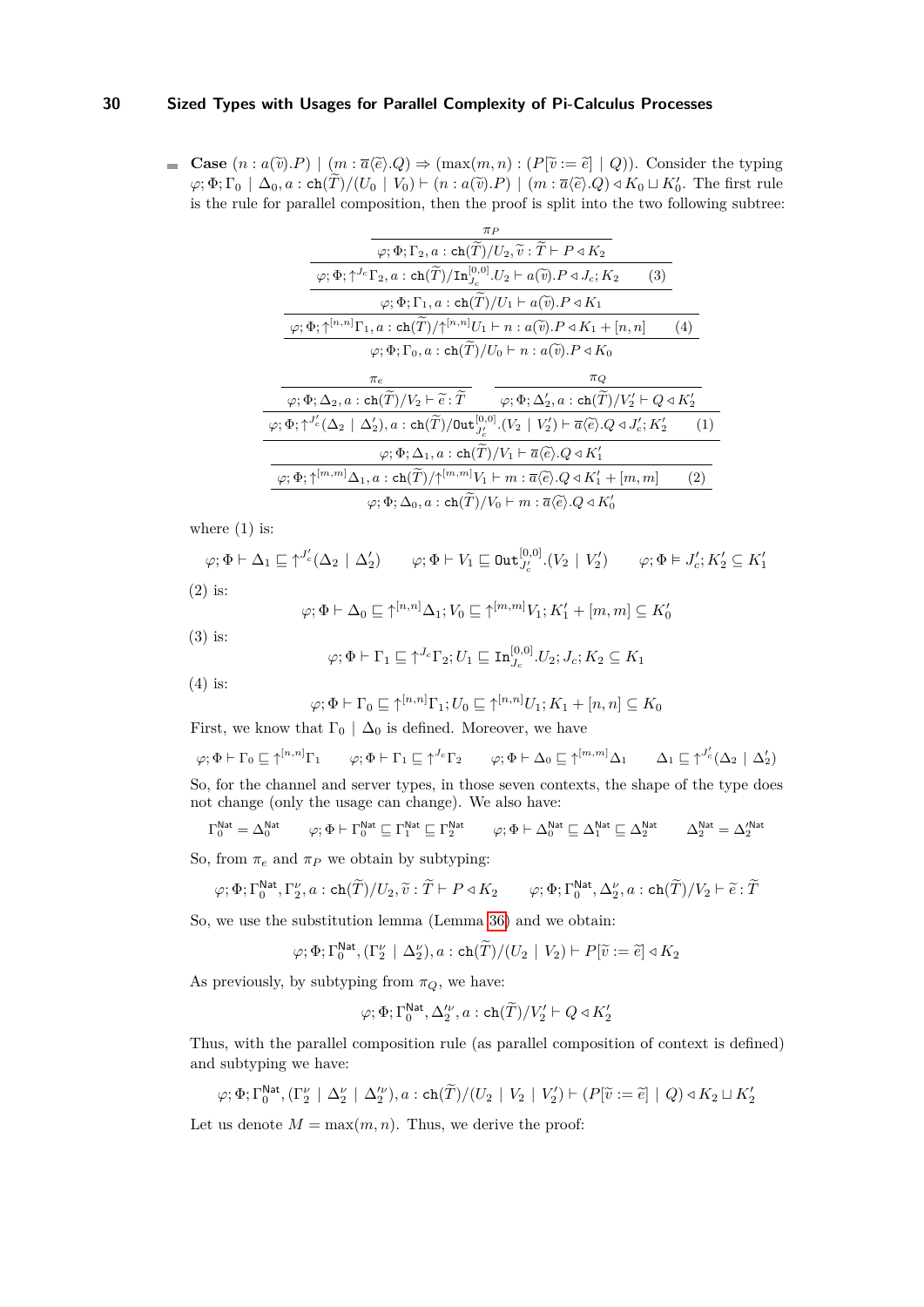$\varphi$ ; Φ; Γ<sup>Nat</sup>, (Γ<sup>ν</sup><sub>*L*</sub> | Δ'<sub>*l*</sub></sub> | Δ'<sub>*l*</sub>'), *a* : ch(*T*)/(*U*<sub>2</sub>|*V*<sub>2</sub>*V*<sub>2</sub><sup>'</sup>) + (*P*[ $\tilde{v}$  :=  $\tilde{e}$ ] | *Q*) *∢ K*<sub>2</sub> ⊔ *K*<sup>'</sup><sub>2</sub><sup>*y*</sup>.  $\varphi; \Phi; \Gamma_0^{\mathsf{Nat}}, \uparrow^{[M,M]}(\Gamma_2^{\nu}|\Delta_2^{\nu}|\Delta_2^{\nu}), a: \operatorname{ch}(\widetilde{T})/\uparrow^{[M,M]}(U_2|V_2|V_2') \vdash M: (P[\widetilde{v}:=\widetilde{e}] \mid Q) \triangleleft (K_2 \sqcup K_2') + [M,M]$ 

Now, recall that by hypothesis,  $U_0 | V_0$  is reliable. We have:

 $\varphi ; \Phi \vdash U_0 \sqsubseteq \uparrow^{[n,n]}U_1 \qquad \varphi ; \Phi \vdash U_1 \sqsubseteq \mathrm{In}_{J_{\mathcal{C}}}^{[0,0]} .U_2 \qquad \varphi ; \Phi \vdash V_0 \sqsubseteq \uparrow^{[m,m]}V_1 \qquad \varphi ; \Phi \vdash V_1 \sqsubseteq \mathsf{Out}_{J_{\mathcal{C}}^{'}}^{[0,0]}(V_2 \mid V_2^{'})$ 

So, by Point 1 of Lemma [26,](#page-18-0) with transitivity and parallel composition of subusage, we have:

$$
\varphi; \Phi \vdash U_0 \mid V_0 \sqsubseteq (\uparrow^{[n,n]} U_1) \mid (\uparrow^{[m,m]} V_1) \sqsubseteq \mathrm{In}_{J_c}^{[n,n]} . U_2 \mid \mathrm{Out}_{J_c'}^{[m,m]} (V_2 \mid V_2')
$$

By Point 3 of Lemma [26,](#page-18-0) we have  $\text{In}_{J_c}^{[n,n]}U_2 \mid \text{Out}_{J_c'}^{[m,m]}(V_2 \mid V_2')$  reliable. So, in particular, we have:

$$
\varphi; \Phi \vdash \mathrm{In}_{J_c}^{[n,n]} .U_2 \,\mid\, \mathrm{Out}_{J_c'}^{[m,m]} (V_2 \mid V_2') \longrightarrow \uparrow^{[M,M]} (U_2 \mid V_2 \mid V_2')
$$
\n
$$
\varphi; \Phi \vDash [n, n] \subseteq [m, m] \oplus J_c' \qquad \varphi; \Phi \vDash [m, m] \subseteq [n, n] \oplus J_c
$$

Thus, we deduce that

$$
\varphi ; \Phi \vDash [M,M] \subseteq [n,n] + J_c \qquad \varphi ; \Phi \vDash [M,M] \subseteq [m,m] + J'_c
$$

So, we have in particular, with Lemma [25](#page-17-1) and Point 1 of Lemma [26](#page-18-0) and parallel composition:

$$
\varphi; \Phi \vdash \Gamma_0 \mid \Delta_0 \sqsubseteq (\uparrow^{[n,n]} \Gamma_1) \mid \uparrow^{[m,m]} \Delta_1 \sqsubseteq (\uparrow^{[n,n]+J_c} \Gamma_2) \mid (\uparrow^{[m,m]+J_c'} (\Delta_2 \mid \Delta_2')) \sqsubseteq \uparrow^{[M,M]} (\Gamma_2 \mid \Delta_2 \mid \Delta_2')
$$
  
We also have

We also have

$$
\varphi ; \Phi \vDash K_2 + [M,M] \subseteq J_c; K_2 + [n,n] \subseteq K_0 \qquad \varphi ; \Phi \vDash K'_2 + [M,M] \subseteq J'_c; K'_2 + [m,m] \subseteq K'_0
$$

So, we obtain directly  $\varphi$ ;  $\Phi \models (K_2 \sqcup K'_2) + [M, M] \subseteq K_0 \sqcup K'_0$ Thus, we can simplify a bit the derivation given above, and we have:

$$
\frac{\varphi;\Phi;\Gamma_0^{\text{Nat}},(\Gamma_2^{\nu}\mid\Delta_2^{\nu}\mid\Delta_2^{\nu}),a:\text{ch}(\widetilde{T})/(U_2\mid V_2\mid V_2^{\prime})\vdash (P[\widetilde{v}:=\widetilde{e}]\mid Q)\triangleleft K_2\sqcup K_2^{\prime}}{\varphi;\Phi;\Gamma_0^{\text{Nat}},\uparrow^{[M,M]}(\Gamma_2^{\nu}|\Delta_2^{\nu}|\Delta_2^{\nu}),a:\text{ch}(\widetilde{T})/\uparrow^{[M,M]}(U_2\mid V_2\mid V_2^{\prime})\vdash M:(P[\widetilde{v}:=\widetilde{e}]\mid Q)\triangleleft (K_2\sqcup K_2^{\prime})+[M,M]}\\ \varphi;\Phi;(\Gamma_0\mid\Delta_0),a:\text{ch}(\widetilde{T})/\uparrow^{[M,M]}(U_2\mid V_2\mid V_2^{\prime})\vdash M:(P[\widetilde{v}:=\widetilde{e}]\mid Q)\triangleleft K_0\sqcup K_0^{\prime}
$$

By Point 2 of Lemma [26,](#page-18-0) there exists *W* such that:

$$
\varphi; \Phi \vdash U_0 \mid V_0 \longrightarrow^* W \qquad \varphi; \Phi \vdash W \sqsubseteq \uparrow^{[M,M]}(U_2 \mid V_2 \mid V_2')
$$

So, by subtyping we have a proof:

$$
\varphi; \Phi; \Gamma_0 \mid \Delta_0, a : \operatorname{ch}(\widetilde{T})/W \vdash M : (P[\widetilde{v} := \widetilde{e}] \mid Q) \triangleleft K_0 \sqcup K'_0
$$

This concludes this case.

**Case** match  $s(e)$  {case  $0 \rightarrow P$ ; case  $s(x) \rightarrow Q$ }  $\Rightarrow Q[x := e]$ . The case for an expression equals to 0 is similar, so we only present this one. Suppose given a derivation match  $s(e)$  {case  $0 \mapsto P$ ; case  $s(x) \mapsto Q$ } *√K*. Then the proof has the shape:

$$
\begin{array}{c}\n\overbrace{\varphi;\Phi;\Delta\vdash e:\mathrm{Nat}[I',J']\atop \varphi;\Phi;\Delta\vdash s(e):\mathrm{Nat}[I'+1,J'+1]}\n\overbrace{\varphi;\Phi\vdash\Gamma\sqsubseteq\Delta;\mathrm{Nat}[I'+1,J'+1]\sqsubseteq\mathrm{Nat}[I,J]\atop \varphi;\Phi;\Gamma\vdash s(e):\mathrm{Nat}[I,J]\n\end{array}\n\quad\n\begin{array}{c}\n\pi_P\qquad\pi_Q\qquad\qquad\\ \overbrace{\varphi;\Phi;\Gamma\vdash s(e):\mathrm{Nat}[I,J]\n\end{array}
$$